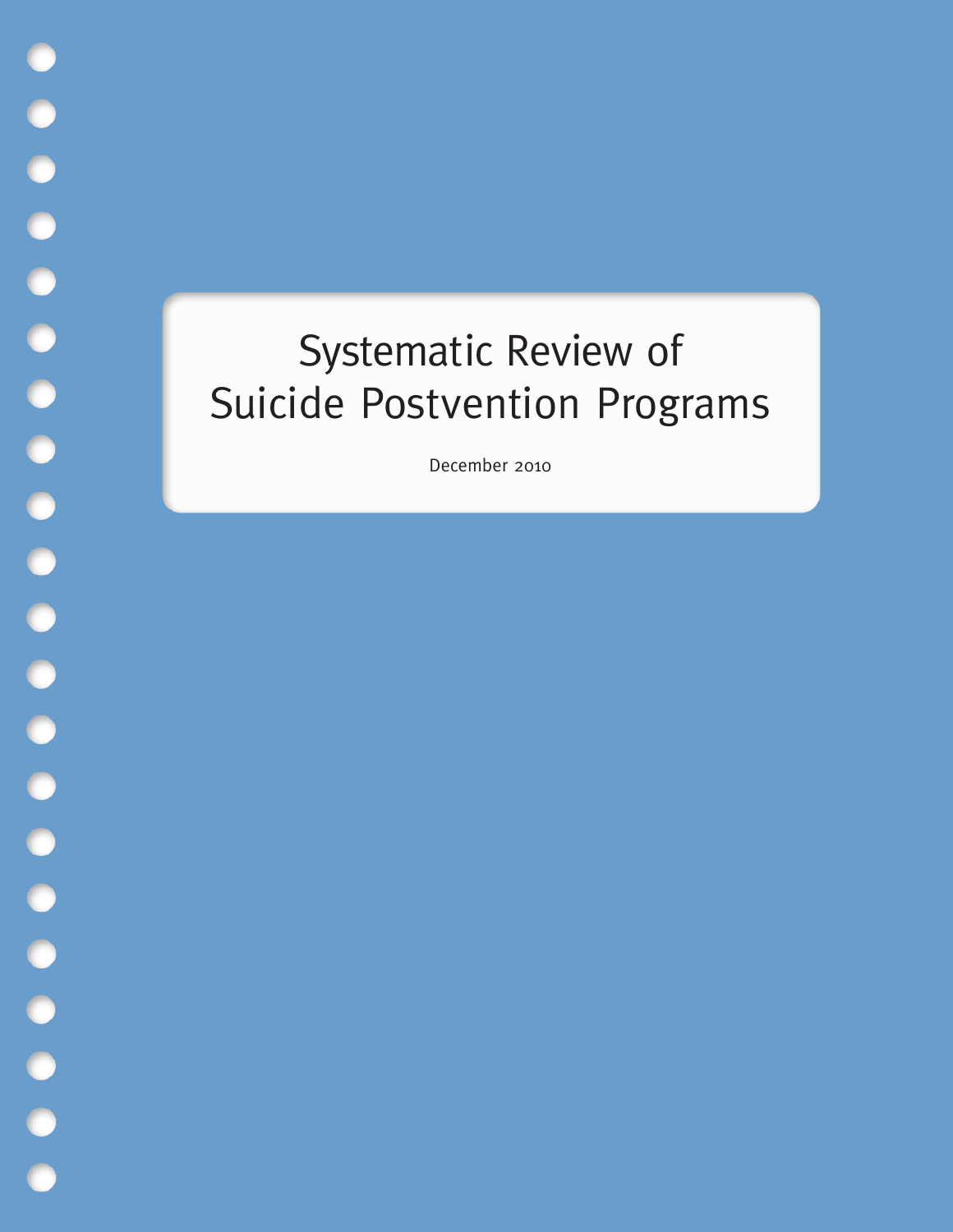# Systematic Review of Suicide Postvention Programs

December 2010

Sun Life Financial Chair in Adolescent Mental Health Team Magdalena Szumilas, MSc., and Dr. Stan Kutcher for NOVA SCOTIA DEPARTMENT OF HEALTH PROMOTION AND PROTECTION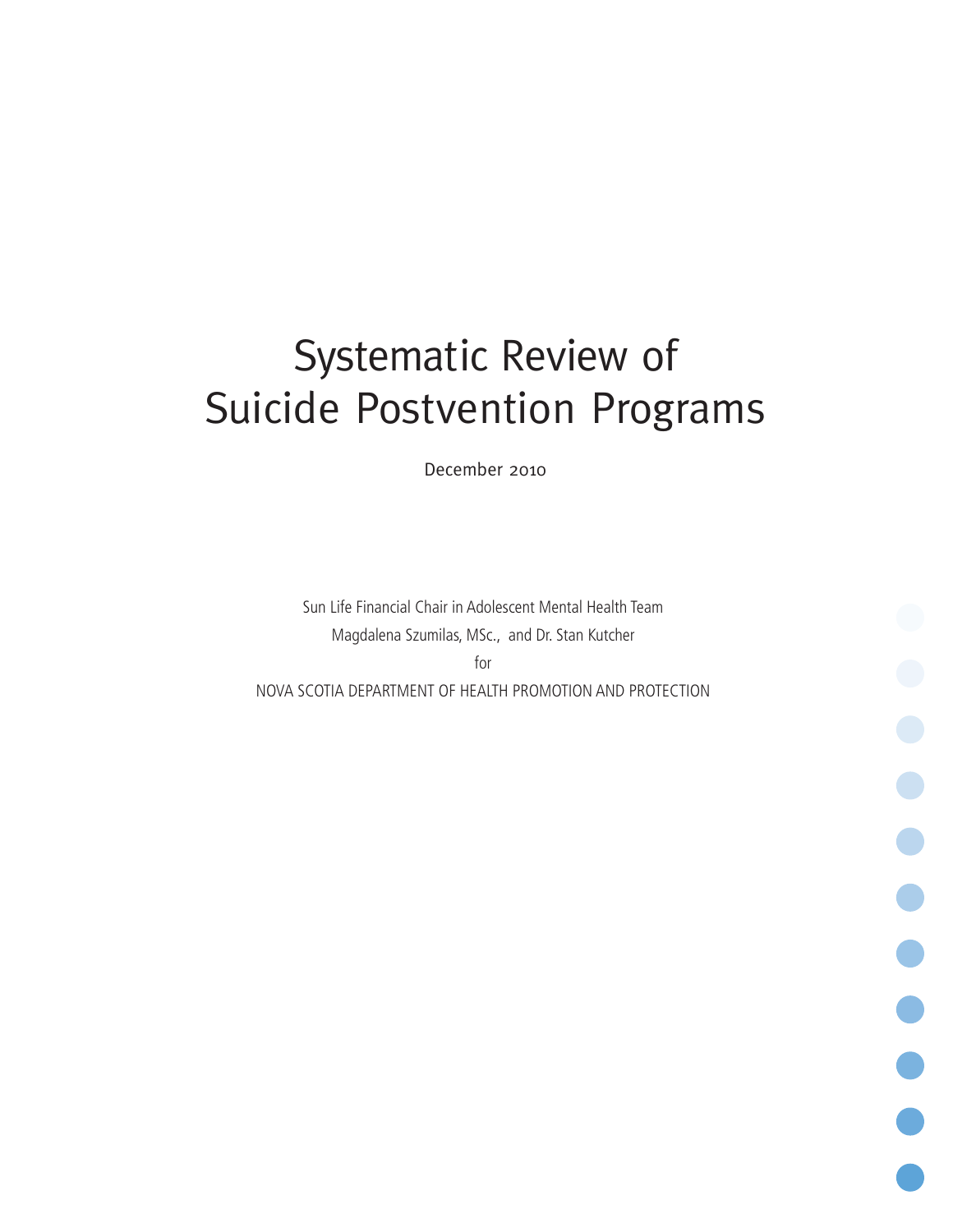# TABLE OF CONTENTS

| 1 <sub>1</sub> |          |                                                              |  |
|----------------|----------|--------------------------------------------------------------|--|
| 2.             |          |                                                              |  |
| 3.             |          |                                                              |  |
|                | 3.1.     |                                                              |  |
|                | 3.1.1.   |                                                              |  |
|                | 3.1.2.   |                                                              |  |
|                | 3.2.     |                                                              |  |
| 4.             |          |                                                              |  |
|                | 4.1.     |                                                              |  |
|                | 4.2.     |                                                              |  |
|                | 4.2.1.   |                                                              |  |
|                | 4.2.2.   |                                                              |  |
|                | 4.3.     |                                                              |  |
|                | 4.3.1.   |                                                              |  |
|                | 4.3.2.   |                                                              |  |
|                | 4.4.     |                                                              |  |
|                | 4, 4, 1, |                                                              |  |
|                | 4.4.2.   |                                                              |  |
|                | 4.5.     |                                                              |  |
| 5.             |          |                                                              |  |
|                | 5.1.     | Key Findings: School-based Suicide Postvention Programs 17   |  |
|                | 5.2.     | Key Findings: Family-focused Suicide Postvention Programs 17 |  |
|                | 5.3.     | Key Findings: Community-based Suicide Postvention Programs18 |  |
|                | 5.4.     | Key Findings: Cost-effectiveness of Bereavement Programs18   |  |
| 6.             |          |                                                              |  |
| 7.             |          |                                                              |  |
| 8.             |          |                                                              |  |
|                |          |                                                              |  |
|                |          |                                                              |  |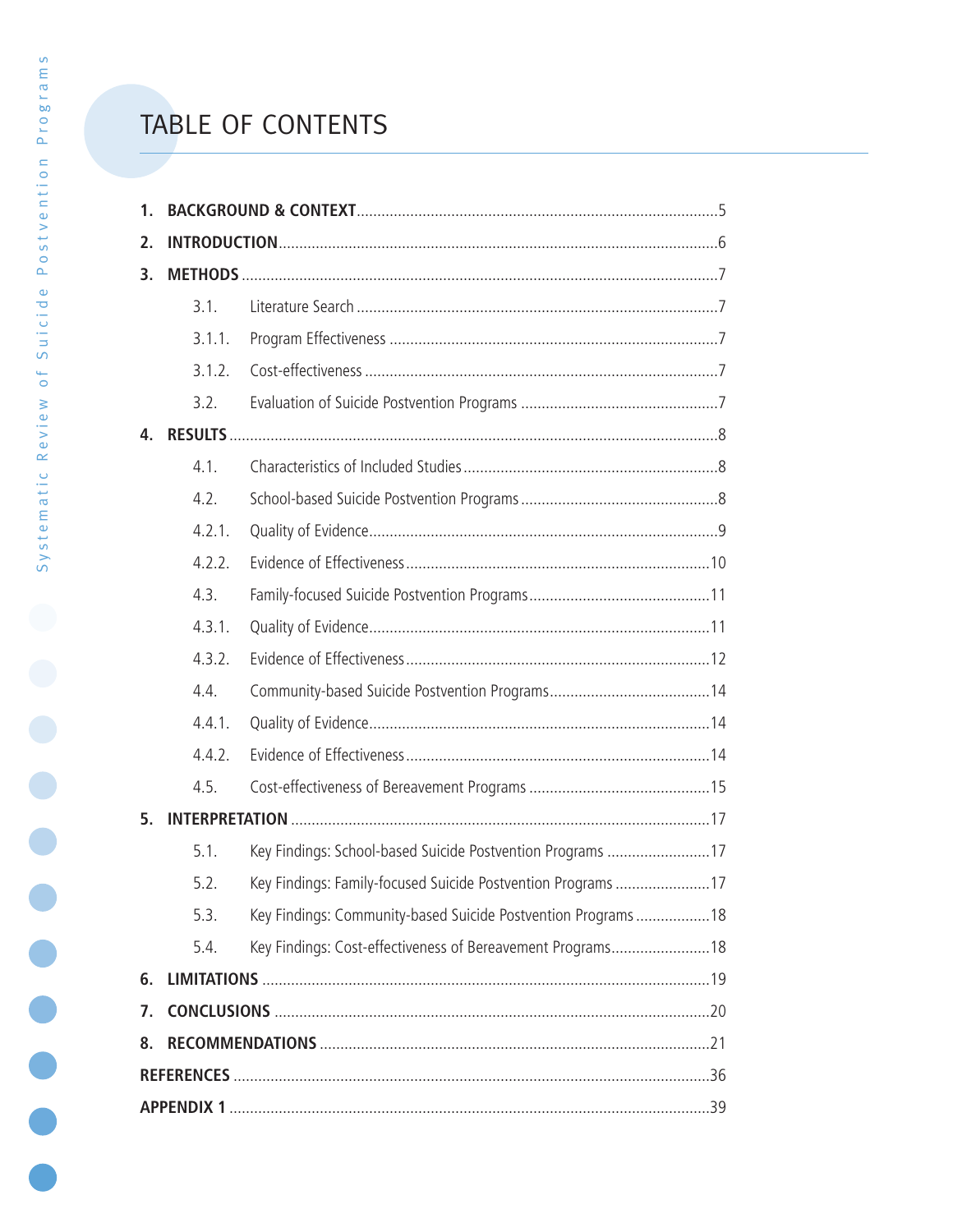# INDEX OF BOXES & TABLES

| Box 4.1.  |                                                                                                                                   |
|-----------|-----------------------------------------------------------------------------------------------------------------------------------|
|           |                                                                                                                                   |
|           |                                                                                                                                   |
|           |                                                                                                                                   |
|           |                                                                                                                                   |
|           |                                                                                                                                   |
|           |                                                                                                                                   |
| Table 1a. | Characteristics of evaluations of school-based suicide postvention programs 22                                                    |
| Table 1b. | Characteristics of evaluations of family-focused suicide postvention programs 26                                                  |
| Table 1c. | Characteristics of evaluations of community-based suicide postvention programs 30                                                 |
| Table 2.  | Levels of evidence of suicide postvention evaluations                                                                             |
| Table 3.  | Evidence of effectiveness of suicide postvention programs<br>(Office of Justice Programs [OJP] What Works Repository Framework)33 |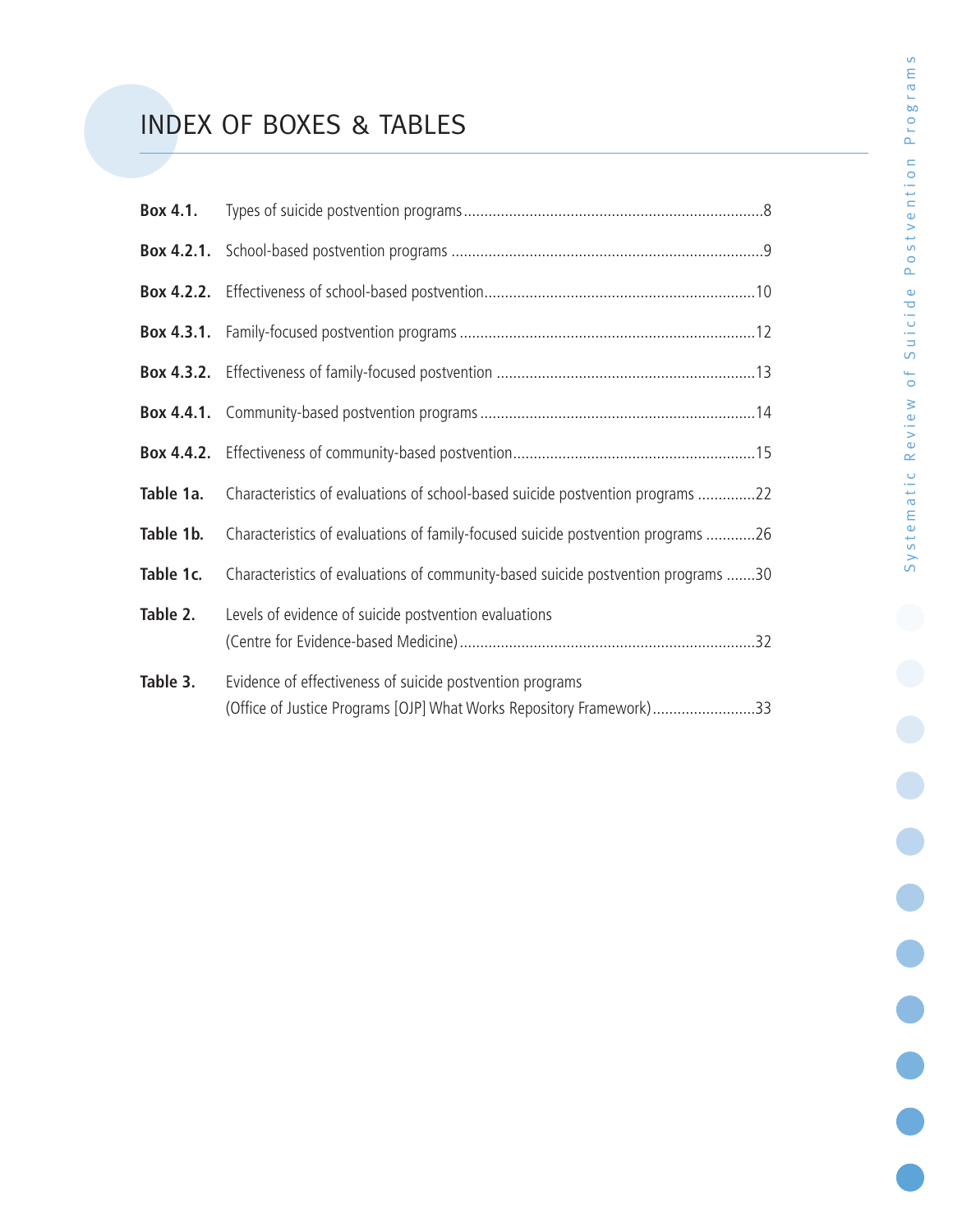To support the implementation of the Nova Scotia Strategic Framework to Address Suicide, the need for a series of evidence papers was identified. The Nova Scotia Department of Health Promotion and Protection, the Nova Scotia Department of Health, the Canadian Mental Health Association (Nova Scotia Division), and the Sun Life Financial Chair in Adolescent Mental Health Team have agreed to partner on the development of these evidence papers that will review literature in relation to practices that support suicide prevention, intervention, and postvention.

A steering committee comprising the four partners and other experts and stakeholders has been established to guide the development of these evidence papers and the associated recommendations. The intended audience for the evidence papers is professionals and community-based organizations that contribute to addressing suicide in Nova Scotia, including health professionals, public health advocates, district health authorities, and government departments and agencies.

This information is also available in a shorter format intended for community members and interested members of the general public (see Appendix 1).

# **Steering Committee Members**

- Dr. John Campbell, Annapolis Valley Health
- Dr. John Leblanc, IWK Health Centre and Dalhousie University
- Dr. Stan Kutcher, Sun Life Financial Chair in Adolescent Mental Health
- Magdalena Szumilas, Sun Life Financial Chair in Adolescent Mental Health Team
- Julian Young, Nova Scotia Department of Health Promotion and Protection
- Angela Davis, Canadian Mental Health Association (Nova Scotia Division)
- Carol Cashen, Capital Health
- Francine Vezina, Nova Scotia Department of Health
- Peggy MacCormack, Nova Scotia Department of Health
- Patricia Murray, Nova Scotia Department of Health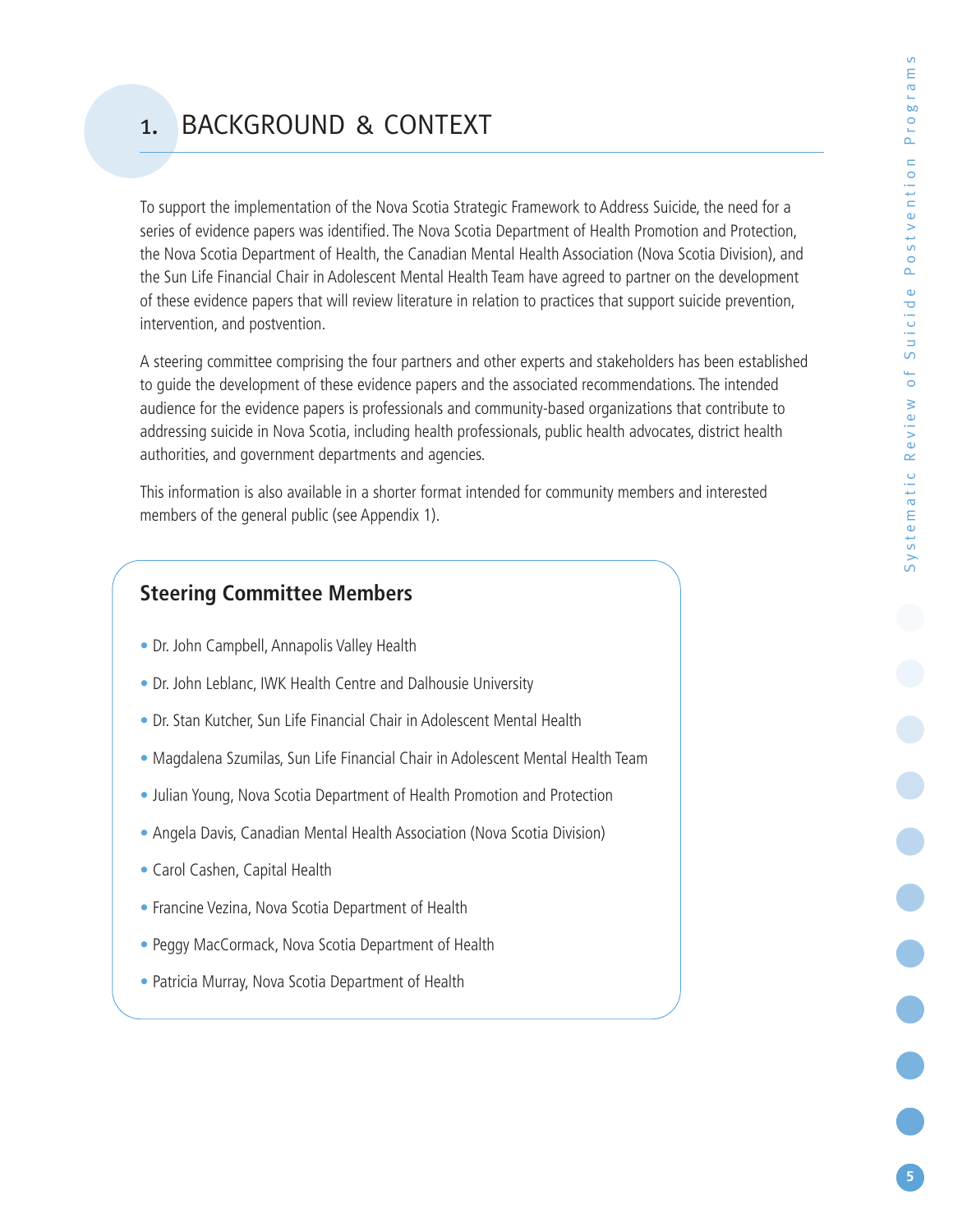# 2. INTRODUCTION

Although a three-part prevention model is espoused within public health strategies to address suicide, such as the Canadian Association for Suicide Prevention Blueprint and the Nova Scotia Strategic Framework to Address Suicide, the approach toward suicide intervention has historically prioritized secondary and tertiary prevention. Secondary prevention typically takes the form of interventions targeted toward individuals displaying specific risk factors, such as suicide attempts. In most cases, individuals who display signs of heightened risk will come into contact with the mental health system through the use of crisis services, such as telephone hotlines or crisis counselling services, or through hospital-based programming, such as a psychiatric consultation in the emergency department. Tertiary prevention generally takes the form of postvention services that target individuals personally affected by a recent suicide. The intention of postvention programming is to aid the grieving process and reduce the incidence of suicide contagion through bereavement counselling and education. The groups targeted by postvention programs are usually termed "survivors," defined as all individuals, including family, friends, classmates, etc., who are affected by the death. Postvention programs and crisis debriefing services are also common, if not standard practice, within school settings in response to adolescent suicide (Wei, Szumilas, & Kutcher, 2009). Numerous evaluative frameworks have been created to improve the clinical and community practice. This analysis uses two frameworks to provide a robust evaluation of suicide postvention programs: the Centre for Evidence-based Medicine (CEBM) (Phillips et al., 2009), which evaluates study design and methodology to determine quality of evidence available for an intervention, and the Office of Justice Programs (OJP) What Works Repository Framework (Office of Justice Programs Working Group of the Federal Collaboration of What Works, 2005), which evaluates evidence from studies of interventions (see Table 2).

The purpose of this study was to determine the effectiveness of suicide postvention programs on bereavement, mental distress, and mental health, and to investigate their cost-effectiveness.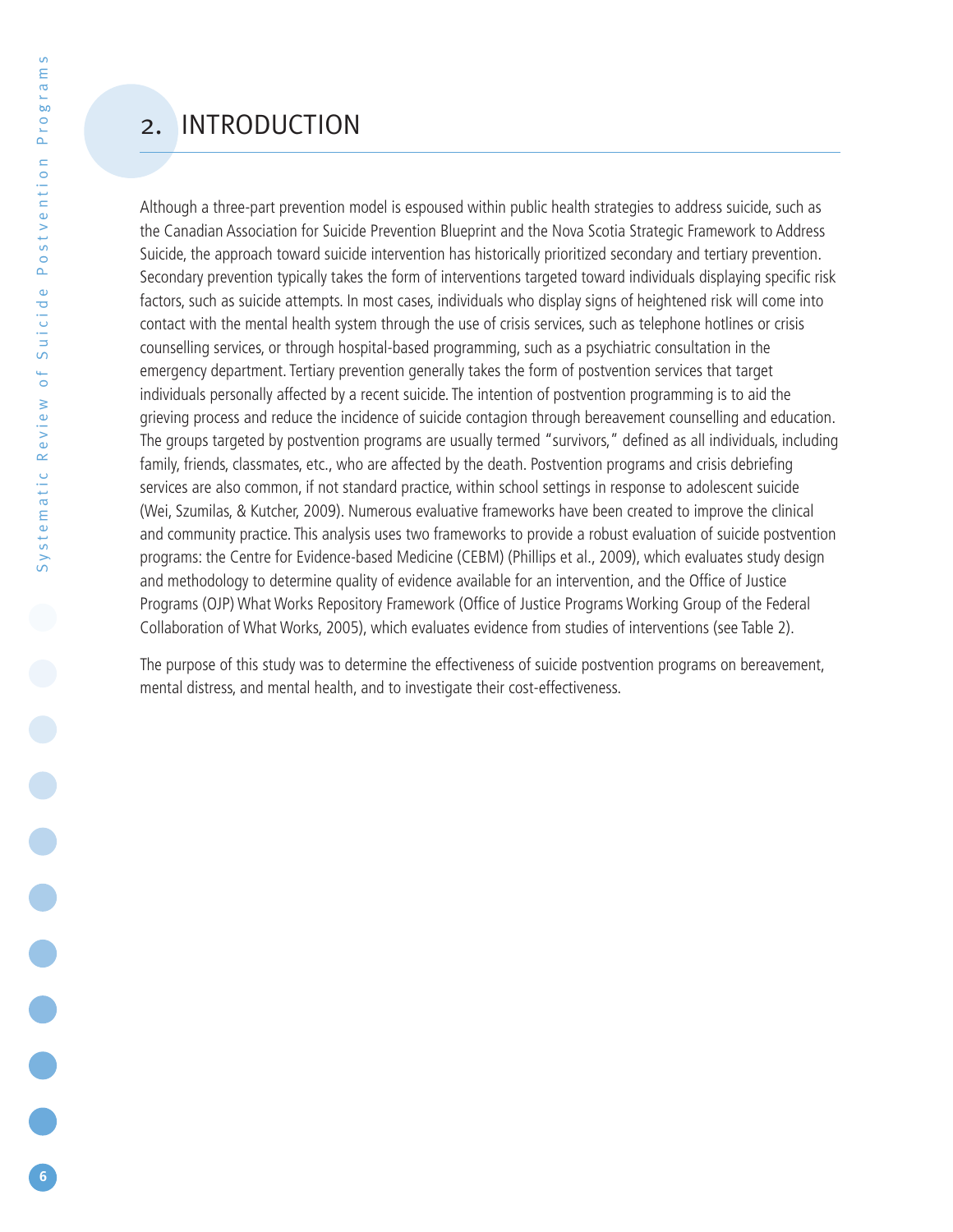# **3.1. Literature Search**

## **3.1.1. Program Effectiveness**

Computerized database searches were performed in September 2009 to obtain original research articles examining suicide prevention programs from PubMed, PsycINFO, Cinahl, and the Cochrane Database. As well, the journals Crisis: The Journal of Crisis Intervention and Suicide Prevention and Suicide and Life-Threatening Behavior were queried for peer-reviewed articles published in English-language journals with no restrictions on publication date using the following search terms: (suicide\* AND postvention\*) OR (suicide\* AND contagion\* AND [prevent\* OR intervent\* OR postvent\*]) OR (suicide\* AND survivor\* AND [intervent\* OR experiment\* OR trial\* OR effective\* OR efficac\*]). A hand search of relevant articles and reviews was also conducted. Forty-nine articles were retrieved for review. Publications were included in the analysis if they described an evaluation of a suicide postvention program and provided data (including case studies), were published in English, and were published in a peer-reviewed journal. Studies were excluded if they were a narrative systematic review, a dissertation, or if they described a postvention program but provided no evaluation.

# **3.1.2. Cost-effectiveness**

Computerized database searches were performed in February 2010 to obtain original research articles examining cost-effectiveness of bereavement programs using the Centre for Research and Dissemination Database (including NHS EED, DARE, and HTA) and the Cochrane Database of Systematic Reviews, and PubMed, PsycINFO, and Cinahl databases were queried for peer-reviewed articles published in English-language journals with no restrictions on publication date using the following search terms: (suicide AND [cost OR econo\*]) OR (bereave\* AND [cost OR econo\*]) OR (postvention AND [cost OR econo\*]). Seven hundred and seventy-six hits (titles and/or abstracts) were reviewed, and six articles were retrieved. Studies were included if they described a bereavement program and included any information about costs related to the program and were published in an English-language peer-reviewed journal.

# **3.2. Evaluation of Suicide Postvention Programs**

Descriptive information abstracted from suicide postvention programs included author(s), year of publication, full title, source database or journal, target population, study methodology, intervention type, setting, duration, manualization, topics, proposed mechanism, prevention strategy, number and age of participants, clinician type, control status, randomization status, length of follow-up, drop-out rates, outcome measures, and effects (see Table 1). All suicide postvention programs identified from studies were evaluated using two quality of evidence frameworks: the Centre for Evidence-based Medicine (CEBM) (Phillips et al., 2009), which evaluates study design and methodology to determine quality of evidence available for an intervention (see Table 2), and the Office of Justice Programs (OJP) What Works Repository Framework (Office of Justice Programs Working Group of the Federal Collaboration of What Works, 2005), which evaluates interventions based on study methodology, effect size, and replication, and classifies programs based on evidence of effectiveness and assists communities select and replicate evidence-based programs (see Table 3).

**7**

**....**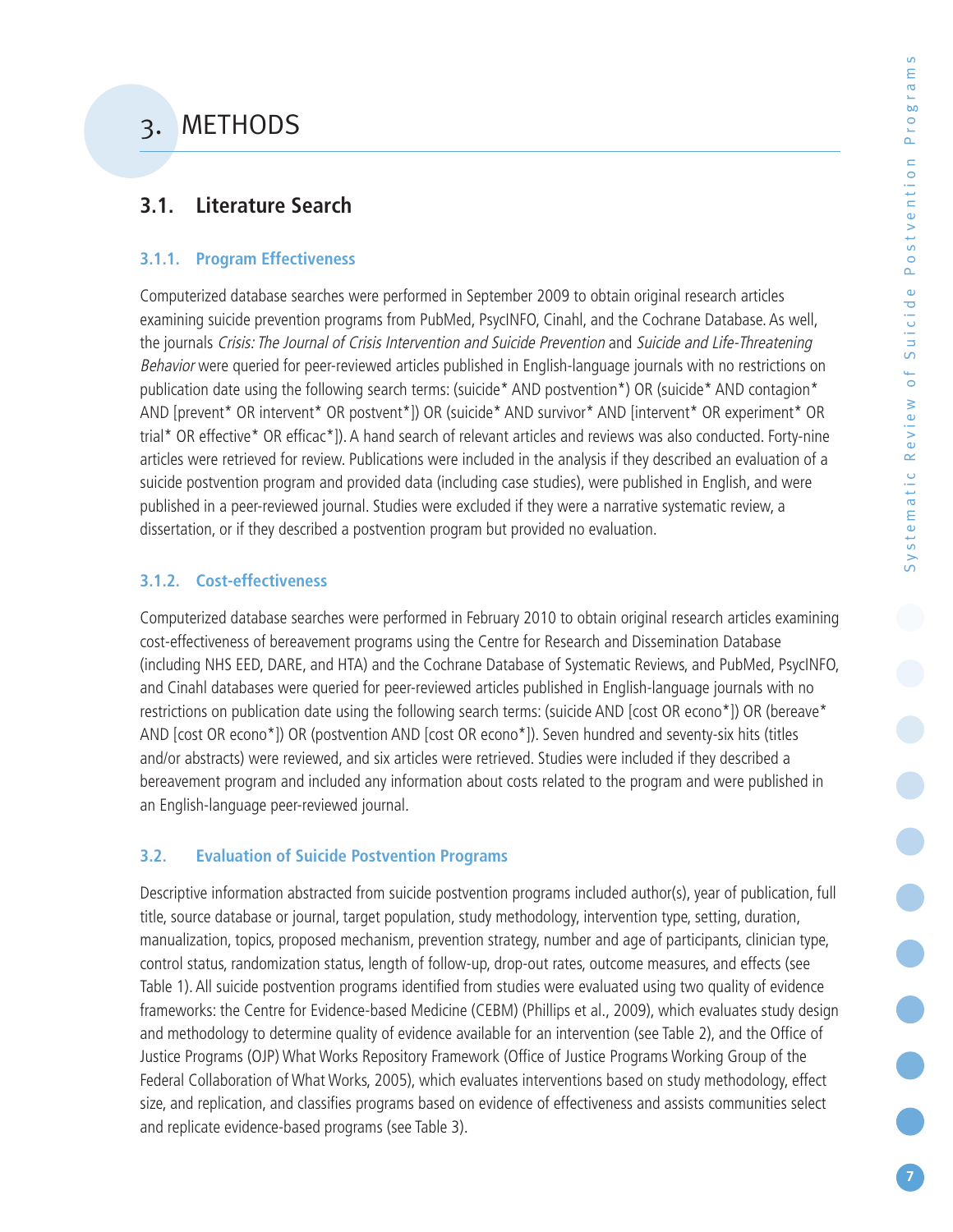# **4.1. Characteristics of Included Studies**

Eighteen articles meeting inclusion criteria were selected for analysis to determine the effectiveness of the reported suicide postvention programming. Evaluations included three randomized controlled trials (RCTs) (Constantino & Bricker, 1996; Constantino, Sekula, & Rubinstein, 2001; Murphy et al., 1998), two ecological studies (Etzersdorfer & Sonneck, 1998; Hacker, Collins, Gross-Young, Alemeida, & Burke, 2008), and eight pre-/post-test trials (four with control groups [Cerel & Campbell, 2008; Farberow, 1992; Hazell & Lewin, 1993; Pfeffer, Jiang, Kakuma, Hwang, & Metsch, 2002] and four without [Grossman et al., 1995; Mackesy-Amiti, Fendrich, Libby, Goldenberg, & Grossman, 1996; Rogers, Sheldon, Barwick, Letofsky, & Lancee, 1982; Sandor, Walker, & Sands, 1994]), as well as five case reports (Askland, Sonnenfeld, & Crosby, 2003; Battle, 1984; Callahan, 1996; Martin, 1992; Poijula,Wahlberg, & Dyregrov, 2001). Target populations for the postvention programs generally fell into three categories: school-based (Askland et al., 2003; Callahan, 1996; Grossman et al., 1995; Hazell & Lewin, 1993; Mackesy-Amiti et al., 1996; Martin, 1992; Poijula et al., 2001; Sandor et al., 1994), family-focused (Battle, 1984; Cerel & Campbell, 2008; Constantino & Bricker, 1996; Constantino et al., 2001; Farberow, 1992; Murphy et al., 1998; Pfeffer et al., 2002; Rogers et al., 1982), and community-based (Etzersdorfer & Sonneck, 1998; Hacker et al., 2008).

# Types of suicide postvention programs

• School-based

**Box 4.1.**

• Family-focused

• Community-based

# **4.2. School-based Suicide Postvention Programs**

A variety of school-based suicide postvention programs are described in the evaluation literature, including supportive counselling for close friends of the deceased (often referred to as survivors) (Hazell & Lewin, 1993; Martin, 1992; Sandor et al., 1994), psychological debriefing-type interventions aimed at whole school populations (Askland et al., 2003; Callahan, 1996; Poijula et al., 2001), and crisis training for school personnel (Grossman et al., 1995; Mackesy-Amiti et al., 1996).

Outcomes measured in evaluations of school-based suicide postvention programs included direct outcomes, such as number of suicide deaths and attempts (Callahan, 1996; Poijula et al., 2001) and suicidal ideation (Hazell & Lewin, 1993), and distal outcomes, such as youth self-reported behaviour scale, risk behaviour questionnaire, drug and alcohol use (Hazell & Lewin, 1993), social acceptance, athletic competence, physical appearance, job competence, romantic appeal, conduct/morality, and self-efficacy scale (Sandor et al., 1994). Outcomes of two

**8**

**....**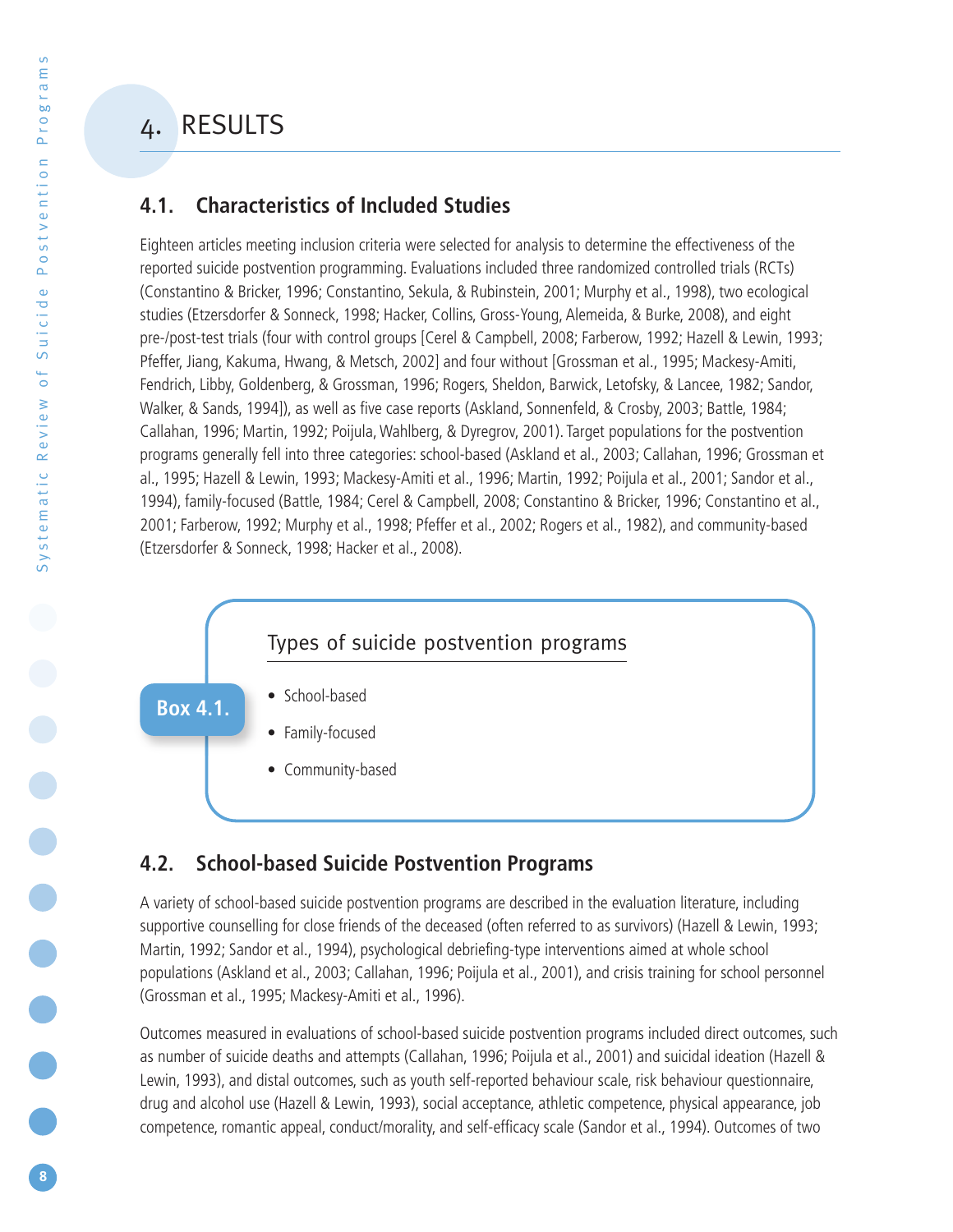evaluations of the same school personnel training were changes in knowledge (Grossman et al., 1995; Mackesy-Amiti et al., 1996) and satisfaction with the program (Grossman et al., 1995). Two case reports did not rigorously measure outcomes but provided descriptive information about the impact of the postvention on participants (Askland et al., 2003; Martin, 1992).

# **4.2.1. Quality of Evidence**

Quality of evidence of evaluations of school-based suicide postvention programs ranged from very low (case reports including expert opinion with/without critical appraisal) (Askland et al., 2003; Callahan, 1996; Martin, 1992; Poijula et al., 2001) to moderate (pre-/post-test with control group and the eight-month follow-up) (Hazell & Lewin, 1993). No randomized controlled trials of school-based suicide postvention programs were found.

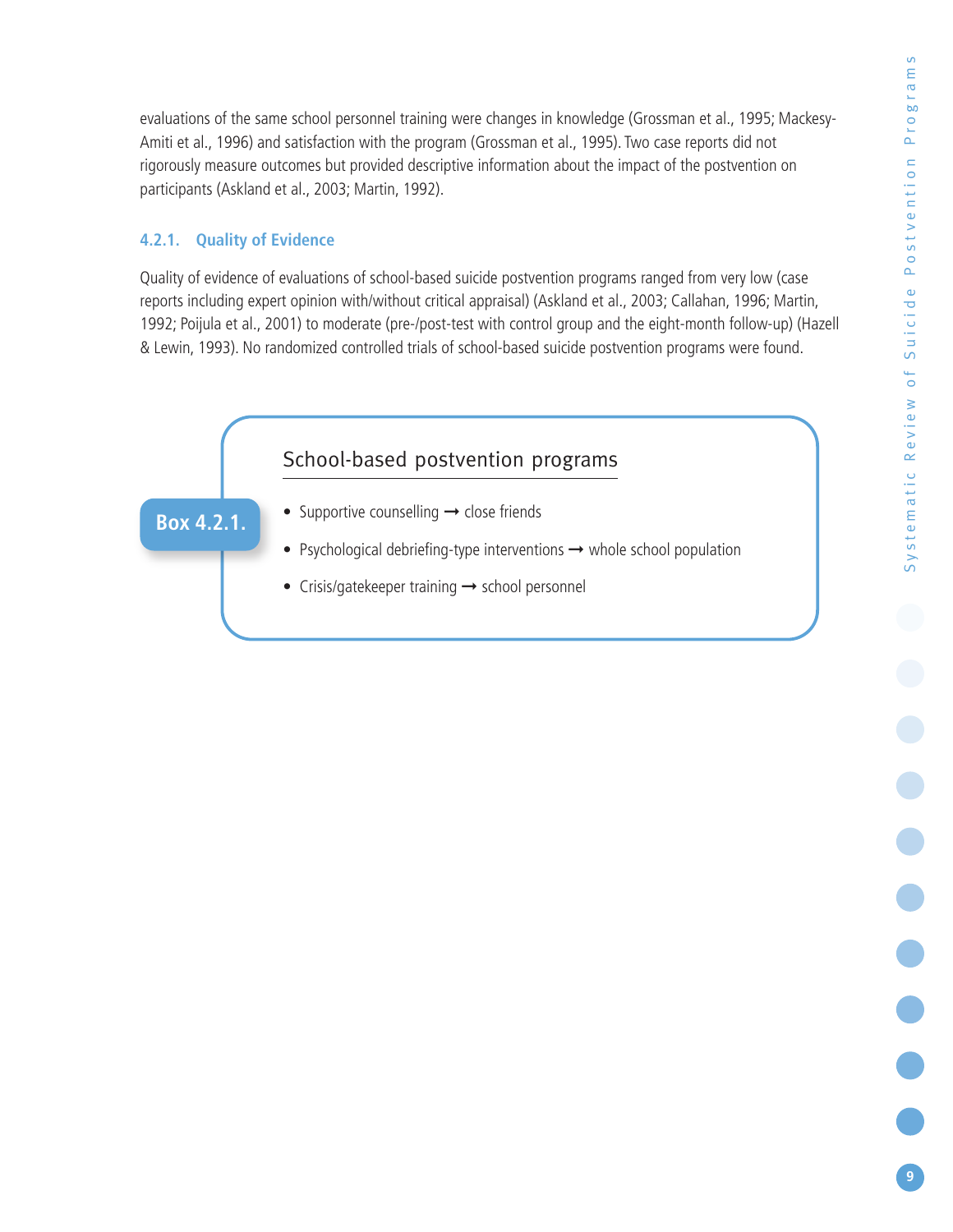### **4.2.2. Evidence of Effectiveness**

No protective effect of school-based suicide postvention programs can be determined for number of suicide deaths or suicide attempts from the available studies, since both of the evaluations that reported these outcomes were case reports, and neither provided statistical analysis. Furthermore, one case report documented the negative effect of a suicide postvention program (psychological debriefing type) implemented after two middle school students committed suicide, with six hospitalizations and 30 suicide gestures or attempts brought to the attention of the school social worker in the six months following the postvention (Callahan, 1996). No significant effect of a counselling intervention for close friends of the deceased on the youth self-report behaviour scale, risk behaviour questionnaire, or on drug and alcohol use, current suicidal behaviour, hospitalization for suicide attempt, or suicidal ideation after eight months was reported (Hazell & Lewin, 1993). The only significant effect of a youth group-based psychological debriefing and educational session aimed at close friends of the deceased sustained at the two-month follow-up was an increased score on a self-efficacy scale among youth who had experienced both the suicide and the intervention compared to youth who had experienced neither the suicide nor the intervention (Sandor et al., 1994). The evaluations of a postvention program aimed at increasing knowledge of school personnel with respect to crisis intervention reported significant increases in knowledge (n=205, mean increase=8.9 per cent [Mackesy-Amiti et al., 1996]; n=263, mean increase=9.2 per cent) (Grossman et al., 1995], with high ratings for participant satisfaction and utility (Grossman et al., 1995).

# Effectiveness of school-based postvention

- No protective effect can be determined for number of suicide deaths or suicide attempts.
- One study reported serious negative effects.

## **Box 4.2.2.**

- A counselling intervention for close friends of the deceased had no sustained effects on psychological outcomes or suicidal behaviour after eight months' follow-up compared to no contact.
- The only significant effect of a youth group-based psychological debriefing and educational session aimed at close friends of the deceased sustained at the two-month follow-up was an increased score on a self-efficacy rating scale.
- Gatekeeper training for proactive postvention was effective in increasing knowledge pertaining to crisis intervention among school personnel.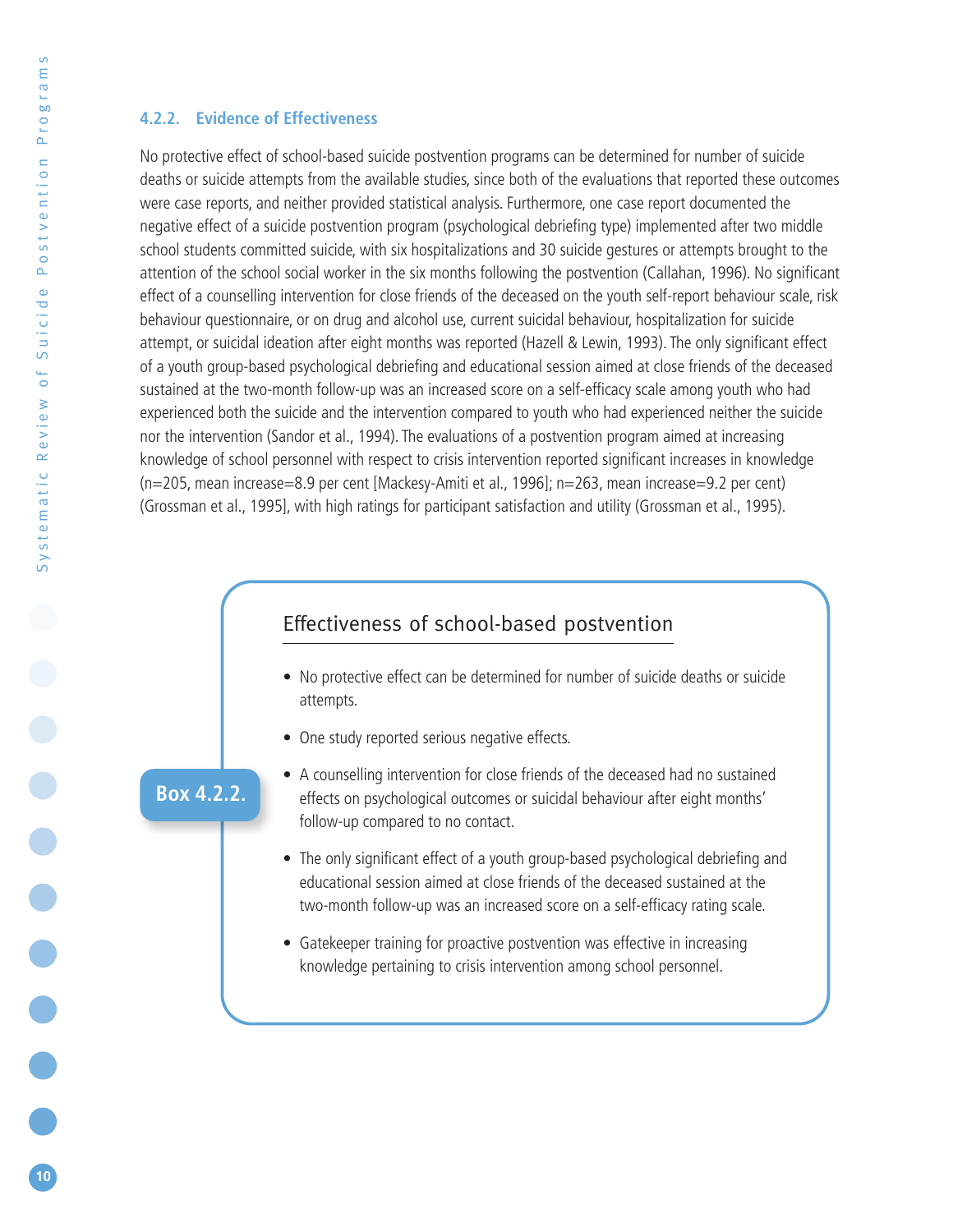# **4.3. Family-focused Suicide Postvention Programs**

The family-focused suicide postvention programs included in this analysis consist of support group interventions provided to adult suicide survivors generally (Battle, 1984; Farberow, 1992; Rogers et al., 1982), as well as interventions aimed specifically at widows/widowers (Constantino & Bricker, 1996; Constantino et al., 2001), parents (Murphy et al., 1998),\* and children (Pfeffer et al., 2002) bereaved by suicide. Program delivery was by crisis centre staff (Battle, 1984) and volunteers (Rogers et al., 1982), psychiatric nurses (Constantino & Bricker, 1996; Constantino et al., 2001), a clinical psychologist (Pfeffer et al., 2002), and clinician teams consisting of psychologists, nurses, and family therapists (Murphy et al., 1998), and program duration ranged from 1.5 hours per week for eight weeks (Constantino & Bricker, 1996; Constantino et al., 2001) to 1.5 hours per week (first four months) and 1.5 hours biweekly (second four months) for eight months (Battle, 1984). One study evaluated an "active postvention" program run by a crisis centre that provided a one-time outreach to survivors at the scene of a suicide (Cerel & Campbell, 2008). Duration of follow-up ranged from immediately post-intervention (Battle, 1984; Constantino & Bricker, 1996; Farberow, 1992; Pfeffer et al., 2002) to 12 months after (Constantino et al., 2001).

Outcomes measured in evaluations of family-focused suicide postvention programs included objective measures of mental health including depression (Beck Depression Inventory [Constantino & Bricker, 1996; Constantino et al., 2001] and Children's Depression Inventory [Pfeffer et al., 2002]), anxiety (Children's Manifest Anxiety Scale [Pfeffer et al., 2002]), psychological symptoms (Brief Symptom Inventory [somatization, obsessive compulsive features, interpersonal sensitivity, depression, anxiety, hostility, phobic anxiety, paranoid ideation, and psychoticism] [Constantino & Bricker, 1996; Constantino et al., 2001; Farberow, 1992] and Global Severity Index [Murphy et al., 1998]), post-traumatic stress symptoms (Traumatic Experiences Scale [Murphy et al., 1998], and Childhood Posttraumatic Stress Reaction Index [Pfeffer et al., 2002]) and suicidal ideation (Cerel & Campbell, 2008; Farberow, 1992); subjective (self-report) measures of mental health including depression, anxiety, and grief "feelings" (Farberow, 1992); measures of social adjustment (Constantino & Bricker, 1996; Constantino et al., 2001; Murphy et al., 1998; Pfeffer et al., 2002); self-reported physical health (appetite, exercise, sleep, and concentration [Cerel & Campbell, 2008]); health status and Health Behaviours Scale (Murphy et al., 1998); as well as attendance (Battle, 1984; Cerel & Campbell, 2008) and satisfaction (Battle, 1984).

# **4.3.1. Quality of Evidence**

Quality of evidence of evaluations of family-focused suicide postvention programs ranged from very low (case report including expert opinion with some critical appraisal) (Battle, 1984) to moderate (pre-/post-test with control group; single pre-/post-test with multiple follow-ups; low-quality RCT) (Cerel & Campbell, 2008; Constantino & Bricker, 1996; Constantino et al., 2001; Farberow, 1992; Pfeffer et al., 2002; Rogers et al., 1982) to high (RCT) (Murphy et al., 1998).

**....**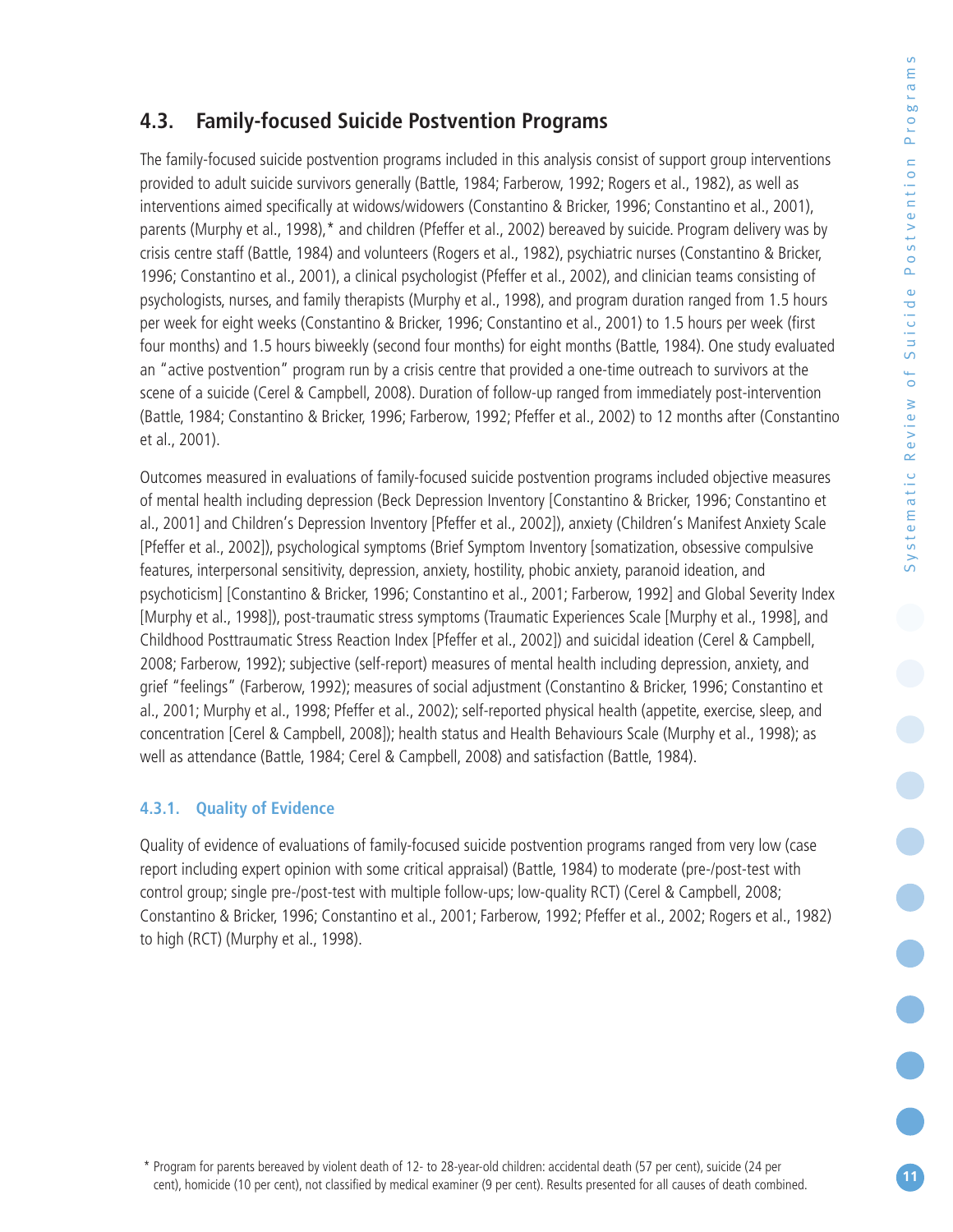

### **4.3.2. Evidence of Effectiveness**

Results reported in evaluations of family-focused suicide postvention programs include short-term (Constantino & Bricker, 1996; Pfeffer et al., 2002) and long-term (12 months) improvements in depression symptoms (Constantino et al., 2001), short-term (Constantino & Bricker, 1996; Pfeffer et al., 2002) and long-term (Constantino et al., 2001) reduction in anxiety symptoms; short-term (Constantino & Bricker, 1996) and longterm (Constantino et al., 2001) reduction in other psychological symptoms (see Table 1c); short-term (Murphy et al., 1998) reduction in mental distress; short-term (Constantino & Bricker, 1996) and long-term (Constantino et al., 2001; Murphy et al., 1998) improvement in grief experiences; and reported satisfaction with help derived from participation in support group (Battle, 1984; Farberow, 1992; Rogers et al., 1982).

Outreach at the scene of suicide was found to be significantly more likely to result in incidence and frequency of attendance at a support group as well as seeking help at a crisis centre for suicide survivors (Cerel & Campbell, 2008) compared to no contact. Both intensive (bereavement support group) and minimal contact (social group) nursing postvention for spousal survivors of suicide resulted in significant reduction in depression symptoms, obsessive-compulsive traits, anxiety and phobic anxiety, and grief experiences (despair, anger/hostility, guilt, rumination, and depersonalization) immediately after intervention, with significant improvement on social adjustment present only after the minimal contact intervention (Constantino & Bricker, 1996). Effects of the interventions (collapsed for follow-up analysis) on depression symptoms, anxiety, phobic anxiety, paranoid ideation, psychoticism, grief experiences (despair, loss of control, rumination, depersonalization, somatization, and death anxiety), and most social adjustment scale subsets were sustained after the one-year follow-up (Constantino et al., 2001).

Mothers bereaved by the violent death (including suicide) of their children participating in a group treatment had significantly better scores in the short term (immediately after intervention) on measures of overall mental distress and PTSD than control (not sustained at the six-month follow-up), and improvements in grief experiences scale first evident at follow-up (Murphy et al., 1998). Participating fathers had significantly lower overall mental distress scores than control sustained at the six-month follow-up; however, no program effect on fathers' PTSD scores or grief responses was evident. No program effect on participants' physical health status or marital role strain was observed.

Children and adolescents participating in a group intervention for bereavement through suicide of a relative had significantly lower scores on depression and anxiety scales compared to the control group immediately after the intervention (Pfeffer et al., 2002). However, no program effect on post-traumatic stress reactions or social adjustment was observed.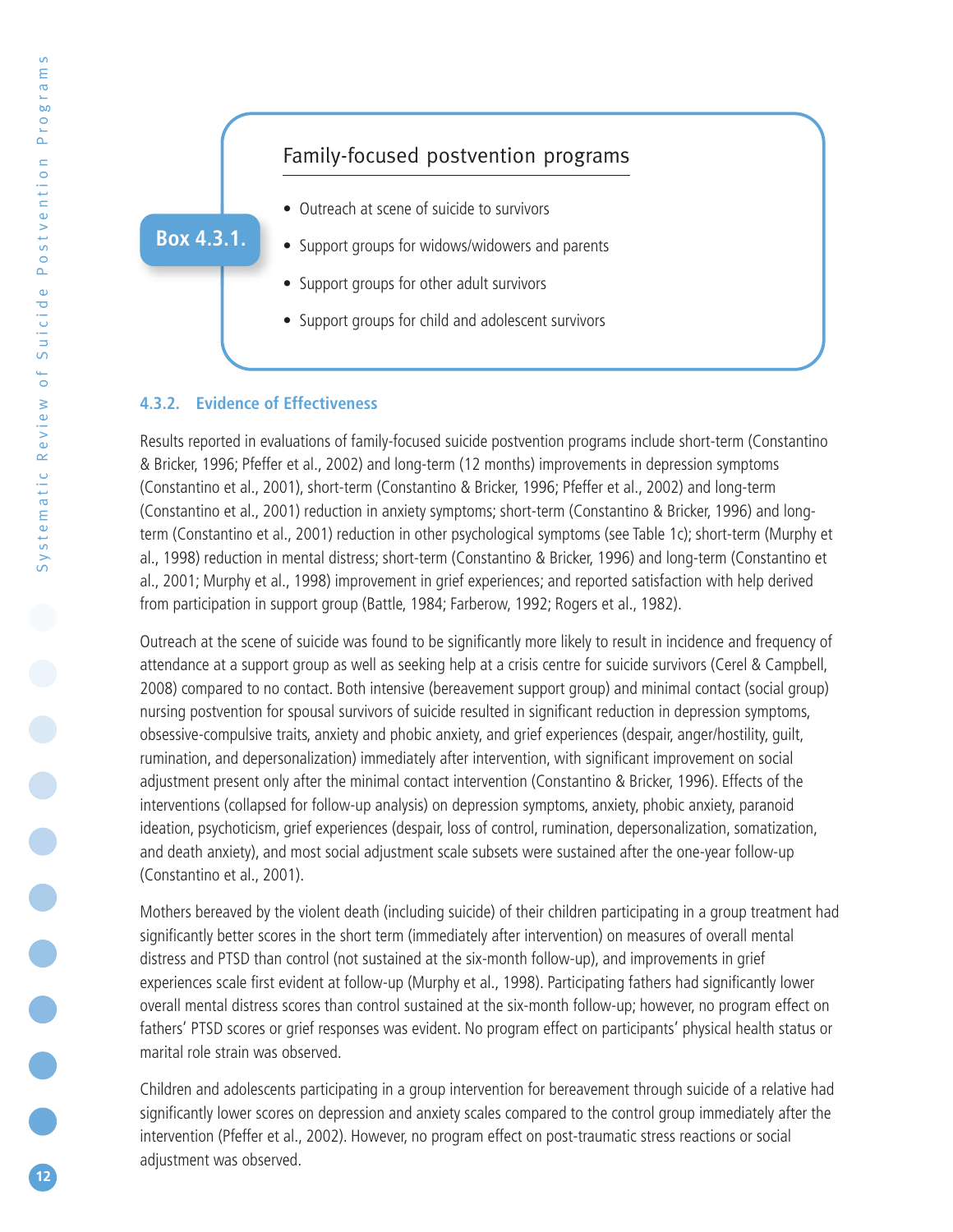One evaluation reported conflicting findings of significantly higher "feelings" of depression and puzzlement in adult participants of a group-based intervention compared to control, coupled with a reduction in severity of grief, shame, and guilt "feelings" from baseline to post-intervention among participants (Farberow, 1992).

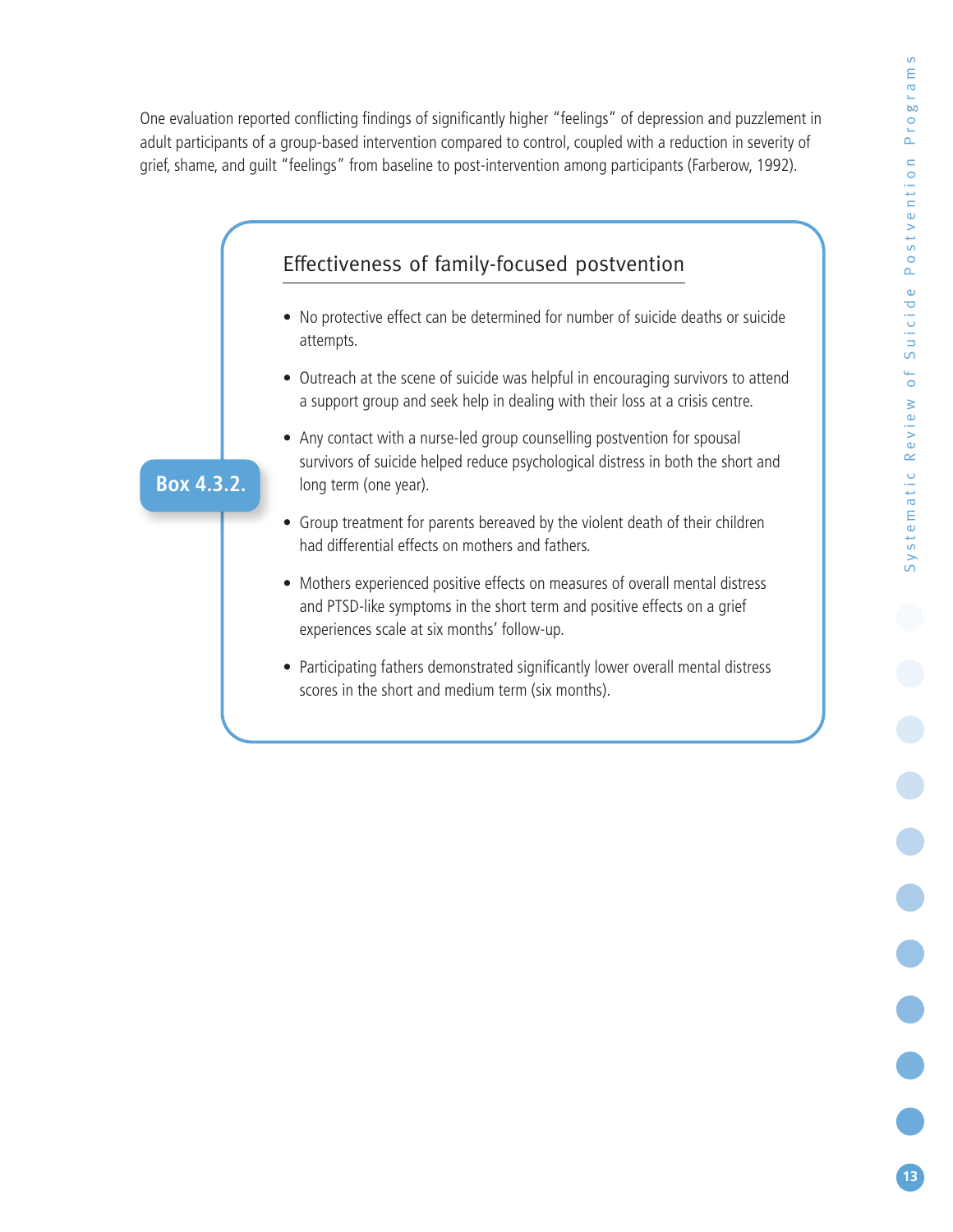# **4.4. Community-based Suicide Postvention Programs**

Two evaluations of community-based suicide postvention programs were identified in the literature. One study reported the effects of media guidelines and information campaigns for the containment of suicide contagion on the number of deaths by suicide in the Viennese subway (>1 million population) between 1980 (seven years before the intervention) and 1996 (Etzersdorfer & Sonneck, 1998). The other described the results of a two-year community intervention for the containment of suicide contagion among young people in a mid-sized town in Maine (<80,000 population) (Hacker et al., 2008), which had as one component media education on suicide reporting guidelines, but also included other components implemented in schools, media, and health services systems (see details in Table 1c). Outcomes measured in the community-based suicide postvention evaluations were number of deaths by suicide (Etzersdorfer & Sonneck, 1998; Hacker et al., 2008), number of lethal overdoses (Hacker et al., 2008), and number of suicide attempts (Etzersdorfer & Sonneck, 1998).

### **4.4.1. Quality of Evidence**

The evaluations of community-based suicide postvention programs used ecological study designs (moderate quality of evidence). However, neither of the evaluations described statistical analysis of program effects, limiting the conclusions that can be drawn from their results.

# Community-based postvention programs

- Media reporting guidelines for suicide and suicide attempts **Box 4.4.1.**
	- Multi-component intervention including schools, media, and health services systems

### **4.4.2. Evidence of Effectiveness**

The evaluation of media guidelines for responsible reporting of suicide and suicide attempts in the Viennese subway notes a "sharp drop" in such events after initiation of the intervention, with the levels seen in the four years prior to the intervention not recurring in the subsequent nine years (Etzersdorfer & Sonneck, 1998). However, interpretation of the effectiveness of this postvention is difficult, since the report does not make clear the exact duration of the intervention, and lacks a discussion of other socio-historical factors that may have influenced suicide rates at that time. Notably, a simple analysis carried out from the available data showed no statistically significant difference in mean suicide or suicide attempt rates in the seven years before (1980–early 1987) and nine years after (late 1987–1996) the intervention.

Unlike the latter report, the evaluation of a community-wide intervention to reduce youth suicide and lethal overdose notes the limitations of an ecological study design in ascribing causality to the intervention (Hacker et al., 2008). In addition, the very short follow-up described in this evaluation (two years post-intervention) contributes to limiting the conclusions that can be made about the effectiveness of this intervention in reducing suicide contagion. Nevertheless, while it is not possible to ascribe any program effect of the community-wide intervention to reduce youth suicide contagion, this report could be useful in informing communities that are

**14**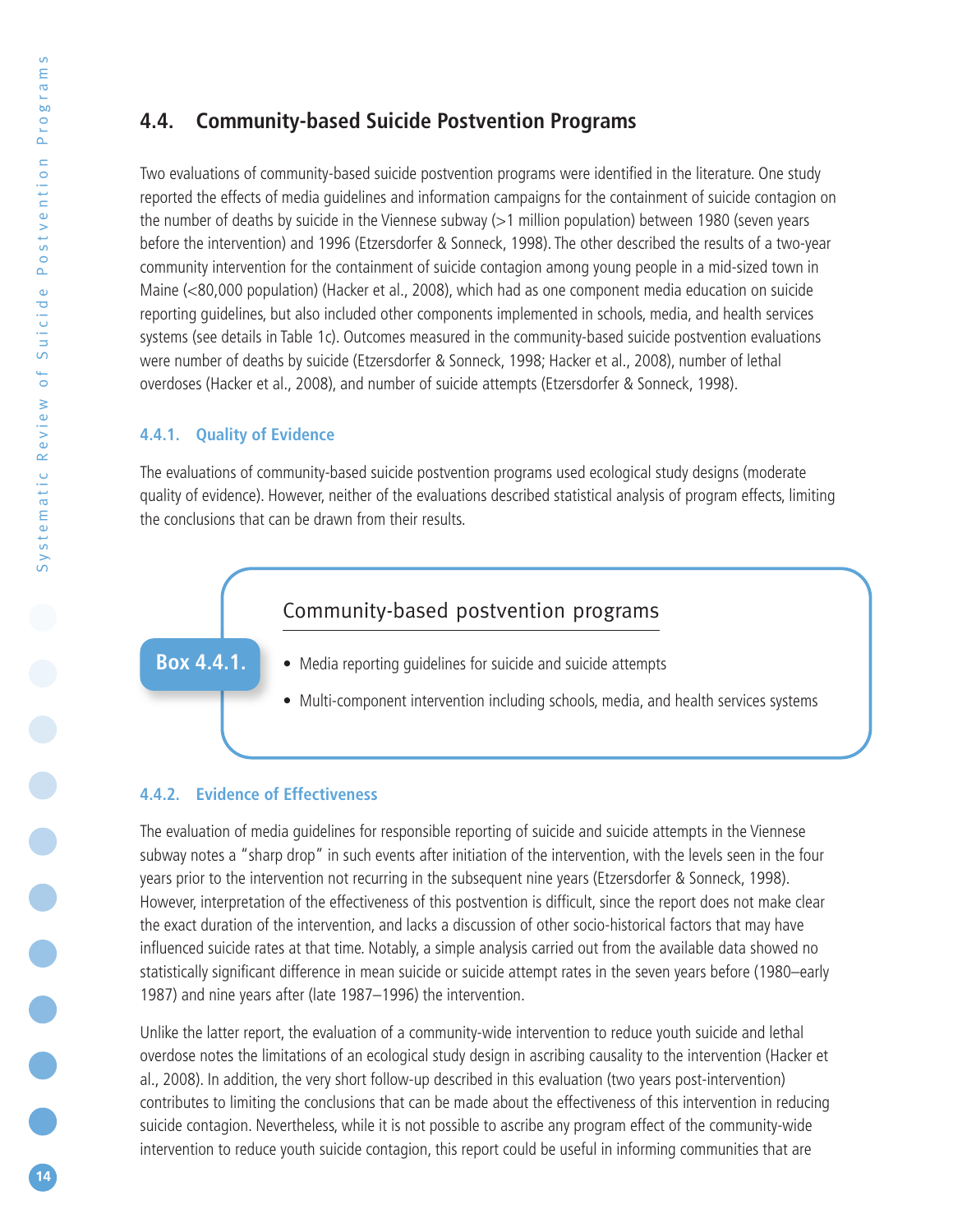considering or implementing such interventions about possible actions to be taken within the community, methods and protocols for partnership and collaboration, sources for data collection, and possible methods for data reporting.



# **4.5. Cost-effectiveness of Bereavement Programs**

This reviews analysis was unable to find any studies describing the cost-effectiveness of any program targeted at individuals bereaved by suicide. Programs described were targeted at parents bereaved of children who died in hospital (Nair, Goodenough, & Cohn, 2006; Small, 1986; Stewart, 1995); individuals bereaved of family members who died in hospice (Reid, Field, Payne, & Relf, 2006); bereaved children, adolescents, and their caregivers (Foster, Porter, Ayers, Kaplan, & Sandler, 2007); and older individuals bereaved of a spouse (Onrust, Smit, Willemse, van den Bout, & Cuijpers, 2008).

Two articles provided cost analyses (Foster et al., 2007; Onrust et al., 2008), one provided a cost estimate of the program and discussed benefits without a formalized cost-utility assessment (Stewart, 1995), and three discussed the cost-effectiveness of a resource without providing details (Nair et al., 2006; Reid et al., 2006; Small, 1986).

A qualitative study of bereavement support provided by five UK hospices suggested that telephone support by trained volunteers could be a cost-effective way of reaching bereaved people without a large expenditure of resources. However, no cost analysis was performed (Reid et al., 2006).

A qualitative study of a pilot program for telephone support for groups offered to parents bereaved by the loss of a child living in remote locations was identified, but no cost analysis was included in the article. The program consisted of one-hour teleconference sessions occurring once a month for six months with a maximum of four participants allowed (six parents participated from a total of 90 families that were contacted). The sessions were facilitated by the bereavement counsellor who worked at the hospital where the children had been patients, and was semi-structured. An evaluation focus group found the advantages of the program to be the anonymity it provided and the fact that participants felt it was a safe and non-threatening environment, as well as its accessibility and viability ("low cost," not specified). Disadvantages of the program were the fact that it required considerable technological knowledge (dialing into a teleconference), the lack of interactional cues, the "unseen" facilitator, and the limitation on group size and session duration (Nair et al., 2006).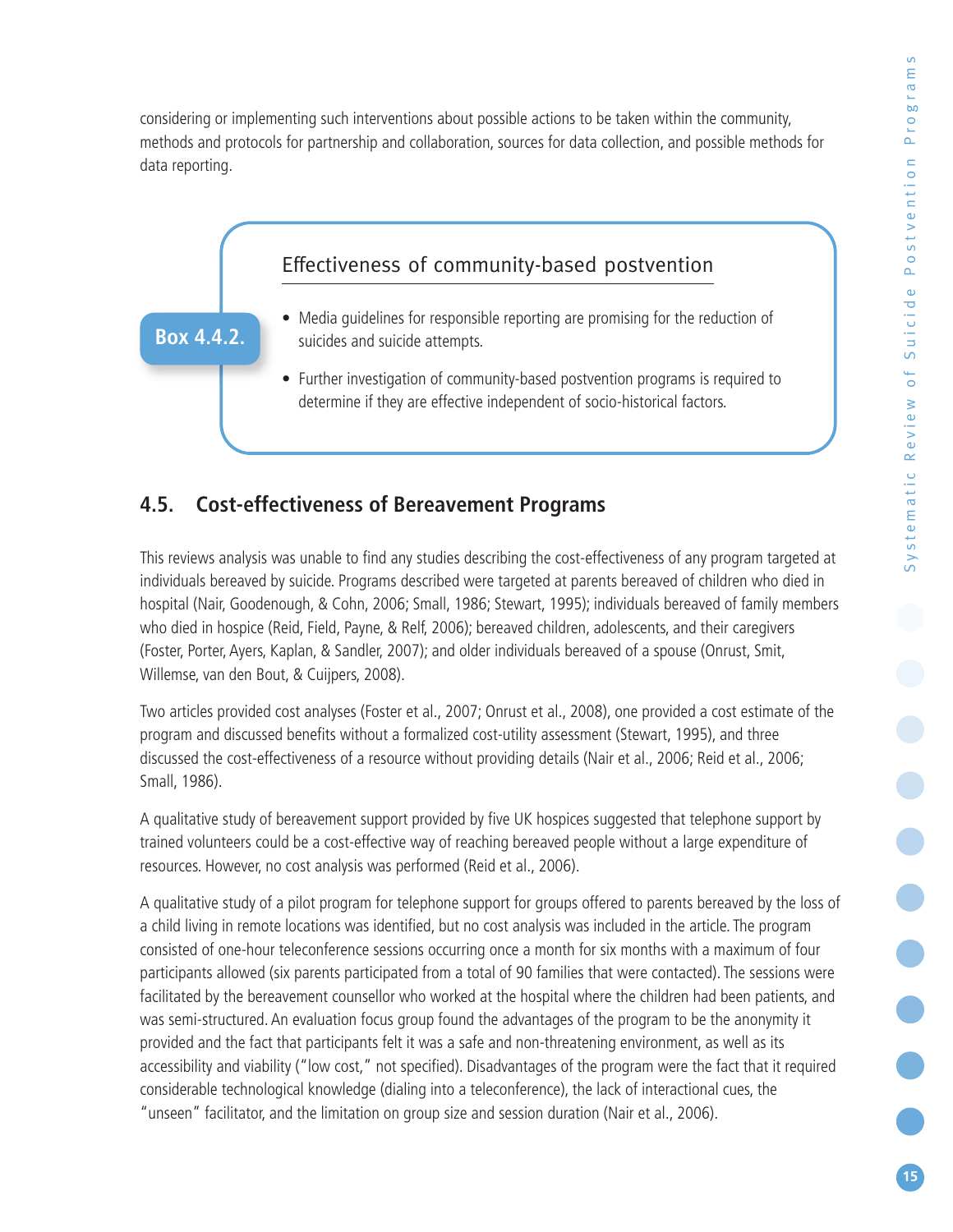A Dutch randomized cost-utility analysis of a visiting service for older widowed individuals (10-12 home visits by a trained volunteer who had been widowed) versus usual care (brochure on depressive symptoms) found that the experimental group demonstrated slightly better results (quality-adjusted life years) with slightly higher costs than the control group. However, this was not significant after adjustment for differences in baseline scores (Onrust et al., 2008). The authors recommended that bereavement support services not be provided universally, and that "in-depth analyses [be] conducted to identify who benefits most from this kind of intervention, and in what subgroups the incremental cost-utility is best. In the future, bereavement interventions are then best directed to these groups" (Onrust et al., 2008).

A comprehensive cost analysis of a bereavement program targeted at children, adolescents, and caregivers of recently bereaved children (two-hour group session/one week x 12 weeks + two individual sessions) led by trained, MSc.-level clinicians was analysed for costs per family, per person, and per hour of contact (Foster et al., 2007). Analysis was based on two perspectives: public agency (payer, explicit costs only: personnel, consultants, benefits, intervention direct expenses, travel, miscellaneous supplies, and equipment) and society (explicit and implicit costs: space, volunteered time, and associated fringe benefits). The results indicated that the cost of the intervention was comparable to rates for outpatient therapy in many settings. Costs were reduced when calculations were based on a "real-world" setting (effectiveness) compared to the test setting (efficacy).

A randomized controlled trial of the above program compared to self-study had previously found it effective for improvement in outcomes including caregiver-child relationship, caregiver mental health, use of active coping strategies, and reduced inhibition of feeling expressions immediately after the intervention, with continued improvement on some outcomes at the 11-month follow-up among girls and participants with higher problem scores at baseline (Sandler et al., 2003).

An article published in 1995 described a program that for US\$20 per family per year provided bereavement support to parents whose child had died at Duke University Medical Center (Stewart, 1995). The program was run by a team comprised of a bereaved parent, a clinical nurse specialist, and a chaplain, and included regular mailings of individualized letters containing grief education materials and support information, periodic telephone contact, and an annual Day of Remembrance. Evaluation of the program by 26 families (of over 100 participants) was very positive, with 88 per cent stating that overall the bereavement program helped them cope with their loss; however, no cost-benefit analysis was conducted.

Another program designed for parents of children and adolescents who died in hospital conducted at Shands Hospital at the University of Florida was also described as "cost-effective"; however, no costing details were provided (Small, 1986). Within two months of death, 53 parents were sent a copy of The Bereaved Parent by Harriet Schiff (1978) by the nurse, social worker, or counsellor with whom they had the closest relationship. They were then sent a follow-up questionnaire and contacted via telephone for feedback. Forty-one families (77 per cent) provided feedback, the majority of which was positive. Initially the purchase of books for this program was funded by hospital memorial money; it was later supported by a corporate donation obtained by a parent who had participated in the program.

In summary, the few resources that do shed light on the cost-effectiveness of bereavement programs indicate that costs are generally not higher than care as usual (Onrust et al., 2008) or comparable outpatient therapy (Foster et al., 2007), but that outcomes may depend on individual or group characteristics at baseline. However, it is essential to point out that as far as this research could determine, there have been no cost-benefit analyses of any suicide postvention program. It is therefore not possible to make any comment about the cost-effectiveness of suicide postvention programs. Furthermore, the available literature that addresses the issue of cost of other bereavement programs does not provide strong conclusions as to the weight of their costs and benefits.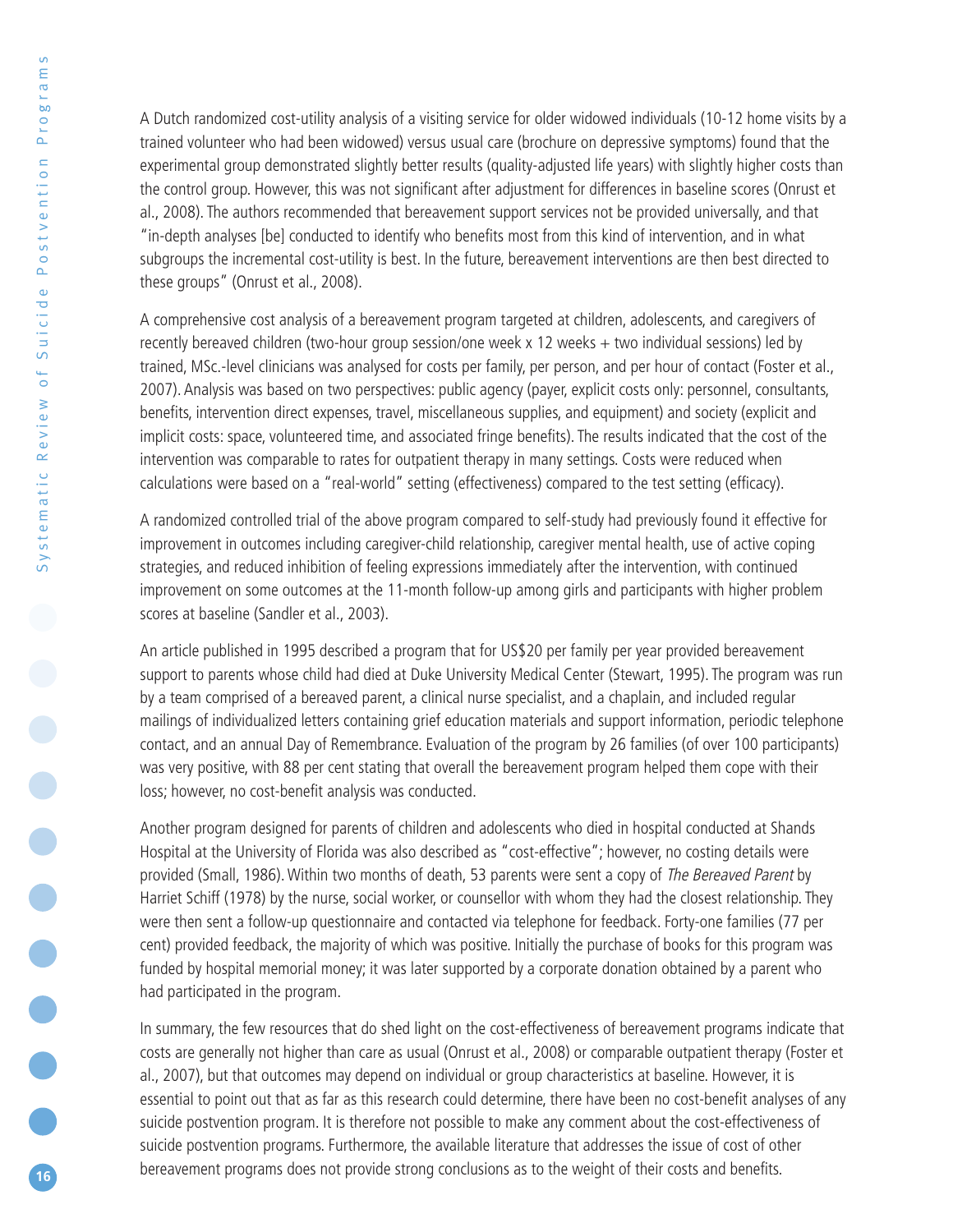# **5.1. Key Findings: School-based Suicide Postvention Programs**

No protective effect of school-based suicide postvention programs can be determined for number of suicide deaths or suicide attempts from the available studies.

One study reported negative effects of a suicide postvention (Callahan, 1996).

A counselling intervention for close friends of the deceased had no sustained effects on psychological outcomes or suicide ideation, current suicidal behaviour, or hospitalization for suicide attempt after the eight-month followup compared to no contact (Hazell & Lewin, 1993).

The only significant effect of a youth group-based psychological debriefing and educational session aimed at close friends of the deceased sustained at the two-month follow-up was an increased score on a self-efficacy rating scale (Sandor et al., 1994).

Gatekeeper training for proactive postvention was effective in increasing knowledge pertaining to crisis intervention among school personnel (Grossman et al., 1995; Mackesy-Amiti et al., 1996).

# **5.2. Key Findings: Family-focused Suicide Postvention Programs**

No protective effect of family-focused suicide postvention programs can be determined for number of suicide deaths or suicide attempts from the available studies.

Outreach at the scene of suicide was found to be helpful in encouraging survivors to attend a support group and seek help in dealing with their loss at a crisis centre (Cerel & Campbell, 2008).

Any contact with a nurse-led group counselling postvention (both minimal and intensive) for spousal survivors of suicide helped reduce depression symptoms, obsessive-compulsive traits, anxiety and phobic anxiety, and grief experiences (despair, anger/hostility, guilt, rumination, and depersonalization) immediately after intervention (Constantino & Bricker, 1996), with most effects sustained at one year (Constantino et al., 2001).

Although group treatment for parents bereaved by the violent death of their children had immediate positive effects on measures of overall mental distress and PTSD-like symptoms of mothers compared to controls, the effects were not sustained at the six-month follow-up. In contrast, positive effects on the grief experiences scale not immediately displayed were evident at follow-up (Murphy et al., 1998).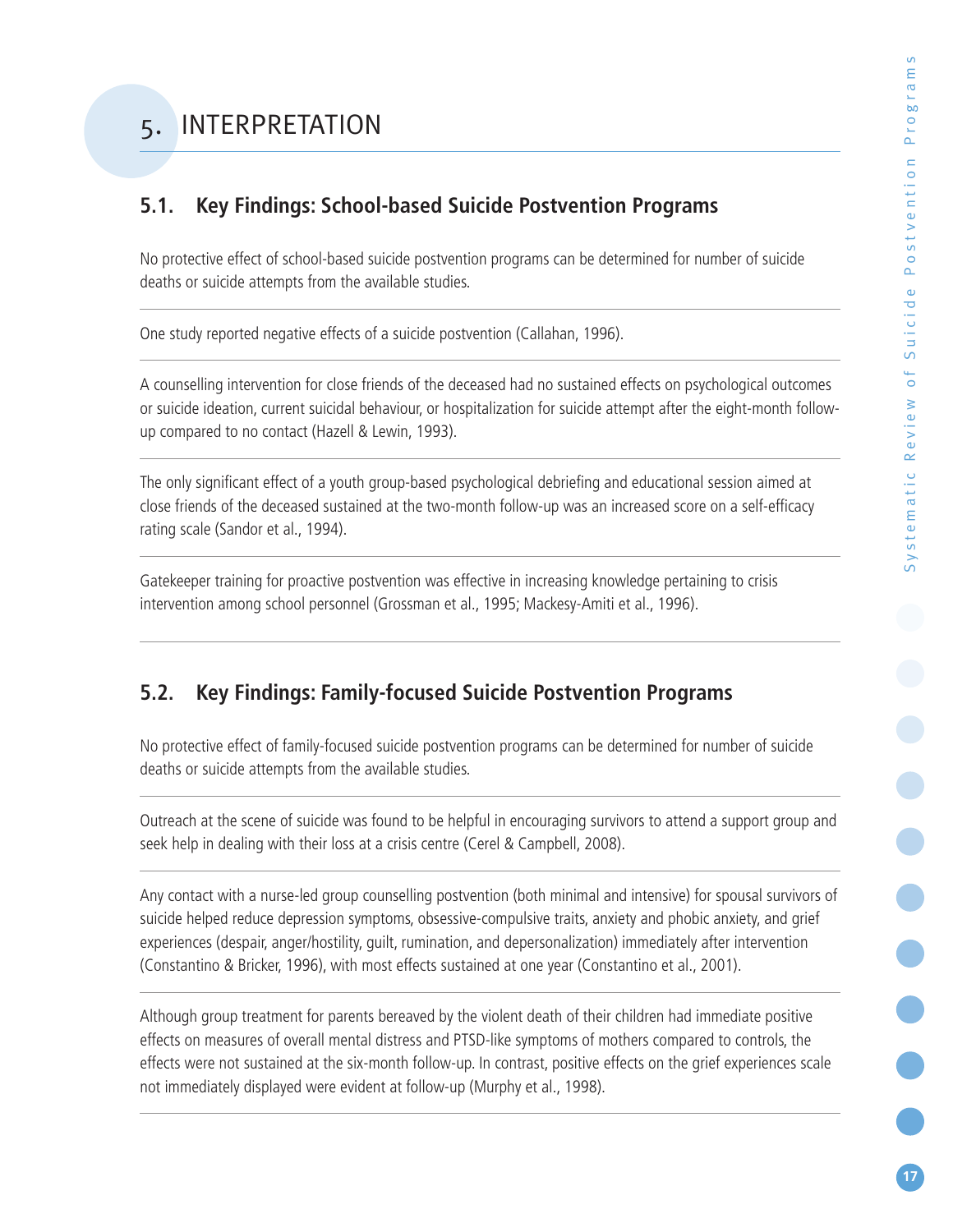Participating fathers (in the above group treatment program) demonstrated significantly lower overall mental distress scores, and this effect was sustained at the six-month follow-up. However, there was no program effect on fathers' PTSD-like symptom scores or grief responses (Murphy et al., 1998).

A group intervention for children and adolescents bereaved by the suicide of a relative had positive effects on depression and anxiety scales immediately after the intervention. However, no program effect on post-traumatic stress reactions or social adjustment was observed (Pfeffer et al., 2002).

One study using non-validated measures reported conflicting findings of significantly higher "feelings" of depression and puzzlement in adult participants of a group-based intervention compared to controls, coupled with a reduction in severity of grief, shame, and guilt "feelings" (Farberow, 1992).

# **5.3. Key Findings: Community-based Suicide Postvention Programs**

A report evaluating the effect of media guidelines for responsible reporting of suicide and suicide attempts in the Viennese subway noted a "sharp drop" in such events after initiation of the intervention (Etzersdorfer & Sonneck, 1998). However, this result should be interpreted with caution, since the report does not provide any critical appraisal of data.

An evaluation of a community-wide intervention to reduce youth suicide and lethal overdose (Hacker et al., 2008) did not report any program effects on any of the outcome measures.

# **5.4. Key Findings: Cost-effectiveness of Bereavement Programs**

As far as this research could determine, there have been no cost-benefit analyses of any suicide postvention program. It is therefore not possible to make any comment about the cost-effectiveness of suicide postvention programs.

The available literature that addresses the issue of cost of other bereavement programs does not provide strong conclusions as to the weight of their costs and benefits.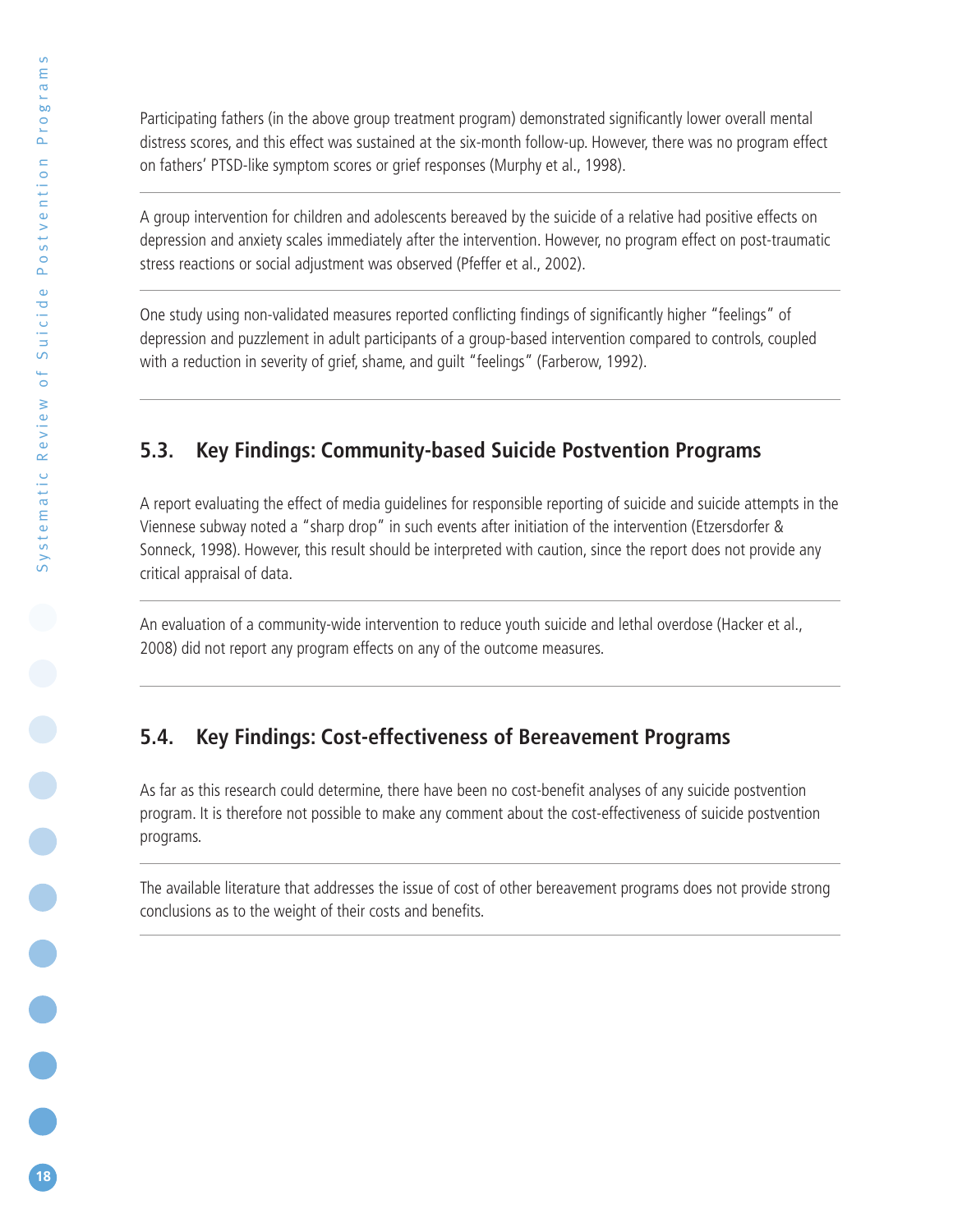# 6. LIMITATIONS

The main limitation of this report is the fact that it only evaluated suicide postvention programs that were reported in the scientific literature. This report's mandate was to determine the effectiveness of suicide postvention programs from the published scholarly literature. Thus, suicide postvention programs that are used in the community but have not been evaluated, or that have been evaluated but for which the evaluations have not been published in scholarly journals, were not included in this analysis.

While evidence to support the effectiveness of programs may be absent, it is important to note that absence of scientific evidence to support an intervention is not equivalent to evidence that the program is ineffective. The findings of this report should be understood as highlighting interventions that have been shown effective in the scientific literature, and cautioning against interventions that have been shown ineffective or harmful in that literature. This report does not and cannot comment on programs for which there is no published evaluation.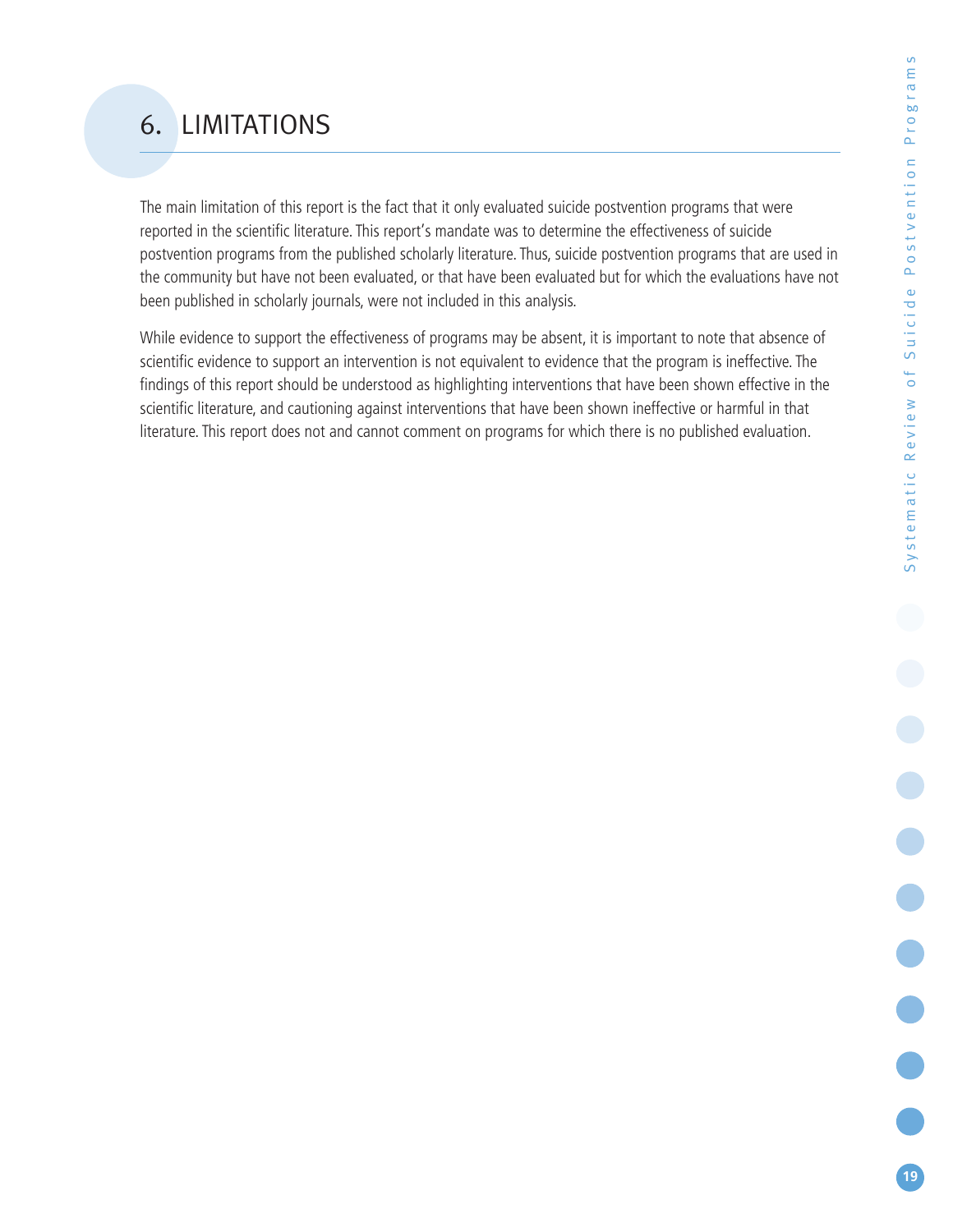# 7. CONCLUSIONS

The literature does not provide support for any evidence-based suicide postvention program that reduces the incidence of suicide or suicide attempts.

The literature does not support sustained positive effects for school-based suicide postvention programs targeting youth, with one evaluation reporting serious negative effects. Importantly, while this report explicitly excluded psychological debriefing interventions, critical incidence stress debriefing (CISD), and critical incidence stress management (CISM) interventions, there is reliable evidence to indicate that they are ineffective and have potentially harmful effects (Roberts, Kitchiner, Kenardy, & Bisson, 2009; Rose, Bisson, Churchill, & Wessely, 2002; Szumilas, Wei, & Kutcher, In Press).

The literature supports the use of gatekeeper training to improve knowledge of crisis intervention among school personnel, and positive effects of gatekeeper training of other groups on depression and suicide rates lends further support to this strategy (Isaac et al., 2009).

The literature provides some evidence for family-based postvention programs—including even minimum contact interventions—for reduction in psychological distress among family members bereaved by suicide.

There is insufficient evidence to support the use of community-based suicide postvention strategies; however, media reporting guidelines for suicide and suicide attempt are promising.

**20**

**.....**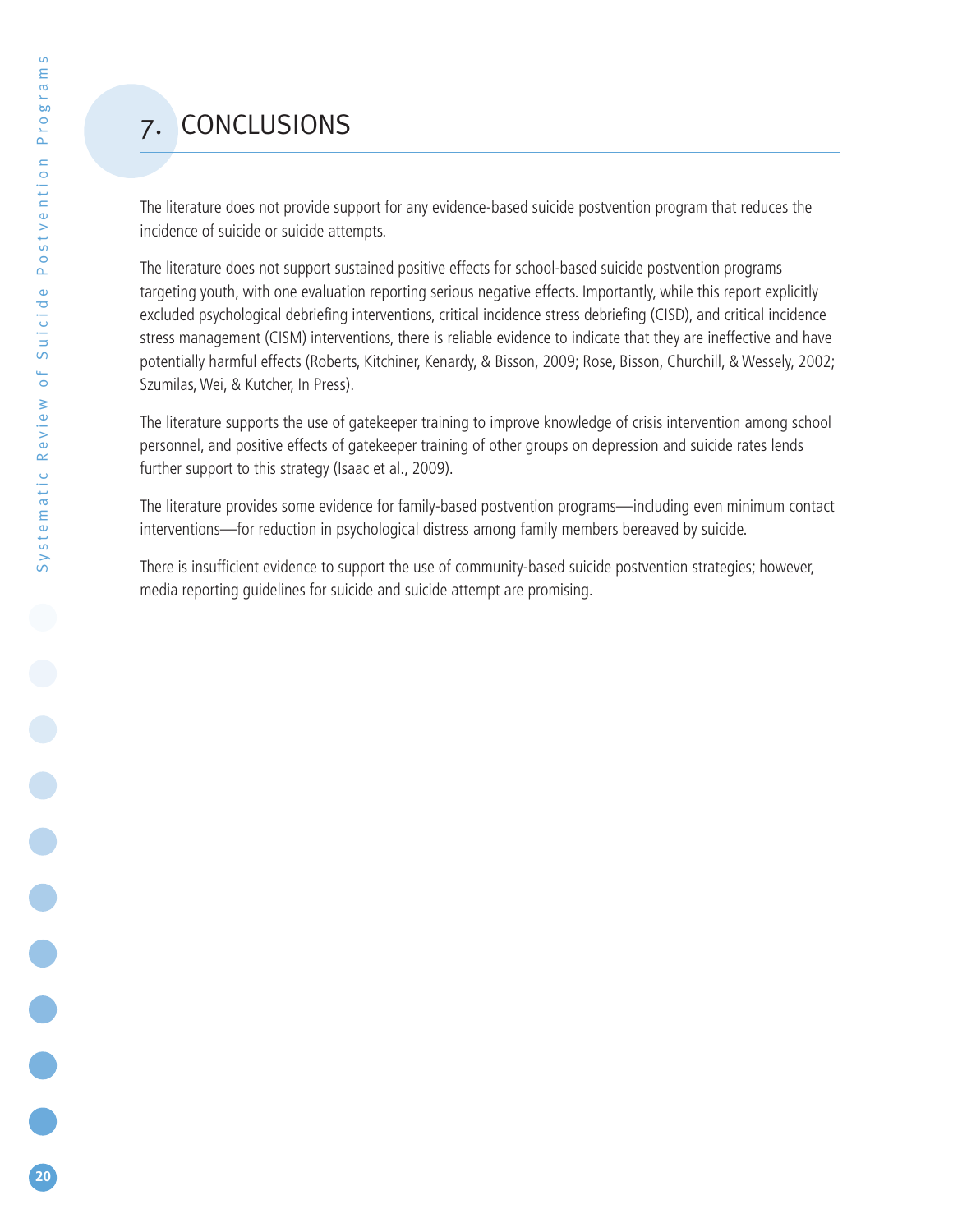# 8. RECOMMENDATIONS

- Do not use psychological debriefing or CISD/CISM interventions with adults or youth.
- Avoid the use of school-wide suicide postvention programs that require participation of all.
- Investigate gatekeeper training for school personnel.
- Provide outreach to family survivors of suicide that can inform them about grief counselling programs available in their communities.
- Provide group-based bereavement support using trained facilitators to those who request it.
- Investigate effectiveness of guidelines for responsible media reporting of suicide.
- Identify research into suicide postvention as a priority research area to be supported by existing provincial government funding sources such as the Nova Scotia Health Research Foundation.
- If suicide postvention programs are implemented in the province, ensure that methodologically sound evaluations are conducted.

Sometimes, interventions are implemented without substantive evidence of effectiveness because a community either demonstrates an emergent need or demands a rapid response to a problem. In those cases, the individuals or groups who have been called upon only have the current theories and ideas at their disposal for guidance in addressing the problem. It is especially important to be mindful of evaluation in these situations, and to be flexible to change if results of the evaluation show that the program has not been effective, or has indeed been harmful.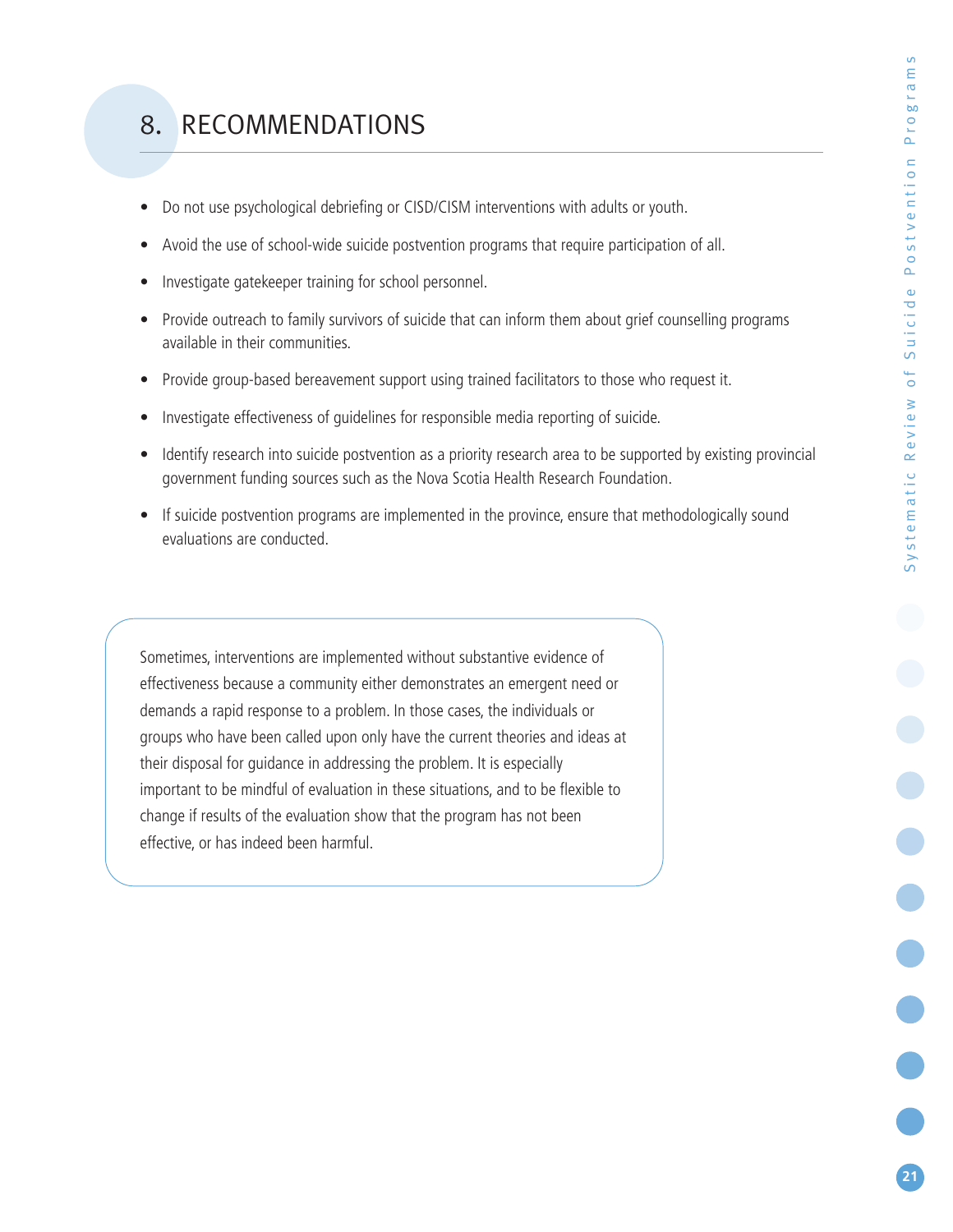# **Table 1a. Characteristics of evaluations of school-based suicide postvention programs**

| <b>Author/Year</b>                  | Askland et al./2003                                                                                                                                                                                                      | Callahan/1996                                                                                                                                                                                                                                                                                                     | Grossman et al./1995                                                                                                                                           |
|-------------------------------------|--------------------------------------------------------------------------------------------------------------------------------------------------------------------------------------------------------------------------|-------------------------------------------------------------------------------------------------------------------------------------------------------------------------------------------------------------------------------------------------------------------------------------------------------------------|----------------------------------------------------------------------------------------------------------------------------------------------------------------|
| <b>Title</b>                        | A public health response to a cluster of<br>suicidal behaviors: Clinical psychiatry,<br>prevention, and community health                                                                                                 | Negative effects of a school suicide<br>postvention program-a case example                                                                                                                                                                                                                                        | Strategies for school-based response to<br>loss: Proactive training and postvention<br>consultation (see Mackesy-Amiti et al.,<br>1996)                        |
| Source database                     | My files                                                                                                                                                                                                                 | PubMed                                                                                                                                                                                                                                                                                                            | PubMed                                                                                                                                                         |
| <b>Target population</b>            | high school students                                                                                                                                                                                                     | middle school students                                                                                                                                                                                                                                                                                            | school personnel                                                                                                                                               |
| <b>Study methodology</b>            | case report                                                                                                                                                                                                              | case report                                                                                                                                                                                                                                                                                                       | field experiment                                                                                                                                               |
| Intervention: type                  | "3 phase community public health<br>response: P1 educational debriefings<br>for all students, P2 individual screening<br>for referral of high-risk students, P3<br>crisis evaluation for students at<br>immediate risk"  | "standard postvention activities"<br>including debriefing                                                                                                                                                                                                                                                         | crisis response training of high school<br>personnel                                                                                                           |
| Intervention: setting               | 1 junior-senior high school in rural<br>Maine                                                                                                                                                                            | 1 middle school in midwestern USA                                                                                                                                                                                                                                                                                 | high schools in three counties in<br>greater Chicago area                                                                                                      |
| Intervention:<br>duration/sessions  | P1: 1.5 hours, P2: 25 minutes,<br>P3: unknown                                                                                                                                                                            | <b>ND</b>                                                                                                                                                                                                                                                                                                         | 19 x 3-hour sessions over 1 year<br>(1 session=complete training)                                                                                              |
| Intervention:<br>manualized?        | P1: unknown, P2: yes, P3: NA                                                                                                                                                                                             | <b>ND</b>                                                                                                                                                                                                                                                                                                         | based on "Preparing for Crisis"<br>(Underwood & Dunne-Maxim, 1993)                                                                                             |
| Intervention: topics                | P1: CISM derivative, info about suicide,<br>suicide prevention, coping strategies,<br>screening for "high risk," P2: DISC,<br>Drug Use Screen Inventory; P3: Mental<br>Health Services "standard evaluation<br>protocol" | gave confirmed details to school<br>population, support rooms staffed by<br>school counsellors and social workers<br>with invitation to students to attend if<br>desired; ongoing support groups<br>focused on suicide; teacher meetings to<br>gauge students' response; details<br>about funeral, parent meeting | preparing for crisis training, crisis plan<br>training, crisis consultation                                                                                    |
| Intervention:<br>proposed mechanism | <b>ND</b>                                                                                                                                                                                                                | <b>ND</b>                                                                                                                                                                                                                                                                                                         | <b>ND</b>                                                                                                                                                      |
| Subjects (n)                        | P1: n=307; P2: n=104; P3: n=8                                                                                                                                                                                            | 400                                                                                                                                                                                                                                                                                                               | 400 "caregivers" in 53 schools                                                                                                                                 |
| Subjects (age)                      | junior-senior high school students                                                                                                                                                                                       | grades 7-8                                                                                                                                                                                                                                                                                                        | <b>ND</b>                                                                                                                                                      |
| <b>Clinician type</b>               | psychiatrists, non-psychiatric physicians,<br>licensed clinical psychologists, licensed<br>social workers (all clinicians received 2<br>hours training)                                                                  | "suicidologist" employed by<br>community agency                                                                                                                                                                                                                                                                   | "multidisciplinary team of experienced<br>mental health and educational<br>professionals as well as Ronald<br>McDonald Children's Charities<br>representative" |
| Control?                            | <b>No</b>                                                                                                                                                                                                                | <b>ND</b>                                                                                                                                                                                                                                                                                                         | no                                                                                                                                                             |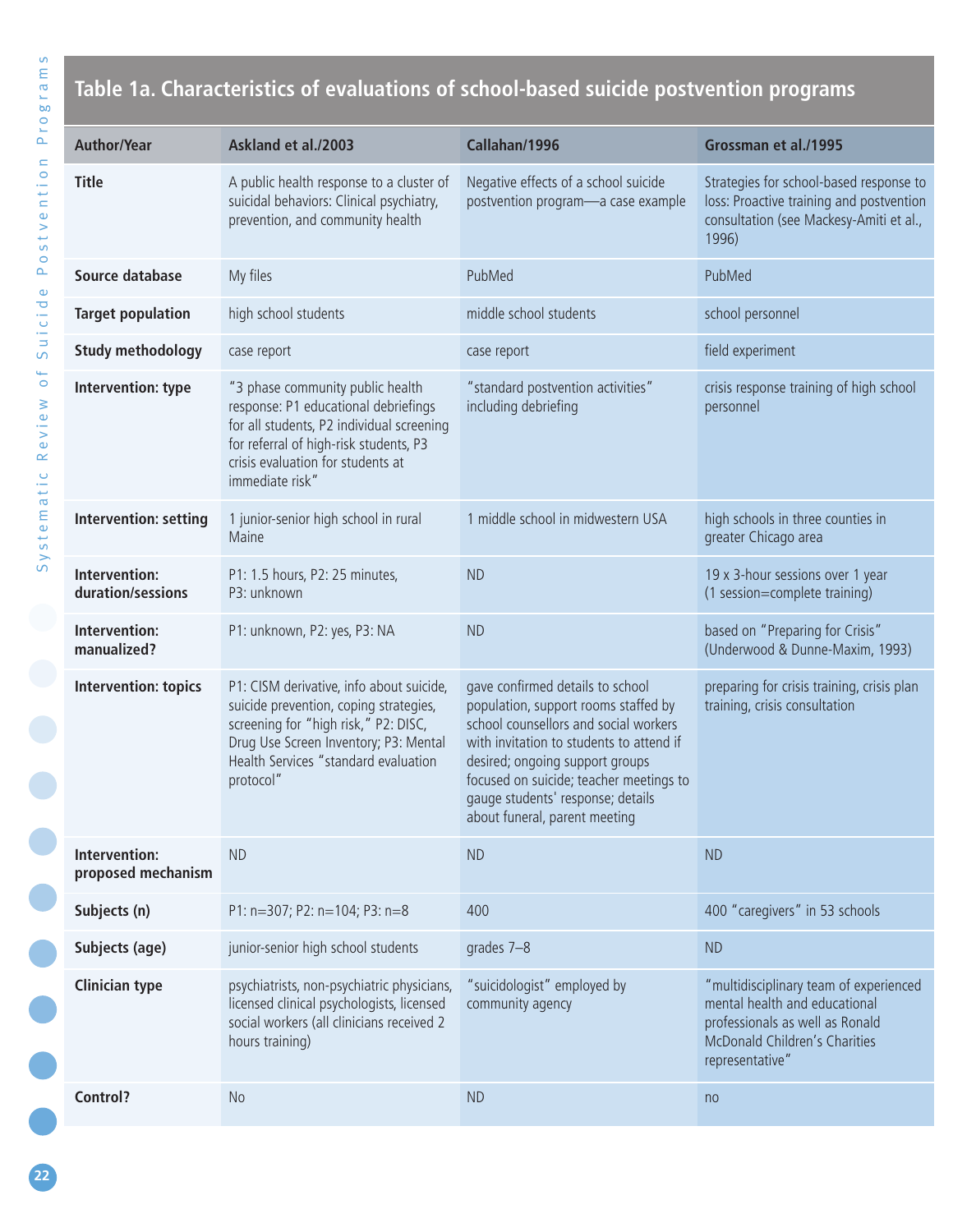| <b>Author/Year</b>                             | Askland et al./2003                                                | Callahan/1996                                                                                                                                                                                                  | Grossman et al./1995                                                                                                                                                                                   |
|------------------------------------------------|--------------------------------------------------------------------|----------------------------------------------------------------------------------------------------------------------------------------------------------------------------------------------------------------|--------------------------------------------------------------------------------------------------------------------------------------------------------------------------------------------------------|
| <b>Randomization?</b>                          | <b>No</b>                                                          | <b>ND</b>                                                                                                                                                                                                      | no                                                                                                                                                                                                     |
| F/U                                            | <b>NA</b>                                                          | 6 months                                                                                                                                                                                                       | ND for all; outcome 1: immediate                                                                                                                                                                       |
| Drop out (n, %)                                | <b>NA</b>                                                          | <b>NA</b>                                                                                                                                                                                                      | knowledge test results available for<br>n=263 (66%) participants (outcome 1)                                                                                                                           |
| <b>Outcomes measured</b><br>(1, 2, 3, 4, etc.) | no outcomes of intervention measured;<br>descriptive outcomes only | 1: suicide attempts; 2: suicide deaths                                                                                                                                                                         | 1: changes in knowledge/skills; 2:<br>participants' satisfaction, utility of<br>training                                                                                                               |
| Effect1                                        |                                                                    | 1: no statistical analysis reported, 6<br>hospitalizations (versus 0-1 per school<br>year in past); 30 suicide gestures or<br>attempts brought to attention of school<br>SW (versus 1-2 per term/2-4 per year) | 1: mean increase of 9.2% on<br>knowledge test; no formal performance<br>evaluation of skills                                                                                                           |
| Effect2                                        |                                                                    | 2: no statistical analysis reported                                                                                                                                                                            | 2: satisfaction ratings >=80% except<br>length (too short); half of participants<br>reported highest possible rating for<br>utility (no more specific data available)                                  |
| <b>Author/Year</b>                             | Hazell & Lewin/1993                                                | Mackesy-Amiti et al./1996                                                                                                                                                                                      | Martin/1992                                                                                                                                                                                            |
| <b>Title</b>                                   | An evaluation of postvention following<br>adolescent suicide       | Assessment of knowledge gains in<br>proactive training for postvention<br>(see Grossman et al., 1995)                                                                                                          | Adolescent suicide                                                                                                                                                                                     |
| Source database                                | PubMed                                                             | PubMed                                                                                                                                                                                                         | referenced from Clark, 2001                                                                                                                                                                            |
| <b>Target population</b>                       | high school students                                               | school personnel                                                                                                                                                                                               | schoolmates of deceased                                                                                                                                                                                |
| <b>Study methodology</b>                       | case-control study                                                 | pre-/post-test                                                                                                                                                                                                 | case history                                                                                                                                                                                           |
| Intervention: type                             | counselling at school, groups of 20-30<br>students (close friends) | gatekeeper training                                                                                                                                                                                            | meeting with close friends of deceased<br>16 days after suicide                                                                                                                                        |
| Intervention: setting                          | school                                                             | high schools in Illinois                                                                                                                                                                                       | school                                                                                                                                                                                                 |
| Intervention:<br>duration/sessions             | 90 minutes                                                         | 12 x 3 hour sessions over 4 months<br>(1 session=complete training)                                                                                                                                            | 1, 2 hour                                                                                                                                                                                              |
| Intervention:<br>manualized?                   | described elsewhere (Hazell, 1991)                                 | based on "Preparing for Crisis"<br>(Underwood & Dunne-Maxim, 1993)                                                                                                                                             | no                                                                                                                                                                                                     |
| Intervention: topics                           | described elsewhere (Hazell, 1991)                                 | preparing for crisis training                                                                                                                                                                                  | general topics (death and dying,<br>process of grief, coping with<br>bereavement); development of co-<br>operative view of events leading up to<br>suicide and dealing with individual<br>grief issues |
| Intervention:<br>proposed mechanism            | <b>ND</b>                                                          | <b>ND</b>                                                                                                                                                                                                      | <b>ND</b>                                                                                                                                                                                              |
| Subjects (n)                                   | 126 (Tx: 63 versus No Tx: 63)                                      | 205                                                                                                                                                                                                            | 19                                                                                                                                                                                                     |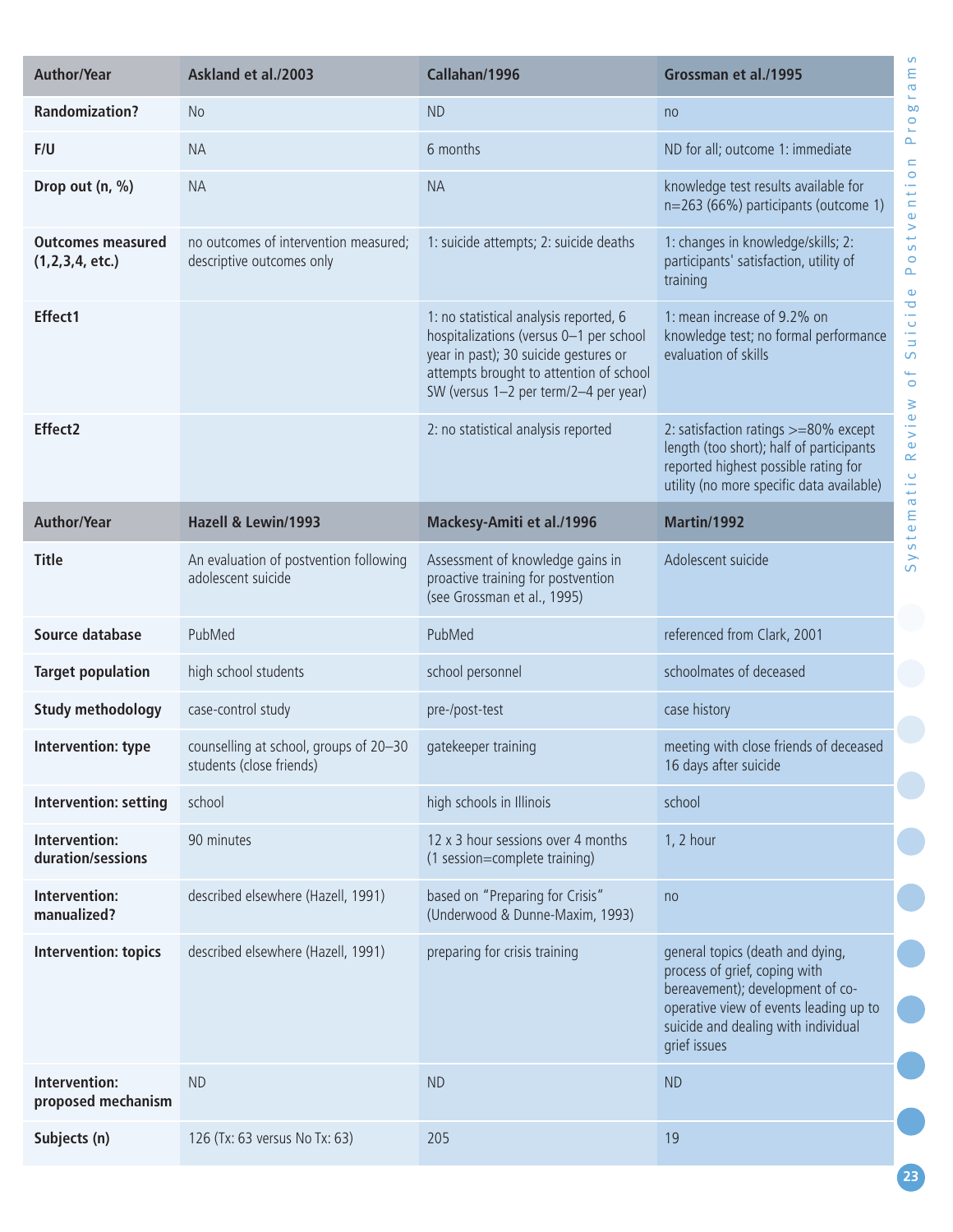| <b>Author/Year</b>                         | Hazell & Lewin/1993                                                                                                              | Mackesy-Amiti et al./1996                                                                                                                 | Martin/1992                                                        |
|--------------------------------------------|----------------------------------------------------------------------------------------------------------------------------------|-------------------------------------------------------------------------------------------------------------------------------------------|--------------------------------------------------------------------|
| Subjects (age)                             | school A: mean age 15.1 years; school<br>B: mean age 14.4 years                                                                  | <b>ND</b>                                                                                                                                 | mean age: 15.3 years                                               |
| <b>Clinician type</b>                      | child psychiatrist or trainee psychiatrist,<br>with assistance of senior school staff                                            | "multidisciplinary team of experienced<br>MH and educational professionals" $+$<br>Ronald McDonald Children's Charities<br>representative | 2 psychiatric nurses + child &<br>adolescent psychiatrist          |
| Control?                                   | yes                                                                                                                              | no                                                                                                                                        | no                                                                 |
| <b>Randomization?</b>                      | no                                                                                                                               | no                                                                                                                                        | no                                                                 |
| F/U                                        | 8 months                                                                                                                         | immediate                                                                                                                                 | <b>NA</b>                                                          |
| Drop out (n, %)                            | 0%                                                                                                                               | 23% (n=58)                                                                                                                                | <b>NA</b>                                                          |
| <b>Outcomes measured</b><br>(1,2,3,4,etc.) | 1: Youth Self Report Behavior Scale &<br>Risk Behavior Questionnaire; 2: SI and<br>behaviour profile; 3: drug and alcohol<br>use | 1: knowledge gain                                                                                                                         | no outcomes of intervention measured;<br>descriptive outcomes only |
| Effect1                                    | 1: YRS and RBQ - NSD                                                                                                             | 1: mean increase of 8.9% on<br>knowledge test (effect size $= 0.79$ =<br>large)                                                           |                                                                    |
| Effect2                                    | 2: "current suicidal behaviour" - NSD;<br>hospitalization for SA - NSD; SI - NSD                                                 |                                                                                                                                           |                                                                    |
| Effect3                                    | 3: drug and alcohol use - NSD                                                                                                    |                                                                                                                                           |                                                                    |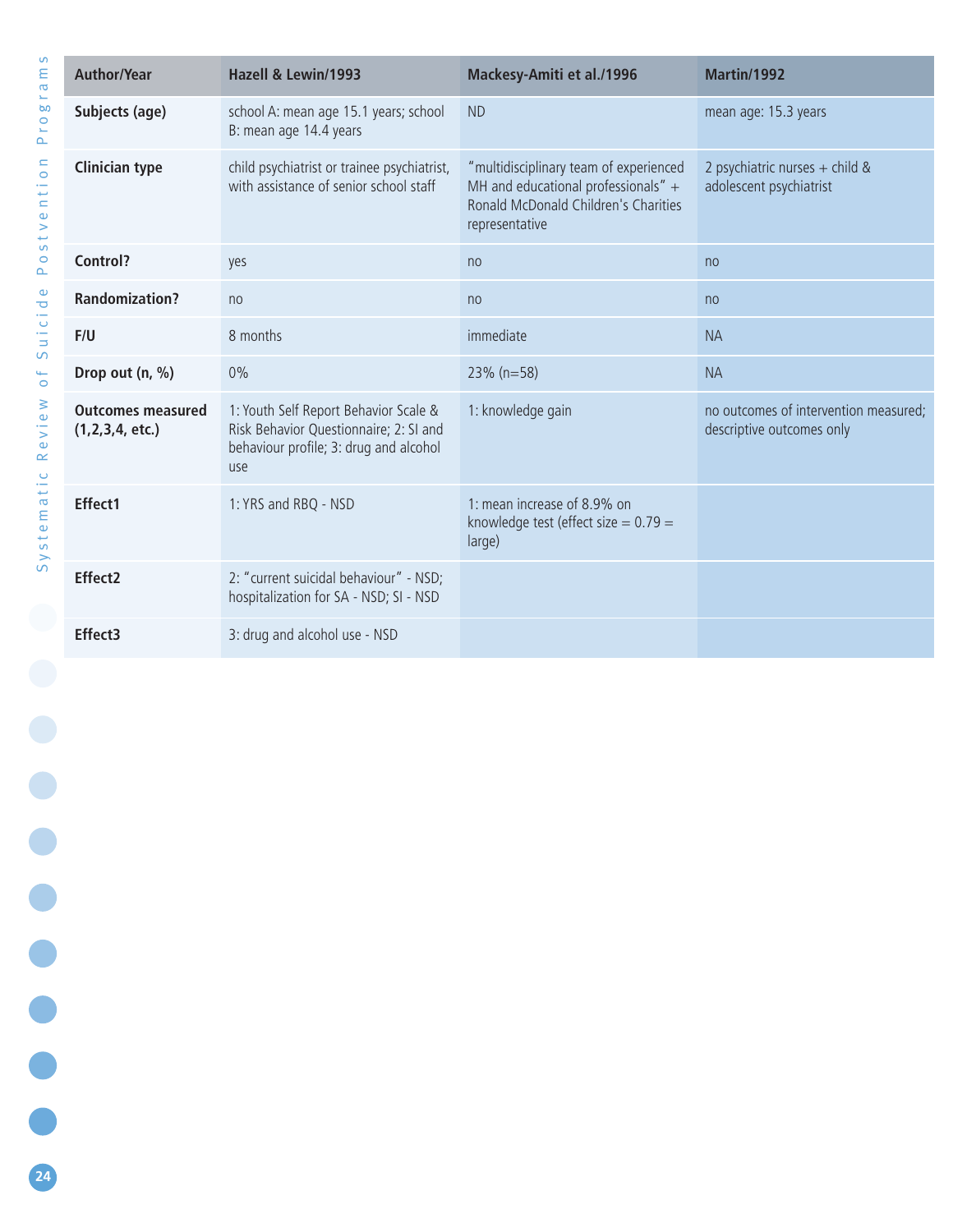| <b>Author/Year</b>                         | Poijula et al./2001                                                                                                                                                                                                                                                                                                                      | Sandor et al./1994                                                                                                                                                                                                  | S<br>Ε<br>$\overline{\sigma}$                                           |
|--------------------------------------------|------------------------------------------------------------------------------------------------------------------------------------------------------------------------------------------------------------------------------------------------------------------------------------------------------------------------------------------|---------------------------------------------------------------------------------------------------------------------------------------------------------------------------------------------------------------------|-------------------------------------------------------------------------|
| <b>Title</b>                               | Adolescent suicide and suicide contagion in three<br>secondary schools                                                                                                                                                                                                                                                                   | Competence-building in adolescents, Part II: Community<br>intervention for survivors of peer suicide                                                                                                                | $\mathbf{r}$<br><b>bo</b><br>$\circ$<br>$\bar{\mathbf{r}}$<br><u>Δ.</u> |
| Source database                            | PubMed                                                                                                                                                                                                                                                                                                                                   | Cinahl                                                                                                                                                                                                              | $\mathbf{r}$<br>$\circ$                                                 |
| <b>Target population</b>                   | schoolmates of deceased                                                                                                                                                                                                                                                                                                                  | peers of deceased (church-related youth group)                                                                                                                                                                      | ب<br>$\simeq$<br>$\bullet$                                              |
| <b>Study methodology</b>                   | quasi-experimental                                                                                                                                                                                                                                                                                                                       | "descriptive comparative analysis"                                                                                                                                                                                  | $\,>$<br>پ<br>$\mathsf{C}\mathsf{D}$<br>$\circ$                         |
| Intervention: type                         | psychological debriefing                                                                                                                                                                                                                                                                                                                 | "supportive community intervention"                                                                                                                                                                                 | ௨<br>$\mathbf \omega$                                                   |
| Intervention: setting                      | 3 secondary schools in Finland                                                                                                                                                                                                                                                                                                           | church                                                                                                                                                                                                              | d<br>$\overline{G}$<br>$\overline{\phantom{0}}$                         |
| Intervention:<br>duration/sessions         | FTT ?hours/PD 2 hours                                                                                                                                                                                                                                                                                                                    | 1: 2-hour debriefing on "evening following the suicide";<br>2: educational session 2 days after suicide (t?);<br>3: memorial service 3 days after suicide                                                           | $\Rightarrow$<br>$\sigma$<br>$\overline{0}$                             |
| Intervention:<br>manualized?               | FTT ?hours/PD yes                                                                                                                                                                                                                                                                                                                        | no                                                                                                                                                                                                                  | eview<br>$\simeq$                                                       |
| Intervention: topics                       | FTT: "emotional first aid," "facts are shared," "mutual<br>support can be activated"; PD: group discussion in class,<br>"the phases of the PD in schools are introduction, facts,<br>reactions, information, and closure"                                                                                                                | 1: accurate information about suicide, time to "express<br>anger and question what the event meant for them"<br>(debriefing); 2: how to get help for depression and suicide,<br>suicide prevention hotline contacts | $\cup$<br>Φ<br>$\overline{\sigma}$<br>System                            |
| Intervention:<br>proposed mechanism        | "facts are shared, and mutual support can be activated";<br>"effort to prevent suicide contagion"                                                                                                                                                                                                                                        | <b>ND</b>                                                                                                                                                                                                           |                                                                         |
| Subjects (n)                               | 89                                                                                                                                                                                                                                                                                                                                       | 15                                                                                                                                                                                                                  |                                                                         |
| Subjects (age)                             | range: 13-17                                                                                                                                                                                                                                                                                                                             | range: 14-17 (mean: 15.73)                                                                                                                                                                                          |                                                                         |
| <b>Clinician type</b>                      | MH professional (clinical psychologist), teachers                                                                                                                                                                                                                                                                                        | NA youth minister                                                                                                                                                                                                   |                                                                         |
| Control?                                   | no a priori control group                                                                                                                                                                                                                                                                                                                | yes ( $n=19$ ) * control had neither exposure nor Tx                                                                                                                                                                |                                                                         |
| <b>Randomization?</b>                      | no                                                                                                                                                                                                                                                                                                                                       | no                                                                                                                                                                                                                  |                                                                         |
| F/U                                        | 4-year "surveillance of schools," no follow-up with<br>debriefed students                                                                                                                                                                                                                                                                | t1: baseline; t2: 2 days; t3:2 months                                                                                                                                                                               |                                                                         |
| Drop out (n, %)                            | <b>NA</b>                                                                                                                                                                                                                                                                                                                                | no ITT; 3 participants without complete data were dropped<br>(17%)                                                                                                                                                  |                                                                         |
| <b>Outcomes measured</b><br>(1,2,3,4,etc.) | 1: incidence of suicide                                                                                                                                                                                                                                                                                                                  | 1: social acceptance; 2: athletic competence; 3: physical<br>appearance; 4: job competence; 5: romantic appeal; 6:<br>conduct/morality; 7: self-efficacy scale                                                      |                                                                         |
| Effect1                                    | 1: no new suicides appeared during 4 f/u period in schools<br>where FTT and PD had been conducted by MH<br>professional; where teacher had conducted Tx, also no new<br>deaths; where no Tx in one class in school where all other<br>involved classes had received intervention by teacher,<br>student committed suicide at 2 month f/u | 1, 4, 8 significantly better at t2 for Tx versus Cx                                                                                                                                                                 |                                                                         |
| Effect2                                    |                                                                                                                                                                                                                                                                                                                                          | 8 significantly better at t3 for Tx versus Cx                                                                                                                                                                       |                                                                         |
|                                            |                                                                                                                                                                                                                                                                                                                                          |                                                                                                                                                                                                                     | 25                                                                      |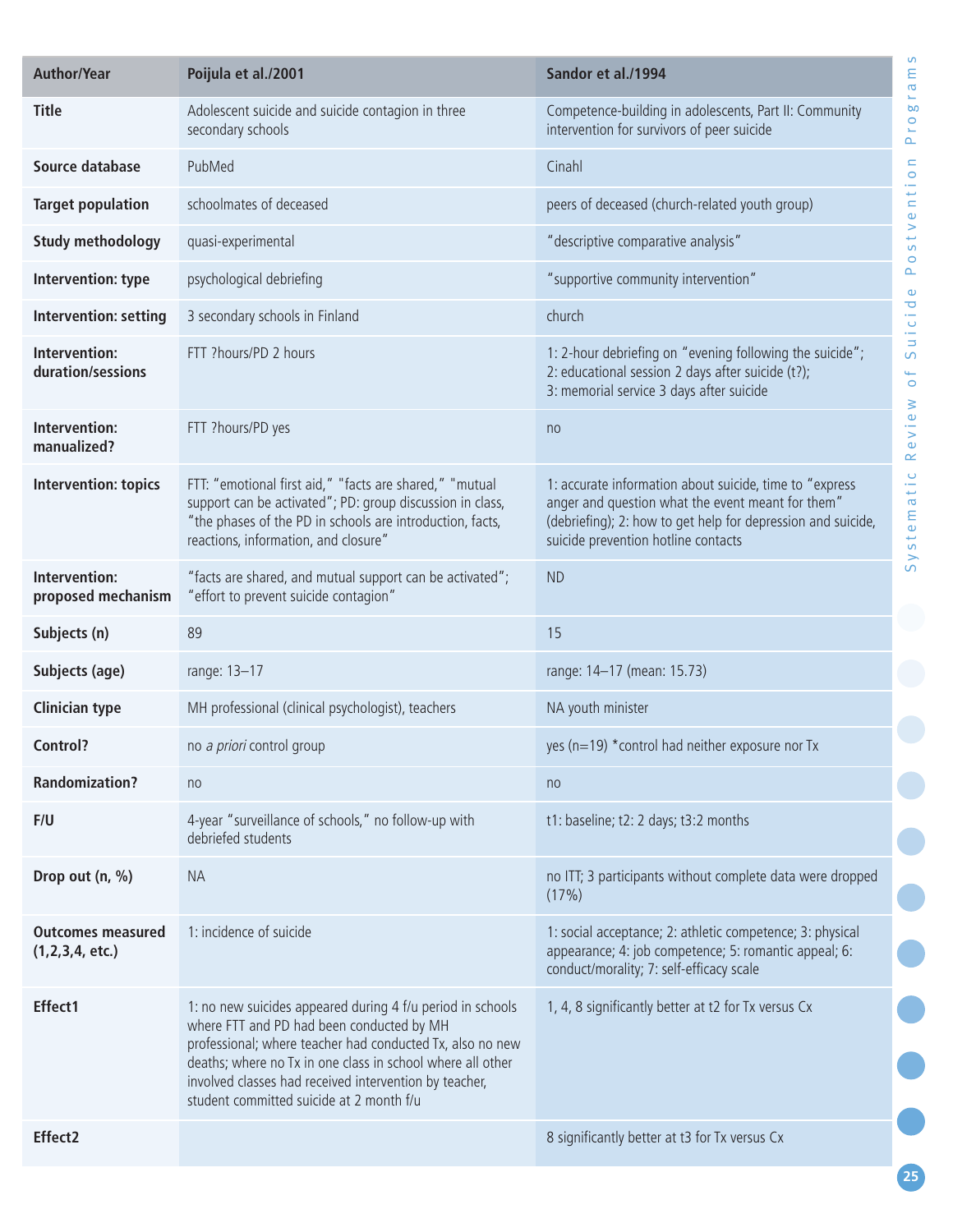# **Table 1b. Characteristics of evaluations of family-focused suicide postvention programs**

| <b>Author/Year</b>                  | <b>Battle/1984</b>                                                                                                | Cerel & Campbell/2008                                                                                                 | <b>Constantino &amp; Bricker/1996</b>                                                                                                                 |
|-------------------------------------|-------------------------------------------------------------------------------------------------------------------|-----------------------------------------------------------------------------------------------------------------------|-------------------------------------------------------------------------------------------------------------------------------------------------------|
| <b>Title</b>                        | Group therapy for survivors of suicide                                                                            | Suicide survivors seeking mental health<br>services: A preliminary examination of<br>role of active postvention model | Nursing postvention for spousal<br>survivors of suicide                                                                                               |
| Source database                     | PsycInfo                                                                                                          | PubMed                                                                                                                | PubMed                                                                                                                                                |
| <b>Target population</b>            | adult "survivors" (NOS)                                                                                           | adult "survivors" (NOS)                                                                                               | widow(ers) whose spouses died of<br>suicide                                                                                                           |
| <b>Study methodology</b>            | case report                                                                                                       | retrospective case control                                                                                            | <b>RCT</b>                                                                                                                                            |
| Intervention: type                  | support group with informal<br>educational component                                                              | outreach to survivors at scene of<br>suicide                                                                          | group-based supportive nursing<br>intervention                                                                                                        |
| Intervention: setting               | <b>ND</b>                                                                                                         | scene of suicide                                                                                                      | <b>ND</b>                                                                                                                                             |
| Intervention:<br>duration/sessions  | 1.5 hours/week for 4 months, 1.5<br>hours/2 weeks for 4 months                                                    | 1x outreach at scene of suicide                                                                                       | 1.5 hours/1 week x 8 weeks                                                                                                                            |
| Intervention:<br>manualized?        | no                                                                                                                | no                                                                                                                    | no                                                                                                                                                    |
| Intervention: topics                | "psychodynamics of suicide, victim's<br>motivations, survivor's relationship with<br>victim, unresolved problems" | provide comfort; explain protocols in<br>death investigation; answer questions                                        | BGP: emphasizes Yalom's 12 curative<br>factors of group psychotherapy; SGP:<br>promotes principles of socialization,<br>recreation, leisure           |
| Intervention:<br>proposed mechanism | catharsis through sharing with others                                                                             | outreach would reduce the amount of<br>time between death and seeking<br>treatment by survivors                       | promotion of psychosocial well-being<br>of surviving spouses by mediating grief<br>reactions through therapeutic group<br>interactions and activities |
| Subjects (n)                        | 36                                                                                                                | 397                                                                                                                   | 32                                                                                                                                                    |
| Subjects (age)                      | range: 14-66; average: 38                                                                                         | range 18-89 years                                                                                                     | mean age 43                                                                                                                                           |
| <b>Clinician type</b>               | ND (Memphis Crisis Intervention<br>Service)                                                                       | crisis centre staff $+$ trained volunteer<br>survivors                                                                | psychiatric nurses (4, MN level)                                                                                                                      |
| Control?                            | yes, $n=13$                                                                                                       | active postvention (n=150) versus<br>passive postvention (n=206); 41<br>excluded                                      | bereavement group postvention ( $n=16$ )<br>versus social group postvention (n=16)                                                                    |
| <b>Randomization?</b>               | no                                                                                                                | no                                                                                                                    | yes                                                                                                                                                   |
| F/U                                 | immediate post-intervention                                                                                       | duration of study: 1999-2005                                                                                          | immediate post-intervention                                                                                                                           |
| Drop out (n, %)                     | $n=17$ attended 1-4 sessions only<br>$(n=47%)$                                                                    | <b>NA</b>                                                                                                             | no                                                                                                                                                    |

**26**

**.....**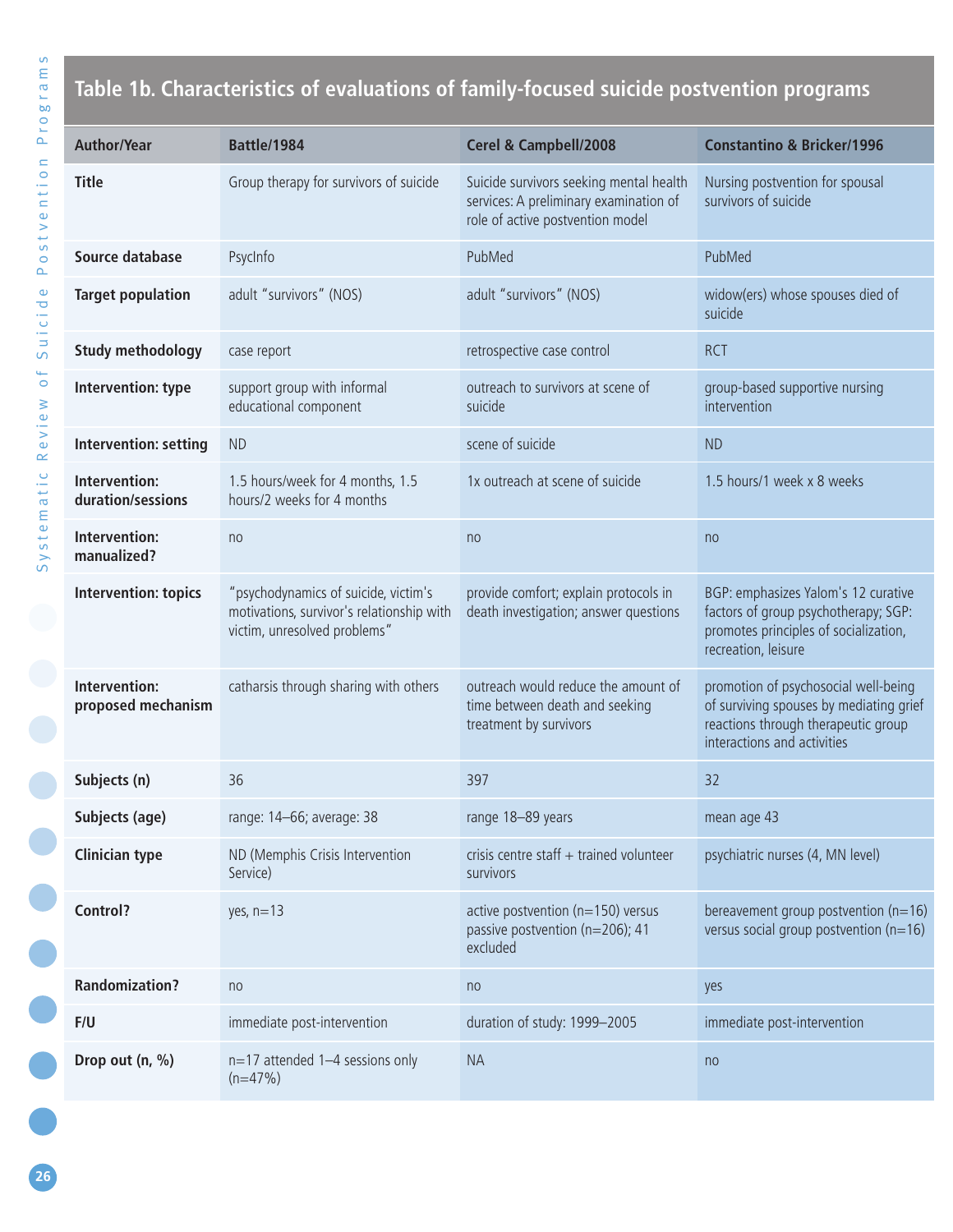| <b>Author/Year</b>                             | <b>Battle/1984</b>                                                                                                                                                            | Cerel & Campbell/2008                                                                                                                                                                                                    | <b>Constantino &amp; Bricker/1996</b>                                                                                                                                                                                                       |
|------------------------------------------------|-------------------------------------------------------------------------------------------------------------------------------------------------------------------------------|--------------------------------------------------------------------------------------------------------------------------------------------------------------------------------------------------------------------------|---------------------------------------------------------------------------------------------------------------------------------------------------------------------------------------------------------------------------------------------|
| <b>Outcomes measured</b><br>(1, 2, 3, 4, etc.) | 1: number of sessions attended, 2:<br>reason for stopping/belief re: Tx<br>outcome                                                                                            | 1: time elapsed between death and<br>intake for support services; 2:<br>attendance at support group meetings;<br>3: intensity of attendance; 4: appetite,<br>exercise, sleep, concentration; 5: current<br><sup>SI</sup> | 1: BDI; 2: brief symptom inventory<br>(somatization, OC, interpersonal<br>sensitivity, depression, anxiety, hostility,<br>phobic anxiety, paranoid ideation,<br>psychoticism); 3: Social Adjustment<br>Scale; 4: Grief Experience Inventory |
| Effect1                                        | 1: $n=17$ attended 1-4 session; $n=8$<br>attended 5-9 sessions; n=10 attended<br>10-14 sessions; n=1 attended 15<br>sessions                                                  | 1: APM presented for intake<br>significantly sooner than PP                                                                                                                                                              | 1: SR in depression in both groups                                                                                                                                                                                                          |
| Effect2                                        | 2:61% reported they had been helped<br>by the support group; 27% did not feel<br>group could help them any further but<br>were still suffering; 12% were not<br>helped at all | 2: APM significantly more likely than PP<br>to attend support group meeting                                                                                                                                              | $\frac{1}{\sqrt{2}}$<br>2: BGP: SR in OC; SGP: SR in OC,<br>depression, anxiety, phobic anxiety<br>$\overline{0}$                                                                                                                           |
| Effect3                                        |                                                                                                                                                                               | 3: APM attended significantly more<br>meetings than PP                                                                                                                                                                   | 3: BGP: NSD; SGP: SD in social<br>adjustment scale                                                                                                                                                                                          |
| Effect4                                        |                                                                                                                                                                               | 4: no SD                                                                                                                                                                                                                 | 4: SR in despair, anger/hostility, guilt,<br>rumination, depersonalization; SGP: SR<br>in despair, rumination,<br>depersonalization                                                                                                         |
|                                                |                                                                                                                                                                               |                                                                                                                                                                                                                          |                                                                                                                                                                                                                                             |
| Effect5                                        |                                                                                                                                                                               | 5: no SD                                                                                                                                                                                                                 |                                                                                                                                                                                                                                             |
| <b>Author/Year</b>                             | <b>Constantino et al./2001</b>                                                                                                                                                | Farberow/1992                                                                                                                                                                                                            | Murphy et al./1998                                                                                                                                                                                                                          |
| <b>Title</b>                                   | Group intervention for widowed<br>survivors of suicide                                                                                                                        | The Los Angeles Survivors-After-Suicide<br>program: An evaluation                                                                                                                                                        | Broad-spectrum group treatment for<br>parents bereaved by the violent deaths<br>of their 12- to 28-year-old children:<br><b>RCT</b>                                                                                                         |
| Source database                                | PubMed                                                                                                                                                                        | referenced from Clark, 2001                                                                                                                                                                                              | referenced from Clark, 2001                                                                                                                                                                                                                 |
| <b>Target population</b>                       | widow(ers) whose spouses died of<br>suicide                                                                                                                                   | adult survivors (NOS)                                                                                                                                                                                                    | parents bereaved by violent death of<br>child (24% suicide)                                                                                                                                                                                 |
| <b>Study methodology</b>                       | <b>RCT</b>                                                                                                                                                                    | controlled study                                                                                                                                                                                                         | <b>RCT</b>                                                                                                                                                                                                                                  |
| Intervention: type                             | group-based supportive nursing<br>intervention                                                                                                                                | group discussion and readings for<br>"help in working through their grief"                                                                                                                                               | information-giving and skill-building<br>support + emotion-focused support<br>group provided 2- to 7-month post-loss                                                                                                                        |
| Intervention: setting                          | <b>ND</b>                                                                                                                                                                     | <b>ND</b>                                                                                                                                                                                                                | community-based (5-10 participants<br>per group)                                                                                                                                                                                            |
| Intervention:<br>duration/sessions             | 1.5 hours/1 week x 8 weeks                                                                                                                                                    | 1.5 hours/1 week $x$ 8 weeks + optional<br>monthly meetings thereafter                                                                                                                                                   | 2 hours/1 week x 12 weeks                                                                                                                                                                                                                   |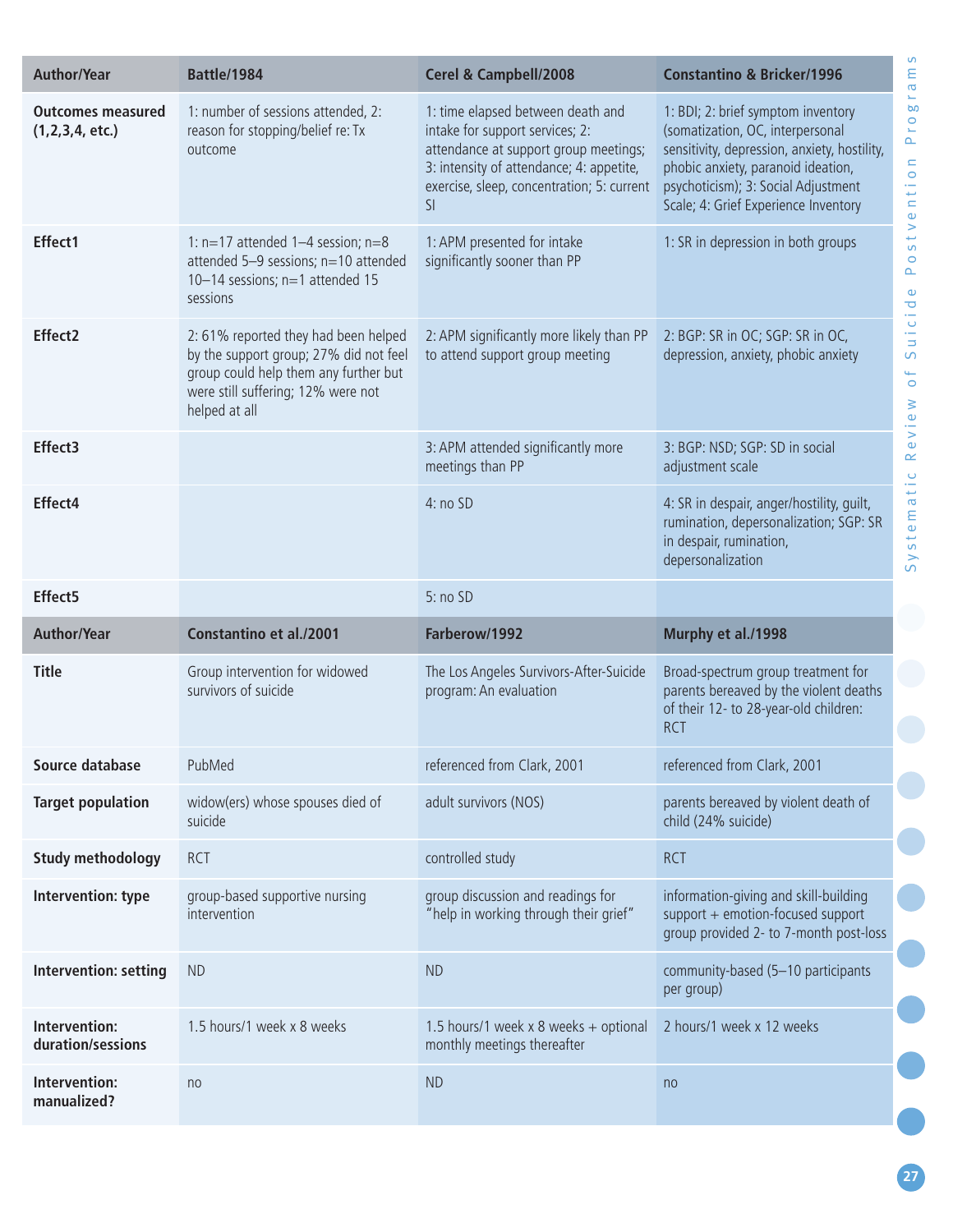| S<br>Ε<br>$\overline{\sigma}$                                                                                                                                                       | <b>Author/Year</b>                             | <b>Constantino et al./2001</b>                                                                                                                                                                                                                                                                                                                | Farberow/1992                                                                                                                                                                                                                       | Murphy et al./1998                                                                                                                                                                                                                                                                                                                                                                                                            |
|-------------------------------------------------------------------------------------------------------------------------------------------------------------------------------------|------------------------------------------------|-----------------------------------------------------------------------------------------------------------------------------------------------------------------------------------------------------------------------------------------------------------------------------------------------------------------------------------------------|-------------------------------------------------------------------------------------------------------------------------------------------------------------------------------------------------------------------------------------|-------------------------------------------------------------------------------------------------------------------------------------------------------------------------------------------------------------------------------------------------------------------------------------------------------------------------------------------------------------------------------------------------------------------------------|
| r.<br><b>bo</b><br>$\circ$<br>௳<br>$\mathbf{a}$<br>$\circ$<br>÷<br>$\equiv$<br>$\mathbf \omega$<br>$\geq$<br>ىپ<br>$\mathsf{C}\mathsf{D}$<br>$\circ$<br>௳<br>$\mathbf  \omega$<br>ਹ | Intervention: topics                           | BGP: emphasizes Yalom's 12 curative<br>factors of group psychotherapy; SGP:<br>promotes principles of socialization,<br>recreation, leisure                                                                                                                                                                                                   | <b>ND</b>                                                                                                                                                                                                                           | topics: 1: emotional responses; 2:<br>cognitive responses, 3: health<br>responses, 4: parental role loss; 5: legal<br>concerns; 6: marital or significant other<br>relationships; 7: family relationships; 8:<br>feelings toward others; 9: expectations<br>for the future/skills: 1: active<br>confrontation of problems; 2:<br>assessment of progress on closure; 3:<br>respecting others' grieving styles; 4:<br>self-care |
| $\overleftarrow{\text{o}}$<br>$\frac{1}{\sqrt{2}}$<br>$\sigma$<br>$\overline{0}$                                                                                                    | Intervention:<br>proposed mechanism            | promotion of psychosocial well-being<br>of surviving spouses by mediating grief<br>reactions through therapeutic group<br>interactions and activities                                                                                                                                                                                         | <b>ND</b>                                                                                                                                                                                                                           | problem-focused support and mutual<br>support                                                                                                                                                                                                                                                                                                                                                                                 |
| eview<br>$\propto$                                                                                                                                                                  | Subjects (n)                                   | 60                                                                                                                                                                                                                                                                                                                                            | 82 (Tx: 60, Cx: 22)                                                                                                                                                                                                                 | 261 of 329 contacted (Tx: 153 versus<br>standard care: 108)                                                                                                                                                                                                                                                                                                                                                                   |
| atic                                                                                                                                                                                | Subjects (age)                                 | range: 24-70 years                                                                                                                                                                                                                                                                                                                            | range: 10-60+                                                                                                                                                                                                                       | age 32-61                                                                                                                                                                                                                                                                                                                                                                                                                     |
| stem<br>S <sub>y</sub>                                                                                                                                                              | <b>Clinician type</b>                          | psychiatric nurses (n=4, MN level)                                                                                                                                                                                                                                                                                                            | mental health professional (n=1) and<br>trained post-program survivor $(n=1)$                                                                                                                                                       | "men-women pairs of group leader-<br>clinicians who were psychologists,<br>nurses, or family therapists"                                                                                                                                                                                                                                                                                                                      |
|                                                                                                                                                                                     | Control?                                       | yes (but combined for analysis)                                                                                                                                                                                                                                                                                                               | yes: Tx versus no Tx                                                                                                                                                                                                                | yes: Tx versus standard care                                                                                                                                                                                                                                                                                                                                                                                                  |
|                                                                                                                                                                                     | <b>Randomization?</b>                          | yes                                                                                                                                                                                                                                                                                                                                           | no                                                                                                                                                                                                                                  | yes                                                                                                                                                                                                                                                                                                                                                                                                                           |
|                                                                                                                                                                                     | F/U                                            | t1: immediate; t2: 6 months; t3: 12<br>months                                                                                                                                                                                                                                                                                                 | t1: (retrospective) within 1 month of<br>death; t2: baseline; t3: immediate post-<br>Tx                                                                                                                                             | t1 (immediate post-Tx); t2 (6 months)                                                                                                                                                                                                                                                                                                                                                                                         |
|                                                                                                                                                                                     | Drop out (n, %)                                | 13 did not complete, no ITT                                                                                                                                                                                                                                                                                                                   | completer analysis (no ITT)                                                                                                                                                                                                         | retention: $t1:90\%$ Tx + 83% standard<br>care; t2: $86\%$ Tx + 79% standard care                                                                                                                                                                                                                                                                                                                                             |
|                                                                                                                                                                                     | <b>Outcomes measured</b><br>(1, 2, 3, 4, etc.) | 1: BDI; 2: brief symptom inventory<br>(somatization, OC, interpersonal<br>sensitivity, depression, anxiety, hostility,<br>phobic anxiety, paranoid ideation,<br>psychoticism); 3: Social Adjustment<br>Scale; 4: Grief Experience Inventory (no<br>SD between groups on any measures,<br>groups combined for t1 versus t2 and<br>t3 analysis) | 1: "feelings" = depression, grief,<br>anxiety, shame or stigma, guilt, anger<br>at self, anger at victim, puzzlement,<br>suicidal ("estimate intensity of feelings:<br>high, moderate, low") 2: satisfaction                        | 1: mental distress (Global Severity<br>Index); 2: post-traumatic stress<br>symptoms (Traumatic Experiences<br>Scale); 3: loss accommodation (Grief<br>Experiences Scale); 4: physical health<br>status (health status/health behaviors<br>scale); 5: marital role strain (Dyadic<br>Adjustment Scale)                                                                                                                         |
|                                                                                                                                                                                     | Effect1                                        | 1: marked and SR in depression<br>sustained to t3                                                                                                                                                                                                                                                                                             | 1: feelings: Tx had significantly higher<br>"depression" and "puzzlement" versus<br>Cx at t3 (neither had been significantly<br>different at t2); "grief," "shame," and<br>"guilt" no longer significantly higher<br>among Tx at t3 | 1: t1: mothers: Tx had significantly<br>lower overall mental distress, not<br>sustained at t2; fathers: no significant<br>results; t2: mothers: no significant<br>results; fathers: Tx had significant lower<br>overall mental distress                                                                                                                                                                                       |
| 28                                                                                                                                                                                  | Effect2                                        | 2: SD for OC, depression, anxiety,<br>phobic anxiety, paranoid ideation,<br>psychoticism to t3                                                                                                                                                                                                                                                | 2: 92% Tx rated experience favourably;<br>all rated program at least moderately to<br>very beneficial $(4-7)$ on scale $1-7$ );<br>50% felt too few sessions; 89% would<br>recommend program to others                              | 2: t1: mothers: Tx had significantly<br>lower PTSD score, not sustained at t2;<br>fathers: no significant results                                                                                                                                                                                                                                                                                                             |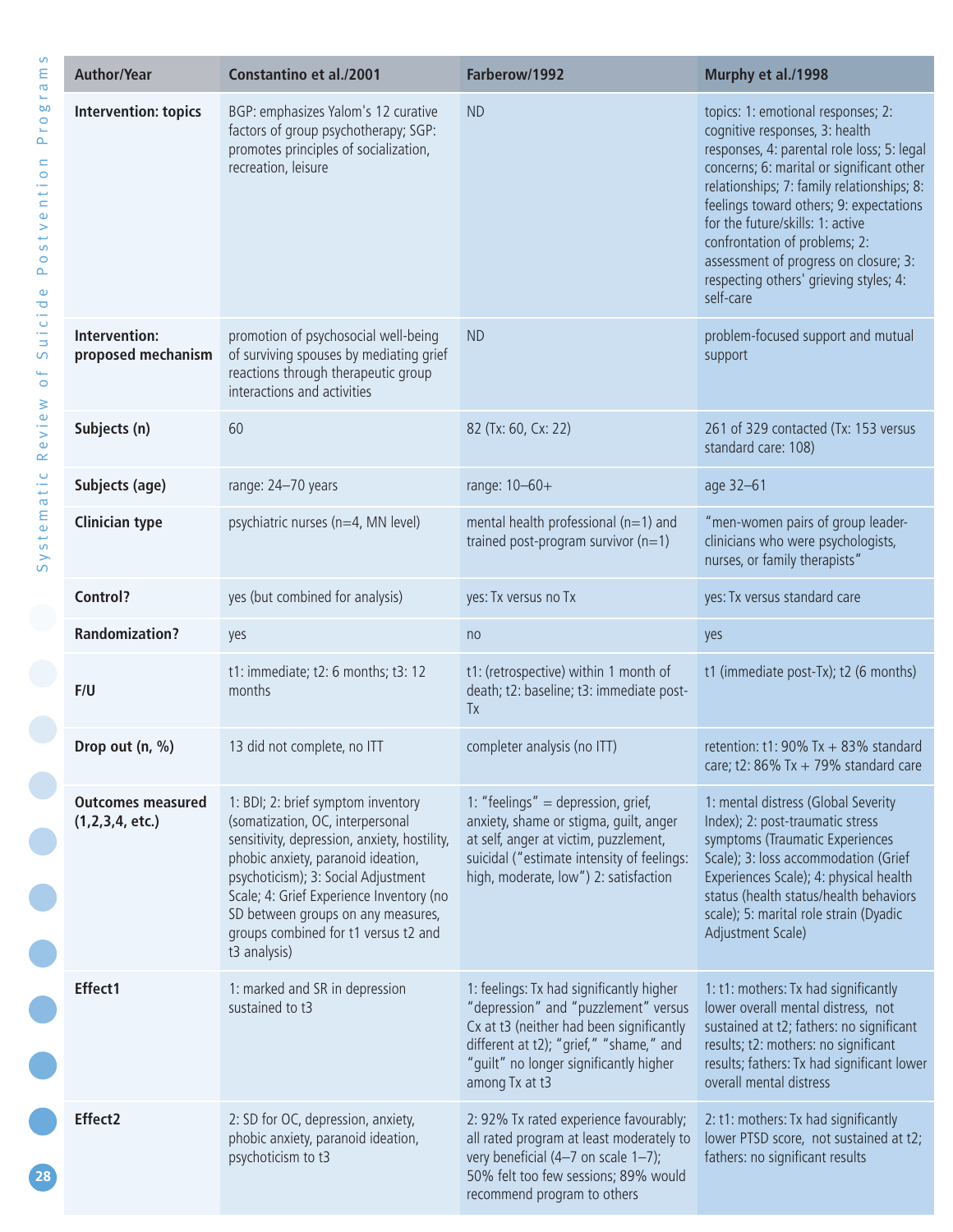| <b>Author/Year</b>                  | <b>Constantino et al./2001</b>                                                                                                                                                         | Farberow/1992           |                                                  | Murphy et al./1998                                                                                                                                                                                                                                                                                                                           | S<br>E<br>$\overline{\sigma}$             |
|-------------------------------------|----------------------------------------------------------------------------------------------------------------------------------------------------------------------------------------|-------------------------|--------------------------------------------------|----------------------------------------------------------------------------------------------------------------------------------------------------------------------------------------------------------------------------------------------------------------------------------------------------------------------------------------------|-------------------------------------------|
| Effect3                             | 3: SD on most subsets of social<br>adjustment scale to t3                                                                                                                              |                         |                                                  | 3: t2: mothers: Tx had significantly<br>lower grief responses score; fathers: no<br>significant results                                                                                                                                                                                                                                      | Υ,<br>bo<br>$\circ$<br>تم<br>$\mathbf{a}$ |
| Effect4                             | 4: SD for despair, loss of control,<br>rumination, depersonalization,<br>somatization, death anxiety to t3                                                                             |                         |                                                  | 4: no effect                                                                                                                                                                                                                                                                                                                                 | ntio<br>$\mathbf 0$<br>$\geq$             |
| Effect <sub>5</sub>                 |                                                                                                                                                                                        |                         |                                                  | 5: no effect                                                                                                                                                                                                                                                                                                                                 | S<br>$\circ$<br>$\Delta$                  |
| <b>Author/Year</b>                  | Pfeffer et al./2002                                                                                                                                                                    |                         | Rogers et al./1982                               |                                                                                                                                                                                                                                                                                                                                              | $\sigma$<br>i ci d                        |
| <b>Title</b>                        | Group intervention for children bereaved by the suicide of a<br>relative                                                                                                               |                         |                                                  | Help for families of suicide: Survivors support                                                                                                                                                                                                                                                                                              | $\Rightarrow$<br>S<br>$\overline{0}$      |
| Source database                     | referenced from Andriessen, 2009                                                                                                                                                       |                         | PubMed, PsycINFO                                 |                                                                                                                                                                                                                                                                                                                                              |                                           |
| <b>Target population</b>            | families with children                                                                                                                                                                 |                         | 2 years                                          | adult immediate family members bereaved within previous                                                                                                                                                                                                                                                                                      | eview<br>$\simeq$                         |
| <b>Study methodology</b>            | controlled trial                                                                                                                                                                       |                         | pre-/post-test                                   |                                                                                                                                                                                                                                                                                                                                              | $\cup$<br>Φ<br>$\sigma$                   |
| Intervention: type                  | manual-based bereavement group intervention                                                                                                                                            | bereavement by suicide" |                                                  | "non-professional, time-limited, structured program of<br>support and assistance specifically directed toward<br>understanding and resolving the stresses unique to                                                                                                                                                                          | E<br>stel<br>$\overline{S}$               |
| Intervention: setting               | <b>ND</b>                                                                                                                                                                              |                         | community (Metropolitan Toronto Distress Centre) |                                                                                                                                                                                                                                                                                                                                              |                                           |
| Intervention:<br>duration/sessions  | 1.5 hours/1 week x 10 weeks                                                                                                                                                            |                         | hours)                                           | 2 hours/1 week x 8 weeks + 4 x biweekly sessions (?                                                                                                                                                                                                                                                                                          |                                           |
| Intervention:<br>manualized?        | yes                                                                                                                                                                                    |                         | <b>ND</b>                                        |                                                                                                                                                                                                                                                                                                                                              |                                           |
| Intervention: topics                | themes focused on children's understanding of and<br>responses to the death of a parent or sibling, unique<br>features of suicide, and loss of personal and environmental<br>resources |                         | "Summing up and going on"                        | topics: 1) "Getting acquainted and remembering"; 2)<br>"Understanding ourselves: Accepting and expressing<br>feelings"; 3) "Understanding reactions to suicide"; 4)<br>"Feelings of loss: Stress and coping"; 5) "Facts of loss:<br>Role changes"; 6) "Reliving and family renewal"; 7)<br>"Support systems: Recognizing and using them"; 8) |                                           |
| Intervention:<br>proposed mechanism | theoretical models of attachment, responses to loss, and<br>cognitive coping used in developing Tx                                                                                     |                         | <b>ND</b>                                        |                                                                                                                                                                                                                                                                                                                                              |                                           |
| Subjects (n)                        | 52 families, 75 children                                                                                                                                                               |                         | 53                                               |                                                                                                                                                                                                                                                                                                                                              |                                           |
| Subjects (age)                      | children: age 6-15                                                                                                                                                                     |                         | range: 15-68 (median: 40.3)                      |                                                                                                                                                                                                                                                                                                                                              |                                           |
| <b>Clinician type</b>               | group led by master's-level psychologist                                                                                                                                               |                         | [mental health] professionals"                   | lay volunteers ( $n=2$ ) "selected, trained, and supervised by                                                                                                                                                                                                                                                                               |                                           |
| Control?                            | Tx versus no Tx                                                                                                                                                                        |                         | no                                               |                                                                                                                                                                                                                                                                                                                                              |                                           |
| <b>Randomization?</b>               | no                                                                                                                                                                                     |                         | no                                               |                                                                                                                                                                                                                                                                                                                                              |                                           |
| F/U                                 | immediate post-intervention                                                                                                                                                            |                         |                                                  | t1: baseline; t2: 4-6 weeks post-intervention                                                                                                                                                                                                                                                                                                | 29                                        |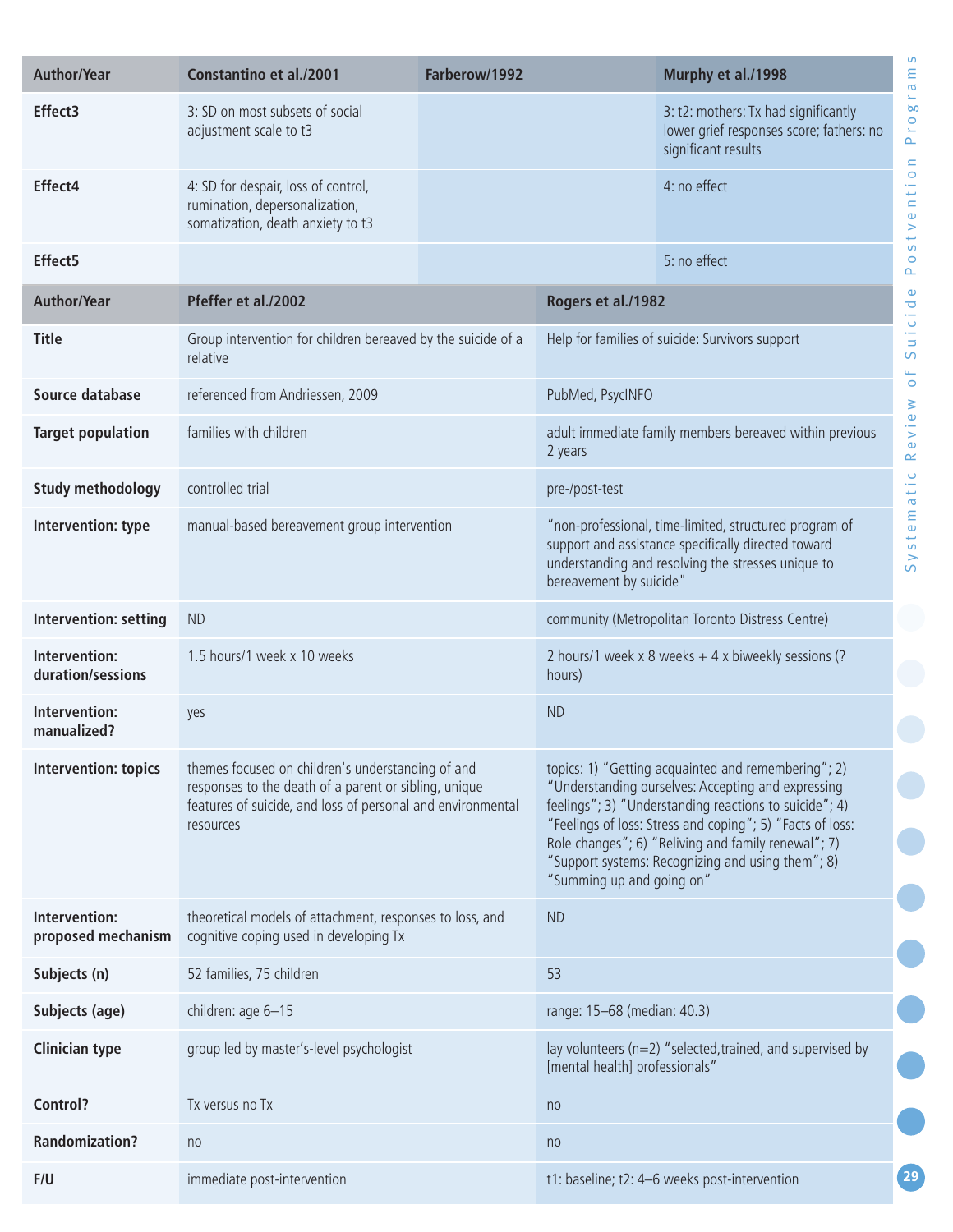| <b>Author/Year</b>                         | Pfeffer et al./2002                                                                                     |
|--------------------------------------------|---------------------------------------------------------------------------------------------------------|
| Drop out (n, %)                            | Tx: 18%; no Tx: 75%                                                                                     |
| <b>Outcomes measured</b><br>(1,2,3,4,etc.) | 1: Childhood Post-tra<br>Children's Depression<br><b>Manifest Anxiety Scal</b><br>children and adolesce |
| Effect1                                    | 1: no SD                                                                                                |
| Effect <sub>2</sub>                        | 2: Tx group had signi<br>versus no Tx                                                                   |
| Effect3                                    | 3: Tx group had signi<br>no Tx                                                                          |
| Effect4                                    | 4:noSD                                                                                                  |
| Table 1c. Characteristics of eva           |                                                                                                         |
| <b>Author/Year</b>                         | <b>Etzersdorfer &amp; Sor</b>                                                                           |
| <b>Title</b>                               | Preventing suicide by<br>Tha Viannaca avnaria                                                           |

| uthor/Year،                        | Pfeffer et al./2002                                                                                                                                                                                       | Rogers et al./1982                                                                                                                                                                                                                  |
|------------------------------------|-----------------------------------------------------------------------------------------------------------------------------------------------------------------------------------------------------------|-------------------------------------------------------------------------------------------------------------------------------------------------------------------------------------------------------------------------------------|
| rop out (n, %)                     | Tx: 18%; no Tx: 75%; no ITT                                                                                                                                                                               | $37.7\%$ (n=20)                                                                                                                                                                                                                     |
| utcomes measured<br>1,2,3,4, etc.) | 1: Childhood Post-traumatic Stress Reaction Index; 2:<br>Children's Depression Inventory; 3: Revised Children's<br>Manifest Anxiety Scale; 4: Social Adjustment Inventory for<br>children and adolescents | 1: Symptom Checklist-90 (SCL-90) (somatization, OC,<br>interpersonal sensitivity, depression, anxiety, hostility,<br>phobic anxiety, paranoid ideation, psychoticism, global<br>symptom index); 2: satisfaction (goals met, format) |
| ffect1                             | 1:noSD                                                                                                                                                                                                    | 1: no stats                                                                                                                                                                                                                         |
| ffect2                             | 2: Tx group had significantly lower outcome depression<br>versus no Tx                                                                                                                                    | 2: no stats                                                                                                                                                                                                                         |
| ffect3                             | 3: Tx group had significantly lower outcome anxiety versus<br>no Tx                                                                                                                                       |                                                                                                                                                                                                                                     |
| ffect4                             | 4:noSD                                                                                                                                                                                                    |                                                                                                                                                                                                                                     |

# **Table 1c. Characteristics of evaluations of community-based suicide postvention programs**

| $\cup$<br>÷<br>$\sigma$ | <b>Author/Year</b>                 | <b>Etzersdorfer &amp; Sonneck/1998</b>                                                              | Hacker et al./2008                                                                                                                                                                                                                                                                                                                                                                                                                                                                                                                                                                                                                                                                                                                      |  |  |  |
|-------------------------|------------------------------------|-----------------------------------------------------------------------------------------------------|-----------------------------------------------------------------------------------------------------------------------------------------------------------------------------------------------------------------------------------------------------------------------------------------------------------------------------------------------------------------------------------------------------------------------------------------------------------------------------------------------------------------------------------------------------------------------------------------------------------------------------------------------------------------------------------------------------------------------------------------|--|--|--|
| System                  | <b>Title</b>                       | Preventing suicide by influencing mass-media reporting.<br>The Viennese experience 1980-1996        | Coping with youth suicide and overdose: One community's<br>efforts to investigate, intervene, and prevent suicide<br>contagion                                                                                                                                                                                                                                                                                                                                                                                                                                                                                                                                                                                                          |  |  |  |
|                         | Source database                    | referenced from Pirkis, 2006                                                                        | PubMed                                                                                                                                                                                                                                                                                                                                                                                                                                                                                                                                                                                                                                                                                                                                  |  |  |  |
|                         | <b>Target population</b>           | media                                                                                               | community                                                                                                                                                                                                                                                                                                                                                                                                                                                                                                                                                                                                                                                                                                                               |  |  |  |
|                         | <b>Study methodology</b>           | prospective field experiment                                                                        | field experiment                                                                                                                                                                                                                                                                                                                                                                                                                                                                                                                                                                                                                                                                                                                        |  |  |  |
|                         | Intervention: type                 | suicide reporting guidelines                                                                        | community-wide intervention based on CDC<br>recommendations for containment of suicide contagion:<br>support services, youth development, media approaches,<br>education                                                                                                                                                                                                                                                                                                                                                                                                                                                                                                                                                                |  |  |  |
|                         | Intervention: setting              | Vienna, Austria                                                                                     | Sommerville, MA (pop. 77,478)                                                                                                                                                                                                                                                                                                                                                                                                                                                                                                                                                                                                                                                                                                           |  |  |  |
|                         | Intervention:<br>duration/sessions | development of media quidelines and media information<br>campaign (mid-1987, duration not reported) | 2 years (2003-2005)                                                                                                                                                                                                                                                                                                                                                                                                                                                                                                                                                                                                                                                                                                                     |  |  |  |
|                         | Intervention:<br>manualized?       | <b>NA</b>                                                                                           | no                                                                                                                                                                                                                                                                                                                                                                                                                                                                                                                                                                                                                                                                                                                                      |  |  |  |
| 30                      | Intervention: topics               | responsible reporting of suicide and suicide attempts                                               | trauma response network, candlelight vigils, substance<br>abuse "speak-out," trainings on signs and symptoms of<br>SA, linking of individuals with SA with resources, "crisis<br>counselling" (students and parents), expansion of school-<br>based mental health services, dedicated beds in local<br>hospital, provision of services to survivors by community<br>mental health agency, youth development (youth worker<br>network, recreation programs, after-school-activities),<br>education of local media on CDC reporting guidelines,<br>newspaper section dedicated to youth and families,<br>publication of prevention articles around significant dates,<br>creation of video on local cable channel, gatekeeper<br>training |  |  |  |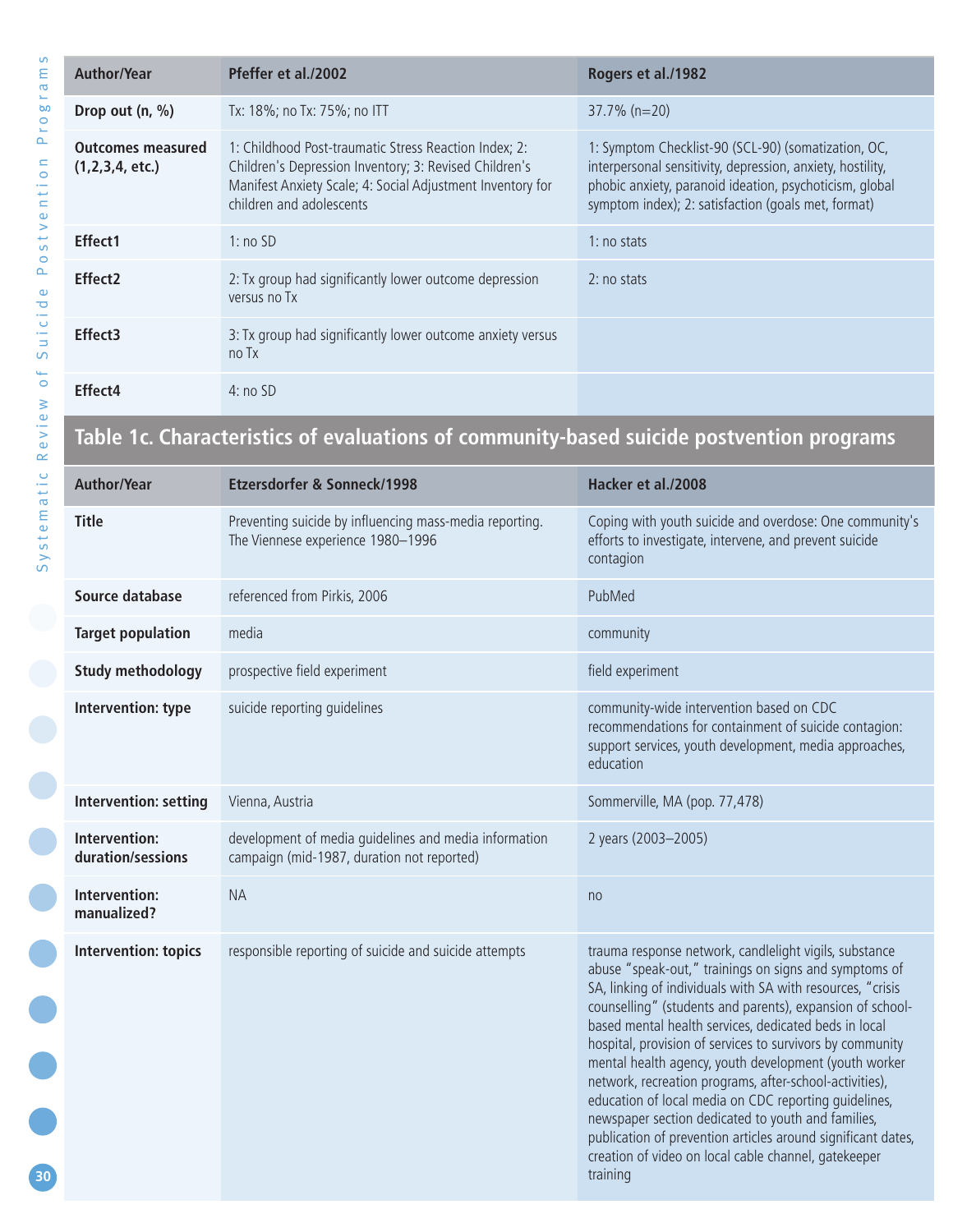| <b>Author/Year</b>                         | Etzersdorfer & Sonneck/1998                                           | Hacker et al./2008                                         |
|--------------------------------------------|-----------------------------------------------------------------------|------------------------------------------------------------|
| Intervention:<br>proposed mechanism        | reduce trigger-effect, reduce attention, reduce effect                | community response                                         |
| Subjects (n)                               | <b>NA</b>                                                             | youth                                                      |
| Subjects (age)                             | <b>NA</b>                                                             | range: 10-24 years                                         |
| <b>Clinician type</b>                      | <b>NA</b>                                                             | <b>NA</b>                                                  |
| Control?                                   | no                                                                    | <b>NA</b>                                                  |
| <b>Randomization?</b>                      | no                                                                    | <b>NA</b>                                                  |
| F/U                                        | 1980-1996                                                             | 1994-2007                                                  |
| Drop out (n, %)                            | <b>NA</b>                                                             | <b>NA</b>                                                  |
| <b>Outcomes measured</b><br>(1,2,3,4,etc.) | 1: number of subway suicides; 2: number of subway suicide<br>attempts | 1: number of suicide deaths; 2: number of lethal overdoses |
| Effect1                                    | 1: no statistical analysis reported, but drop visually "sharp"        | 1: no statistical analysis reported                        |
| Effect <sub>2</sub>                        | 2: no statistical analysis reported, but drop visually "sharp"        | 2: no statistical analysis reported                        |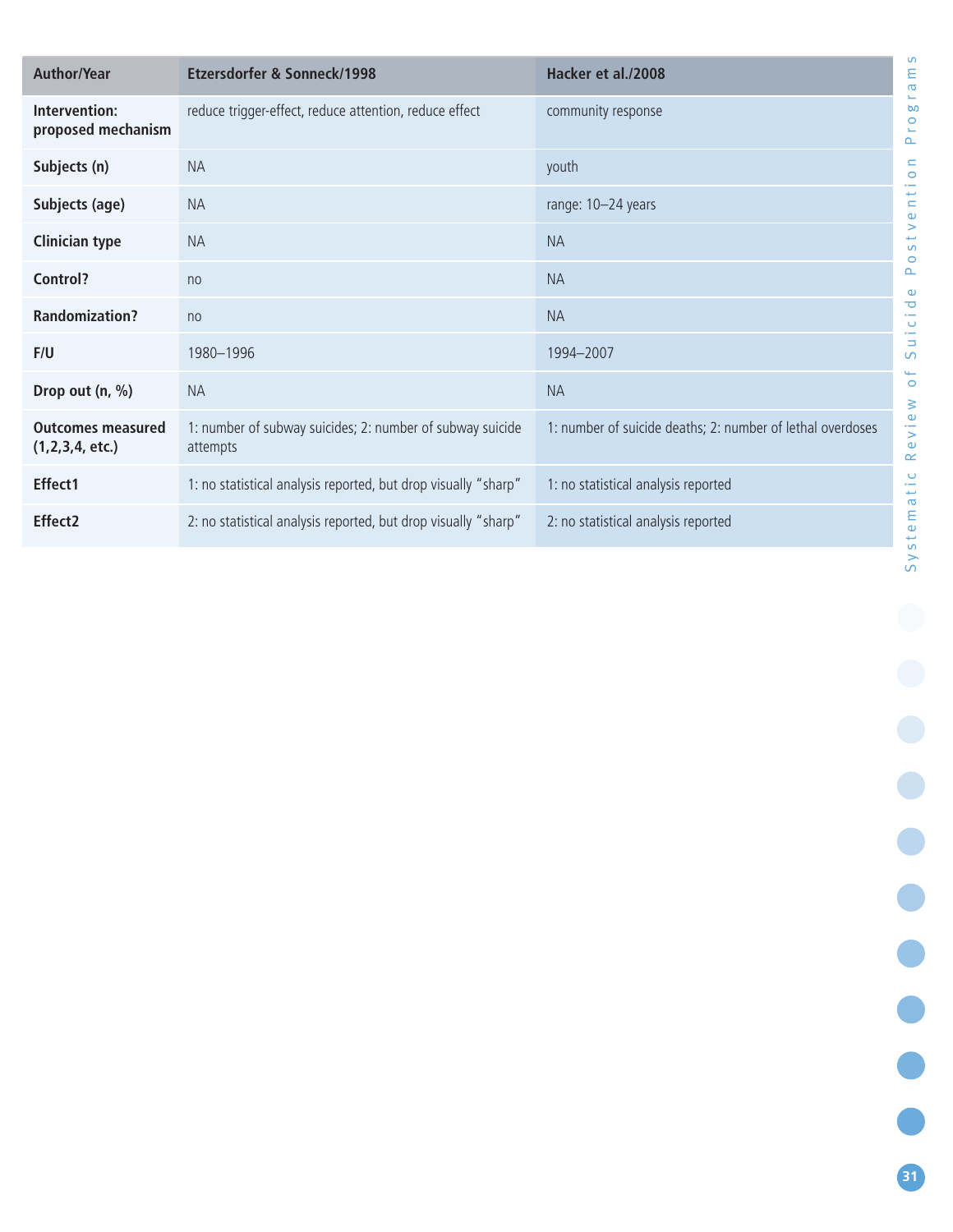# **Table 2. Levels of evidence of suicide postvention evaluations (Centre for Evidence-based Medicine)**

|                 | <b>Author</b>          | Year | Level          | <b>Type of study</b>                                 |
|-----------------|------------------------|------|----------------|------------------------------------------------------|
| School-based    | Askland et al.         | 2003 | 5              | expert opinion with no critical appraisal            |
|                 | Callahan               | 1996 | 5              | expert opinion                                       |
|                 | Grossman et al.        | 1995 | $\overline{4}$ | single group pre-/post-test                          |
|                 | Hazell & Lewin         | 1993 | 3 <sub>b</sub> | pre-/post-test with control group                    |
|                 | Mackesy-Amiti et al.   | 1996 | $\overline{4}$ | single group pre-/post-test                          |
|                 | Martin                 | 1992 | 5              | expert opinion with no critical appraisal            |
|                 | Poijula et al.         | 2001 | 5              | expert opinion                                       |
|                 | Sandor et al.          | 1994 | $\overline{4}$ | single group pre-/post-test                          |
| Family-focused  | <b>Battle</b>          | 1984 | 5              | expert opinion                                       |
|                 | Cerel & Campbell       | 2008 | 3 <sub>b</sub> | pre-/post-test with control group                    |
|                 | Constantino & Bricker  | 1996 | 2 <sub>b</sub> | low-quality RCT                                      |
|                 | Constantino et al.     | 2001 | 3 <sub>b</sub> | single group pre-/post-test with multiple follow-ups |
|                 | Farberow               | 1992 | 3 <sub>b</sub> | pre-/post-test with control group                    |
|                 | Murphy et al.          | 1998 | 1 <sub>b</sub> | <b>RCT</b>                                           |
|                 | Pfeffer et al.         | 2002 | 3 <sub>b</sub> | pre-/post-test with control group                    |
|                 | Rogers et al.          | 1982 | $\overline{4}$ | single group pre-/post-test                          |
| Community-based | Etzersdorfer & Sonneck | 1998 | $2c(-)$        | ecological study (no critical appraisal)             |
|                 | Hacker et al.          | 2008 | $2c(-)$        | ecological study (no critical appraisal)             |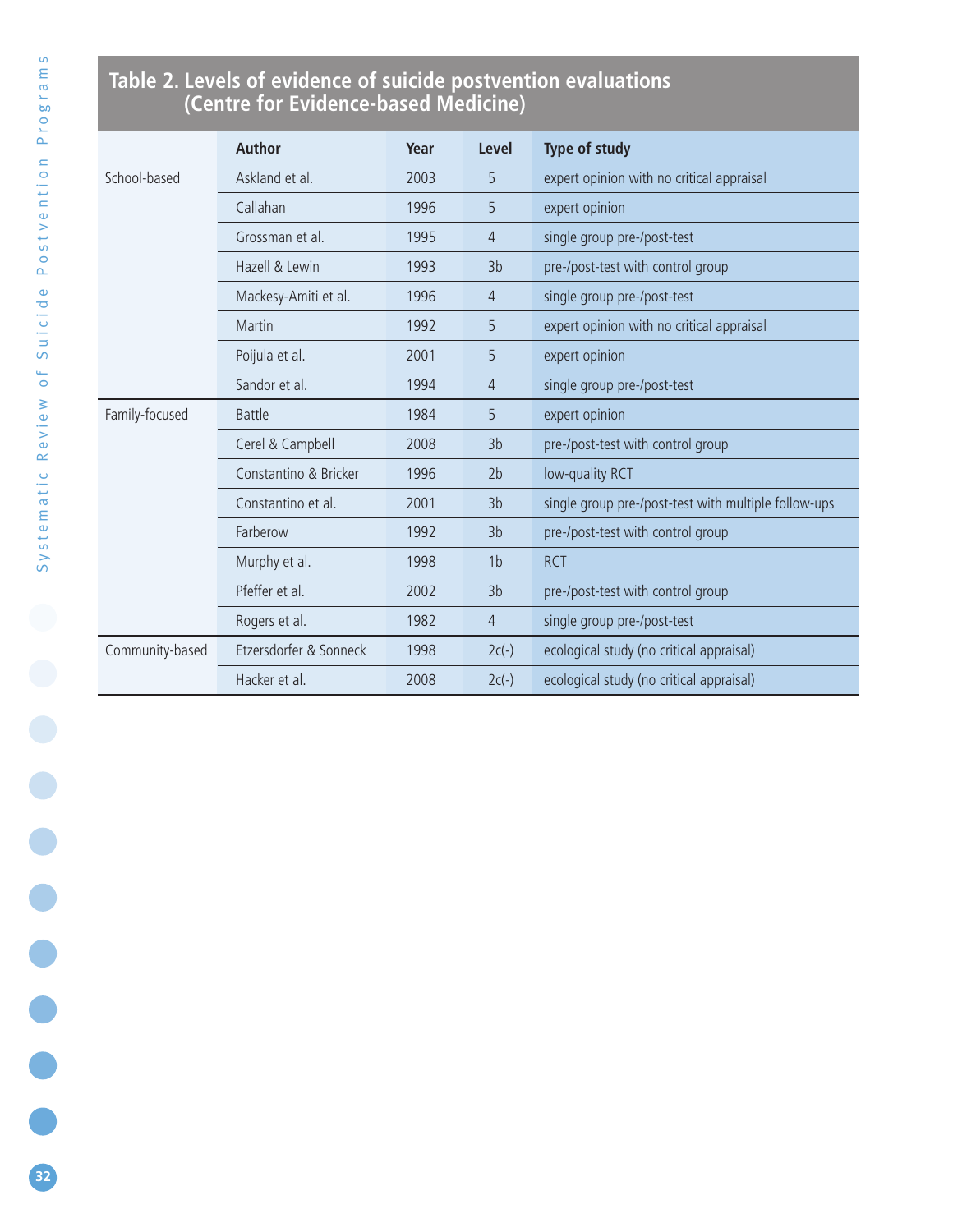# Table 3. Evidence of effectiveness of suicide postvention programs<br>(Office of Justice Programs [OJP] What Works Repository Framework) **(Office of Justice Programs [OJP] What Works Repository Framework) Table 3. Evidence of effectiveness of suicide postvention programs**

| l |  |
|---|--|
|   |  |
|   |  |
|   |  |
|   |  |
|   |  |
| þ |  |
|   |  |
|   |  |
|   |  |
|   |  |
|   |  |
|   |  |
|   |  |
|   |  |
|   |  |
|   |  |
|   |  |
|   |  |
|   |  |
| ı |  |
|   |  |
|   |  |
|   |  |
|   |  |
| j |  |
|   |  |
|   |  |
|   |  |
|   |  |
|   |  |

| Quality rating                                       | insufficient                                                          | insufficient                   | insufficient                                                                                                                                                               | insufficient                 | insufficient                                  | insufficient                                                          | -- > inconclusive<br>insufficient                                                                                                                  |                                                                                     |                                 |
|------------------------------------------------------|-----------------------------------------------------------------------|--------------------------------|----------------------------------------------------------------------------------------------------------------------------------------------------------------------------|------------------------------|-----------------------------------------------|-----------------------------------------------------------------------|----------------------------------------------------------------------------------------------------------------------------------------------------|-------------------------------------------------------------------------------------|---------------------------------|
| replication (RCT)<br>$s$ 1 external                  | $\geq$                                                                | $\geq$                         | Z                                                                                                                                                                          | $\geq$                       | Z                                             | $\geq$                                                                | $\geq$                                                                                                                                             | $\geq$                                                                              |                                 |
| program<br>for ≥1 year post-<br>Effect sustained     | $\geq$                                                                | Z                              | Z                                                                                                                                                                          | Z                            | Z                                             | $\lessgtr$                                                            | $\lessgtr$                                                                                                                                         | $\geq$                                                                              | SD: Significant differences     |
| effect<br>svitizoq tnasitingiz<br>Statistically      | $\geq$                                                                | $\geq$                         | $\succ$                                                                                                                                                                    | no difference in<br>outcomes | $\succ$                                       | $\lessgtr$                                                            | $\lessgtr$                                                                                                                                         | nor Tx, difficult to<br>neither exposure<br>Y but Cx had<br>attribute to<br>program |                                 |
| of results<br>interpretation<br>Accurate             | $\lessgtr$                                                            | $\lessgtr$                     | current literature on effective<br>approach should add to the<br>"The utilization of such an<br>overstatement of results:<br>eclectic and pragmatic<br>suicide prevention" | $\succ$                      | Y (appropriate discussion of<br>limitations)  | $\lessgtr$                                                            | "An appropriate intervention<br>professional seemed to be a<br>FTT and PD by a trained MH<br>overstatement of results:<br>factor in inhibiting new | Y (appropriate discussion of<br>limitations)                                        | SR: Significant reduction       |
| aizylana<br>Intent-to-treat                          | z                                                                     | $\lessgtr$                     | $\lessgtr$                                                                                                                                                                 | z                            | Z                                             | $\lessgtr$                                                            | $\lessgtr$                                                                                                                                         | $\geq$                                                                              |                                 |
| (%0Z)<br>attrition<br><b>JeshoM</b>                  | $\supseteq$                                                           | $\lessgtr$                     | $(-33% at)$<br>post)<br>$\geq$                                                                                                                                             | $\geq$                       | N(23%)                                        | $\lessgtr$                                                            | $\lessgtr$                                                                                                                                         | $\succ$                                                                             | NSD: No significant differences |
| described<br>Differences                             | $\geq$                                                                | no statistical<br>analysis     | Y (pre-/post-)                                                                                                                                                             | Y (versus control)           | Y (pre-/post-)                                | $\lessgtr$                                                            | no statistical<br>analysis                                                                                                                         | $\succ$                                                                             |                                 |
| measures<br>outcome<br>Adequate                      | no outcomes of intervention<br>measured; descriptive<br>outcomes only | SI, SA                         | Y (see above), but no direct<br>outcomes for student<br>suicidal behaviour                                                                                                 | $\succ$                      | Y but no outcomes for<br>effect on student SB | no outcomes of intervention<br>measured; descriptive<br>outcomes only | Y, however unclear<br>parameters of Tx time<br>versus F/U time                                                                                     | no outcomes relating to<br>students' coping/mental<br>health                        | Tx: Treatment group             |
| evaluation<br>lndependent                            | $\geq$                                                                | $\geq$                         | $\geq$                                                                                                                                                                     | $\geq$                       | Z                                             | $\geq$                                                                | $\geq$                                                                                                                                             | $\geq$                                                                              | Cx: Control group               |
| described<br>Intervention                            | $\succ$                                                               | no detail                      | $\succ$                                                                                                                                                                    | $\geq$                       | $\succ$                                       | no detail                                                             | $\succ$                                                                                                                                            | $\succ$                                                                             |                                 |
| <b>Large sample</b>                                  | $\geq$                                                                | Y for SI,<br>N for SA          | Y for knowledge,<br>satisfaction                                                                                                                                           | $\geq$                       | (for knowledge)                               | $\geq$                                                                | $\geq$                                                                                                                                             | $\geq$                                                                              | <b>NA: Not applicable</b>       |
| <i>auamunoisse</i><br><b>wopuey</b>                  | $\geq$                                                                | $\geq$                         | Z                                                                                                                                                                          | $\geq$                       | Z                                             | $\geq$                                                                | $\geq$                                                                                                                                             | $\geq$                                                                              |                                 |
| effects<br><b>apis Intminsion</b><br><b>UWOUY ON</b> | $\supseteq$                                                           | reported<br>harmful<br>effects | $\supseteq$                                                                                                                                                                | $\supseteq$                  | $\supseteq$                                   | $\geq$                                                                | $\supseteq$                                                                                                                                        | $\supseteq$                                                                         | <b>ND: Not described</b>        |
| <b>RCT</b>                                           | $\geq$                                                                | $\geq$                         | $\geq$                                                                                                                                                                     | $\geq$                       | $\geq$                                        | $\geq$                                                                | $\geq$                                                                                                                                             | $\geq$                                                                              | Y: Yes                          |
| Year                                                 | 2003                                                                  | 1996                           | 1995                                                                                                                                                                       | 1993                         | 1996                                          | 1992                                                                  | 2001                                                                                                                                               | 1994                                                                                | N: No                           |
| <b>Nuthor</b>                                        | Askland et al.                                                        | Callahan                       | Grossman et al.                                                                                                                                                            | Hazell & Lewin               | Mackesy-Amiti<br>et al.                       | Martin                                                                | Poijula et al.                                                                                                                                     | Sandor et al.                                                                       | Legend                          |

Systematic Review of Suicide Postvention Programs Systematic Review of Suicide Postvention Programs

**33**

**.** . . . . . .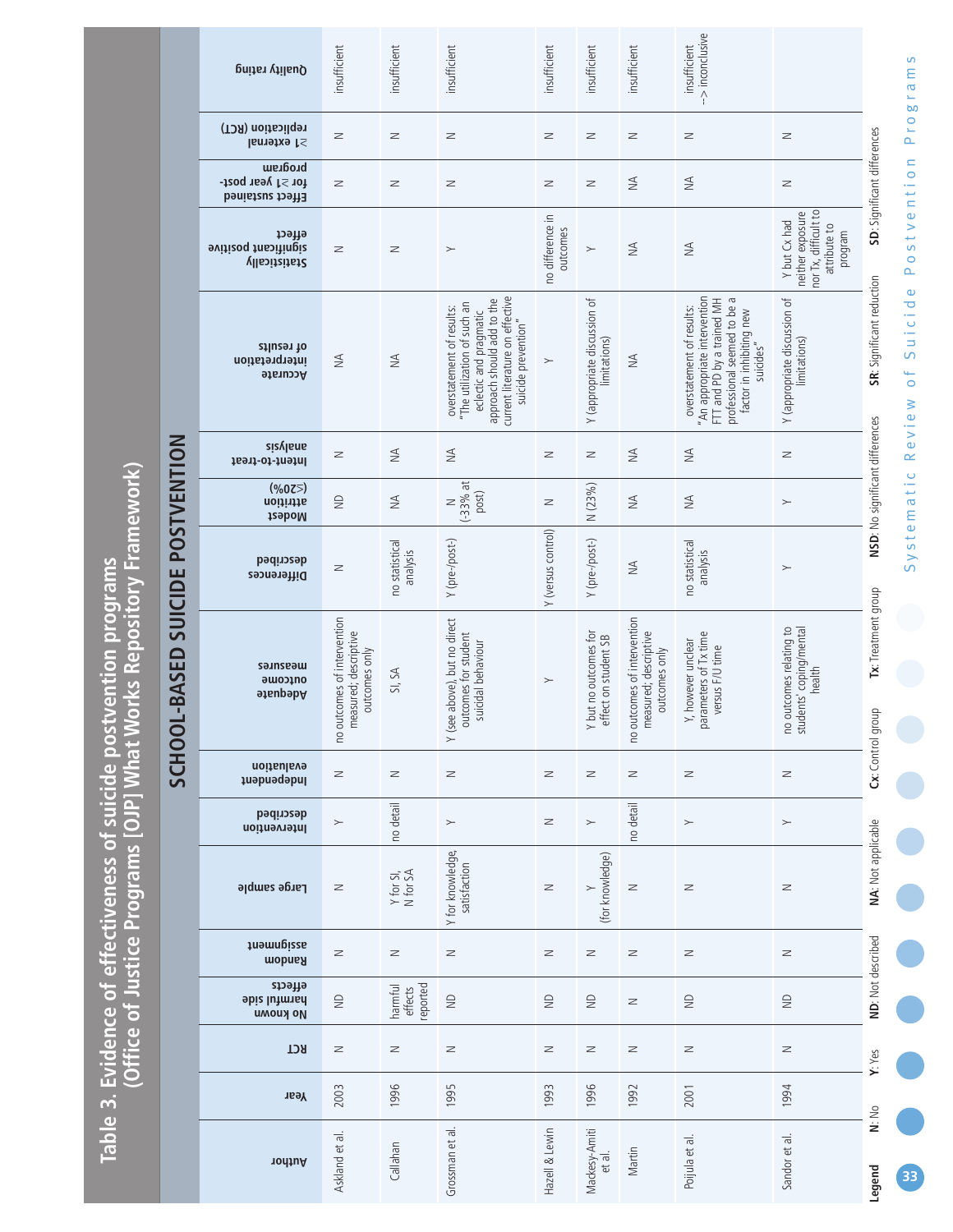| s<br>u         |
|----------------|
|                |
|                |
|                |
|                |
|                |
|                |
|                |
|                |
|                |
|                |
| j              |
|                |
| $\blacksquare$ |
| $\bullet$      |
|                |
| $\bullet$      |
|                |
| $\bullet$      |
| $\bullet$      |
|                |
| $\bullet$      |
|                |
| Ø<br>C         |
| 34             |
|                |

|                                   | Quality rating                                    | insufficient                                                                                                                                              | insufficient                                                                        | insufficient             | inconclusive<br>insufficient                                                     | insufficient                                    | insufficient                     | insufficient                                    | insufficient                                    |                                 |  |
|-----------------------------------|---------------------------------------------------|-----------------------------------------------------------------------------------------------------------------------------------------------------------|-------------------------------------------------------------------------------------|--------------------------|----------------------------------------------------------------------------------|-------------------------------------------------|----------------------------------|-------------------------------------------------|-------------------------------------------------|---------------------------------|--|
|                                   | (TOR) noitspilqer<br>≥1 external                  | $\geq$                                                                                                                                                    | $\geq$                                                                              | $\geq$                   | $\geq$                                                                           | $\geq$                                          | $\geq$                           | $\geq$                                          | $\geq$                                          |                                 |  |
|                                   | year post-program<br>Effect sustained for $\geq$  | $\geq$                                                                                                                                                    | $\geq$                                                                              | $\geq$                   | $\succ$                                                                          | $\geq$                                          | $\geq$                           | $\geq$                                          | $\lessgtr$                                      |                                 |  |
|                                   | effect<br>significant positive<br>Statistically   | $\geq$                                                                                                                                                    | $\geq$                                                                              | Y for some<br>outcomes   | groups combined<br>analysis not RCT<br>outcomes but<br>Y for some<br>after Tx so | $\geq$                                          | Y for some                       | Y for some                                      | $\stackrel{\triangle}{\geq}$                    | SD: Significant differences     |  |
|                                   | of results<br>interpretation<br>Accurate          | $\lessgtr$                                                                                                                                                | $\succ$                                                                             | $\succ$                  | $\succ$                                                                          | Y (appropriate<br>discussion of<br>limitations) | $\succ$                          | Y (appropriate<br>discussion of<br>limitations) | Y (appropriate<br>discussion of<br>limitations) | SR: Significant reduction       |  |
|                                   | <b>sizvlana</b><br>Intent-to-treat                | $\geq$                                                                                                                                                    | $\lessgtr$                                                                          | $\lessgtr$               | Z                                                                                | $\geq$                                          | $\geq$                           | $\geq$                                          | ₹                                               |                                 |  |
| <b>OCUSED SUICIDE POSTVENTION</b> | (%0Z)<br>atrition<br><b>tzeboM</b>                | $\geq$                                                                                                                                                    | $\lessgtr$                                                                          | Y (0% reported)          | N (22%)                                                                          | $\lessgtr$                                      | $\succ$                          | N (Cx lost 75%)                                 | N (-37% at<br>post-test)                        | NSD: No significant differences |  |
|                                   | bedivesb<br>Differences                           | $\geq$                                                                                                                                                    | $Y$ (pre/<br>post-)                                                                 | $\succ$                  | $\succ$                                                                          | $\succ$                                         | few<br>details                   | $\left. \right.$                                | $\succ$                                         |                                 |  |
|                                   | measures<br>outcome<br>Adequate                   | N (see above)                                                                                                                                             | survivor's coping/own<br>mental health<br>outcomes relating to<br>Y (see above), no | $\succ$                  | $\succ$                                                                          | with very small samples)<br>N (many comparisons | $\succ$                          | $\succ$                                         | no statistical analysis                         | Tx: Treatment group             |  |
|                                   | evaluation<br><b>u</b> apuadapul                  | $\geq$                                                                                                                                                    | $Y$ (pre/<br>post-)                                                                 | $\succ$                  | $\succ$                                                                          | $\succ$                                         | details<br>few                   | $\left. \right.$                                | $\succ$                                         |                                 |  |
|                                   | described<br>Intervention                         | no detai                                                                                                                                                  | $\succ$                                                                             | $\succ$                  | $\succ$                                                                          | no detail                                       | no detai                         | $\succ$                                         | details<br>few                                  | Cx: Control group               |  |
| FAMILY-F                          | <b>Large sample</b>                               | $\geq$                                                                                                                                                    | $\succ$                                                                             | $\geq$                   | $\geq$                                                                           | $\geq$                                          | Y (for outcome<br>measures used) | $\geq$                                          | Z                                               |                                 |  |
|                                   | tnemnneizza<br>mopuey                             | $\geq$                                                                                                                                                    | $\geq$                                                                              | $\succ$                  | $\succ$                                                                          | $\geq$                                          | $\succ$                          | $\geq$                                          | $\geq$                                          | <b>NA: Not applicable</b>       |  |
|                                   | effects<br><b>apis Intmind</b><br><b>UWOUY ON</b> | meeting, 2 were hospitalized<br>for suicidal depression and<br>suicide attempt within 2<br>1 participant committed<br>suicide 2 days after first<br>weeks | $\supseteq$                                                                         | $\supseteq$              | $\supseteq$                                                                      | $\supseteq$                                     | $\supseteq$                      | $\supseteq$                                     | $\supseteq$                                     | <b>ND: Not described</b>        |  |
|                                   | <b>RCT</b>                                        | $\geq$                                                                                                                                                    | $\geq$                                                                              | $\succ$                  | $\succ$                                                                          | $\geq$                                          | $\succ$                          | $\geq$                                          | $\geq$                                          | Y: Yes                          |  |
|                                   | Year                                              | 1984                                                                                                                                                      | 2008                                                                                | 1996                     | 2001                                                                             | 1992                                            | 1998                             | 2002                                            | 1982                                            | N: No                           |  |
|                                   | nodtuA                                            | Battle                                                                                                                                                    | Cerel &<br>Campbell                                                                 | Constantino &<br>Bricker | Constantino<br>et al.                                                            | Farberow                                        | Murphy et al                     | Pfeffer et al                                   | Rogers et al.                                   | Legend                          |  |

NSD: No significant differences

SR: Significant reduction

SD: Significant differences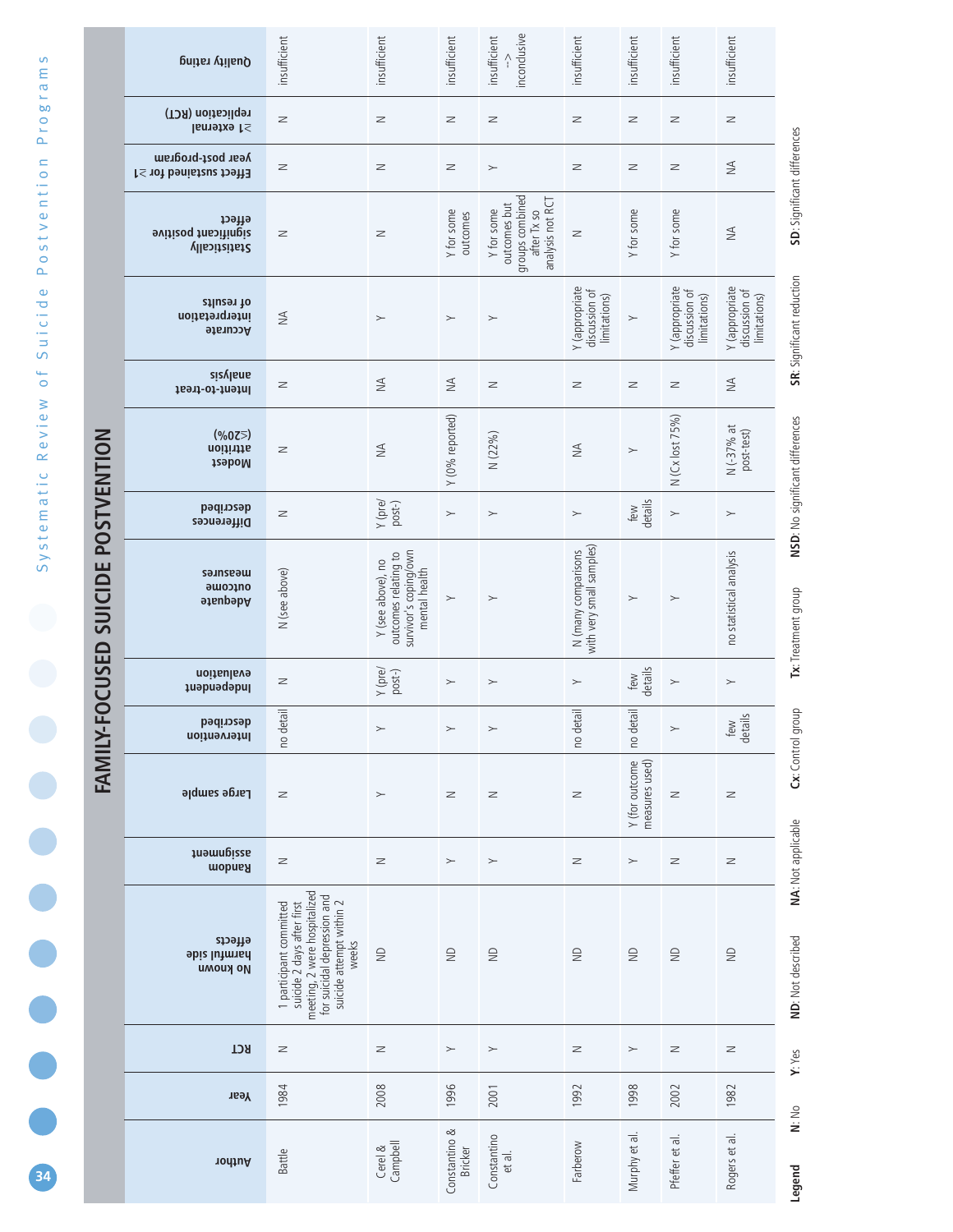| insufficient<br>nsufficien<br>Quality rating<br>SD: Significant differences<br>(TOR) noitspilqey<br>z<br>z<br>≥1 external<br>year post-program<br>≨<br>≨<br><b>Fffect sustained for 21</b><br>effect<br>₹<br>≨<br>svitizoq tnasitingiz<br>SR: Significant reduction<br><b>VIIsoitaiteally</b><br>of results<br>≸<br>interpretation<br>Accurate<br>NSD: No significant differences<br><b>TY-BASED SUICIDE POSTVENTION</b><br><b>sizylans</b><br>$\frac{4}{2}$<br>₹<br>Intent-to-treat<br>(% 0,075)<br>≸<br>≸<br>Modest attrition<br>no statistical analysis<br>no statistical analysis<br>described<br><b>Tx:</b> Treatment group<br>Differences<br>measures<br>outcome<br>Adequate<br>Cx: Control group<br>evaluation<br><b>COMMUN</b><br>z<br>z<br>Juapuadapul<br>described<br>Intervention<br><b>NA: Not applicable</b><br>₹<br><b>Large sample</b><br>assignment<br>≸<br>z<br>Random<br><b>ND:</b> Not described<br>effects<br>$\supseteq$<br>$\supseteq$<br><b>Journal</b> side<br><b>No known</b><br><b>RCT</b><br>z<br>z<br>Y: Yes<br>1998<br>2008<br>Year<br>N: No<br>Hacker et al.<br>nodthor |  |  |                       |  |        |  |
|-------------------------------------------------------------------------------------------------------------------------------------------------------------------------------------------------------------------------------------------------------------------------------------------------------------------------------------------------------------------------------------------------------------------------------------------------------------------------------------------------------------------------------------------------------------------------------------------------------------------------------------------------------------------------------------------------------------------------------------------------------------------------------------------------------------------------------------------------------------------------------------------------------------------------------------------------------------------------------------------------------------------------------------------------------------------------------------------------------|--|--|-----------------------|--|--------|--|
|                                                                                                                                                                                                                                                                                                                                                                                                                                                                                                                                                                                                                                                                                                                                                                                                                                                                                                                                                                                                                                                                                                       |  |  |                       |  |        |  |
|                                                                                                                                                                                                                                                                                                                                                                                                                                                                                                                                                                                                                                                                                                                                                                                                                                                                                                                                                                                                                                                                                                       |  |  |                       |  |        |  |
|                                                                                                                                                                                                                                                                                                                                                                                                                                                                                                                                                                                                                                                                                                                                                                                                                                                                                                                                                                                                                                                                                                       |  |  |                       |  |        |  |
|                                                                                                                                                                                                                                                                                                                                                                                                                                                                                                                                                                                                                                                                                                                                                                                                                                                                                                                                                                                                                                                                                                       |  |  |                       |  |        |  |
|                                                                                                                                                                                                                                                                                                                                                                                                                                                                                                                                                                                                                                                                                                                                                                                                                                                                                                                                                                                                                                                                                                       |  |  |                       |  |        |  |
|                                                                                                                                                                                                                                                                                                                                                                                                                                                                                                                                                                                                                                                                                                                                                                                                                                                                                                                                                                                                                                                                                                       |  |  |                       |  |        |  |
|                                                                                                                                                                                                                                                                                                                                                                                                                                                                                                                                                                                                                                                                                                                                                                                                                                                                                                                                                                                                                                                                                                       |  |  |                       |  |        |  |
|                                                                                                                                                                                                                                                                                                                                                                                                                                                                                                                                                                                                                                                                                                                                                                                                                                                                                                                                                                                                                                                                                                       |  |  |                       |  |        |  |
|                                                                                                                                                                                                                                                                                                                                                                                                                                                                                                                                                                                                                                                                                                                                                                                                                                                                                                                                                                                                                                                                                                       |  |  |                       |  |        |  |
|                                                                                                                                                                                                                                                                                                                                                                                                                                                                                                                                                                                                                                                                                                                                                                                                                                                                                                                                                                                                                                                                                                       |  |  |                       |  |        |  |
|                                                                                                                                                                                                                                                                                                                                                                                                                                                                                                                                                                                                                                                                                                                                                                                                                                                                                                                                                                                                                                                                                                       |  |  |                       |  |        |  |
|                                                                                                                                                                                                                                                                                                                                                                                                                                                                                                                                                                                                                                                                                                                                                                                                                                                                                                                                                                                                                                                                                                       |  |  |                       |  |        |  |
|                                                                                                                                                                                                                                                                                                                                                                                                                                                                                                                                                                                                                                                                                                                                                                                                                                                                                                                                                                                                                                                                                                       |  |  |                       |  |        |  |
|                                                                                                                                                                                                                                                                                                                                                                                                                                                                                                                                                                                                                                                                                                                                                                                                                                                                                                                                                                                                                                                                                                       |  |  |                       |  |        |  |
|                                                                                                                                                                                                                                                                                                                                                                                                                                                                                                                                                                                                                                                                                                                                                                                                                                                                                                                                                                                                                                                                                                       |  |  |                       |  |        |  |
|                                                                                                                                                                                                                                                                                                                                                                                                                                                                                                                                                                                                                                                                                                                                                                                                                                                                                                                                                                                                                                                                                                       |  |  |                       |  |        |  |
|                                                                                                                                                                                                                                                                                                                                                                                                                                                                                                                                                                                                                                                                                                                                                                                                                                                                                                                                                                                                                                                                                                       |  |  | Etzerdorfer & Sonneck |  | Legend |  |

Systematic Review of Suicide Postvention Programs Systematic Review of Suicide Postvention Programs

**35**

 $\bullet$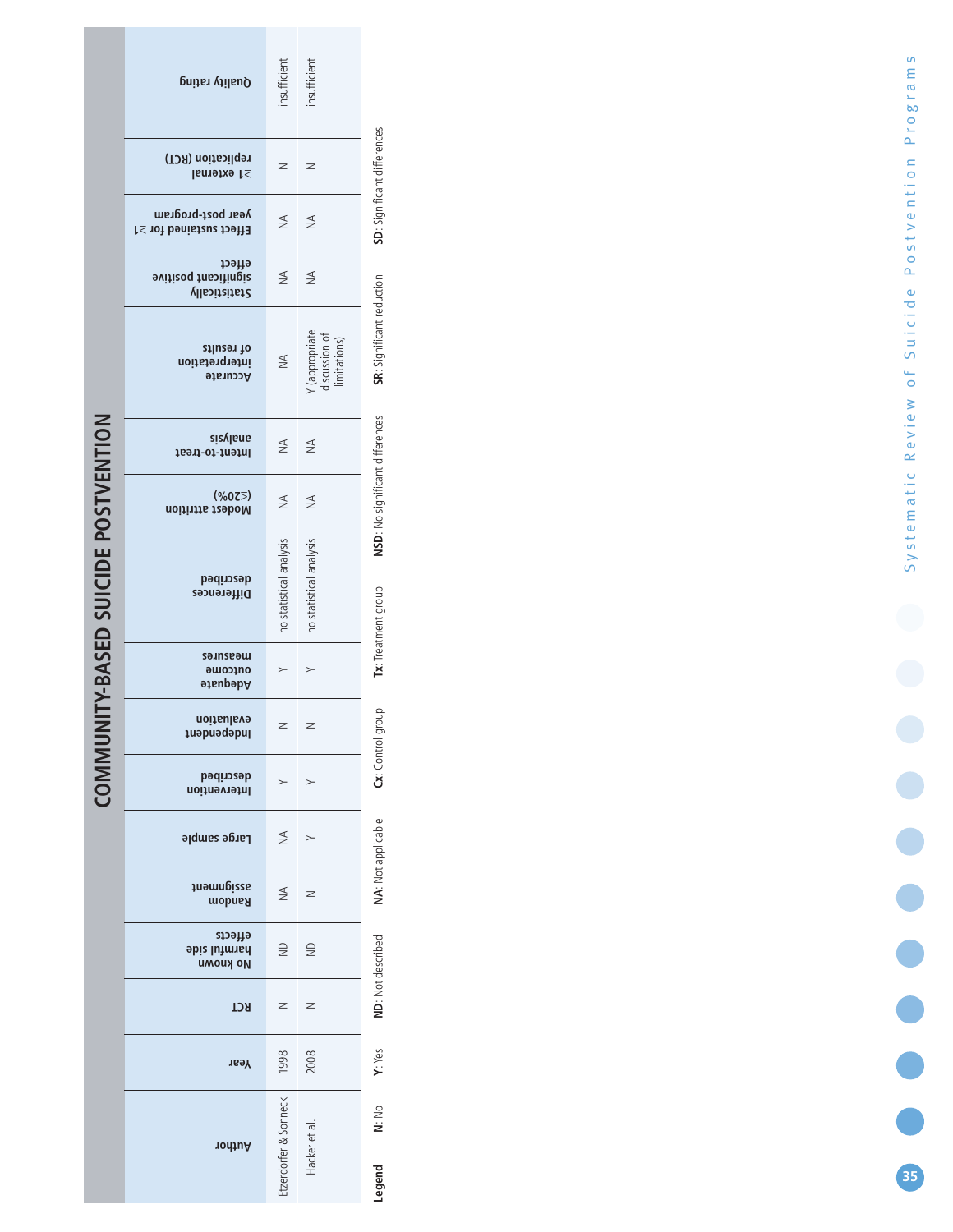# REFERENCES

Askland, K. D., N. Sonnenfeld, and A. Crosby. 2003. A public health response to a cluster of suicidal behaviors: Clinical psychiatry, prevention, and community health. Journal of Psychiatric Practice 9, (3) (May): 219–27.

Battle, Allen O. 1984. Group therapy for survivors of suicide. Crisis: The Journal of Crisis Intervention and Suicide Prevention 5, (1) (07): 45–58.

Callahan, J. 1996. Negative effects of a school suicide postvention program--a case example. Crisis: The Journal of Crisis Intervention and Suicide Prevention 17, (3): 108–15.

Cerel, J., and F. R. Campbell. 2008. Suicide survivors seeking mental health services: A preliminary examination of the role of an active postvention model. Suicide and Life-Threatening Behavior 38, (1): 30-4.

Constantino, Rose E., and Patricia L. Bricker. 1996. Nursing postvention for spousal survivors of suicide. Issues in Mental Health Nursing 17, (2) (03): 131–52.

Constantino, Rose E., L. K. Sekula, and Elaine N. Rubinstein. 2001. Group intervention for widowed survivors of suicide. Suicide and Life-Threatening Behavior 31, (4) (Win): 428–41.

Etzersdorfer, E., and G. Sonneck. 1998. Preventing suicide by influencing mass-media reporting: The Viennese experience 1980–1996. Arch Suicide Res 4, (1): 67–74.

Farberow, N. L. 1992. The Los Angeles Survivors-After-Suicide program: An evaluation. Crisis: The Journal of Crisis Intervention and Suicide Prevention 13, (1): 23–34.

Foster, E. M., M. M. Porter, T. S. Ayers, D. L. Kaplan, and I. Sandler. 2007. Estimating the costs of preventive interventions. Evaluation Review 31, (3) (Jun): 261–86.

Grossman, J., J. Hirsch, D. Goldenberg, S. Libby, M. Fendrich, M. E. Mackesy-Amiti, C. Mazur, and G. H. Chance. 1995. Strategies for school-based response to loss: Proactive training and postvention consultation. Crisis: The Journal of Crisis Intervention and Suicide Prevention 16, (1): 18–26.

Hacker, K., J. Collins, L. Gross-Young, S. Alemeida, and N. Burke. 2008. Coping with youth suicide and overdose: One community's efforts to investigate, intervene, and prevent suicide contagion. Crisis: The Journal of Crisis Intervention and Suicide Prevention 29, (2): 868–95.

Hazell, P., and T. Lewin. 1993. An evaluation of postvention following adolescent suicide. Suicide and Life-Threatening Behavior 23, (2) (Summer): 101–9.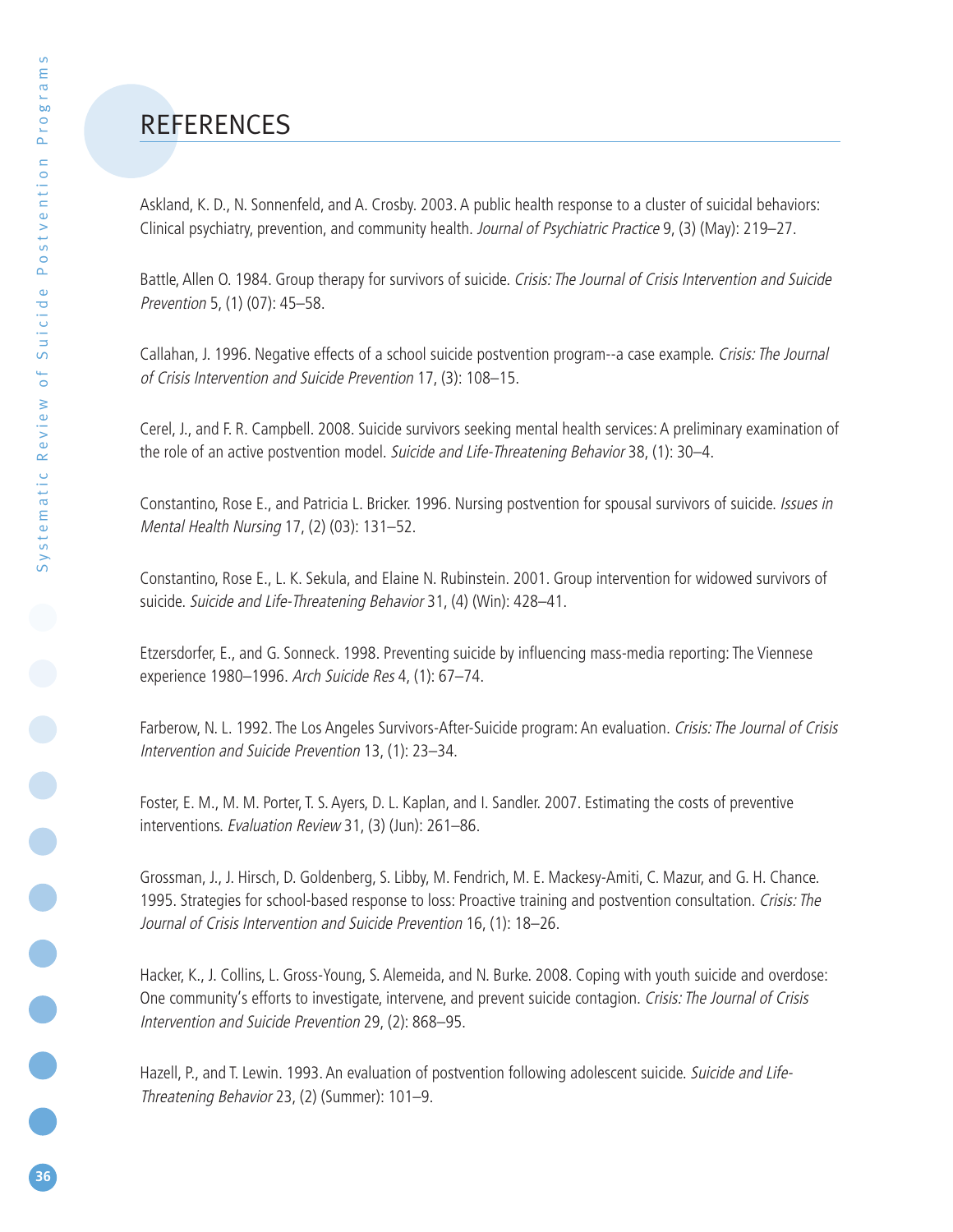Isaac, M., B. Elias, L. Y. Katz, S. L. Belik, F. P. Deane, M.W. Enns, J. Sareen, and Swampy Cree Suicide Prevention Team. 2009. Gatekeeper training as a preventative intervention for suicide: A systematic review. Canadian Journal of Psychiatry.Revue Canadienne De Psychiatrie 54, (4) (Apr): 260–8.

Mackesy-Amiti, M. E., M. Fendrich, S. Libby, D. Goldenberg, and J. Grossman. 1996. Assessment of knowledge gains in proactive training for postvention. Suicide and Life-Threatening Behavior 26, (2) (Summer): 161–74.

Martin, G. 1992. Adolescent suicide: Part 2: Postvention in a school. Youth Studies Australia 11, (1): 24–8.

Murphy, S. A., C. Johnson, K. C. Cain, A. D. Gupta, M. Dimond, J. Lohan, and R. Baugher. 1998. Broad-spectrum group treatment for parents bereaved by the violent deaths of their 12- to 28-year-old children: A randomized controlled trial. Death Studies 22, (3) (04): 209–35,

Office of Justice Programs Working Group of the Federal Collaboration of What Works. The Office of Justice Programs What Works Repository. Washington, D.C.: US Department of Justice, 2005.

Onrust, S., F. Smit, G.Willemse, J. van den Bout, and P. Cuijpers. 2008. Cost-utility of a visiting service for older widowed individuals: Randomised trial. BMC Health Services Research 8, (Jun 12): 128.

Pfeffer, C. R., H. Jiang, T. Kakuma, J. Hwang, and M. Metsch. 2002. Group intervention for children bereaved by the suicide of a relative. Journal of the American Academy of Child and Adolescent Psychiatry 41, (5) (May): 505–13.

Phillips, B., C. Ball, D. Sackett, D. Badenoch, S. Straus, B. Haynes, and M. Dawes. Oxford Centre for Evidencebased Medicine: Levels of evidence. 2009 [cited 01/07 2009]. Available from http://www.cebm.net/index.aspx?o=1025.

Poijula, S., K. E.Wahlberg, and A. Dyregrov. 2001. Adolescent suicide and suicide contagion in three secondary schools. International Journal of Emergency Mental Health 3, (3) (Summer): 163–8.

Roberts, N. P., N. J. Kitchiner, J. Kenardy, and J. Bisson. 2009. Multiple session early psychological interventions for the prevention of post-traumatic stress disorder. Cochrane Database of Systematic Reviews (Online) (3), (3) (Jul 8): CD006869.

Rogers, J., A. Sheldon, C. Barwick, K. Letofsky, and W. Lancee. 1982. Help for families of suicide: Survivors support program. Canadian Journal of Psychiatry.Revue Canadienne De Psychiatrie 27, (6) (Oct): 444–9.

Rose, S., J. Bisson, R. Churchill, and S.Wessely. 2002. Psychological debriefing for preventing post traumatic stress disorder (PTSD). Cochrane Database of Systematic Reviews (Online) (2), (2): CD000560.

Sandler, I. N., T. S. Ayers, S. A.Wolchik, J. Y. Tein, O. M. Kwok, R. A. Haine, J. Twohey-Jacobs, et al. 2003. The Family Bereavement Program: Efficacy evaluation of a theory-based prevention program for parentally bereaved children and adolescents. Journal of Consulting and Clinical Psychology 71, (3) (Jun): 587-600.

**37**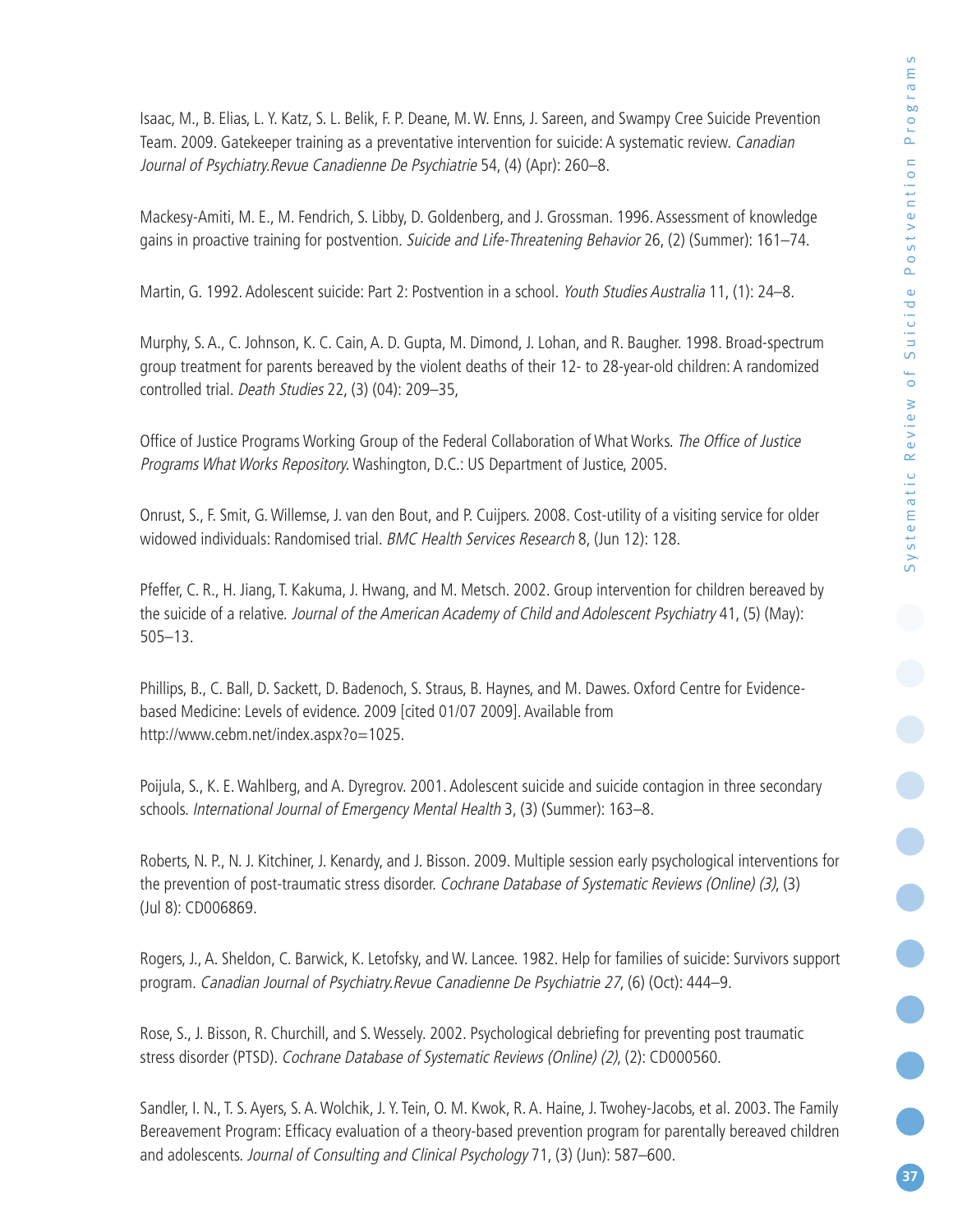Sandor, M. K., L. O.Walker, and D. Sands. 1994. Competence-building in adolescents, part II: Community intervention for survivors of peer suicide. Issues in Comprehensive Pediatric Nursing 17, (4): 197-209.

Small, N. S. 1986. The evolution of a cost-effective grief counseling program for parents of dying children. Early Child Development and Care 23, (1): 31–9.

Stewart, E. S. 1995. Family-centered care for the bereaved. Pediatric Nursing 21(2), 181-4, 187.

Szumilas, M., Y.F. Wei, and S. Kutcher. 2010. Psychological debriefing in schools. CMAJ : Canadian Medical Association Journal = Journal De l'Association Medicale Canadienne 182, (9) (Jun 15): 883-4.

Wei, Y.F., M. Szumilas, and S. Kutcher. (In Press). Effectiveness on Mental Health of Psychological Debriefing for Crisis Intervention in Schools. Educational Psychology Review.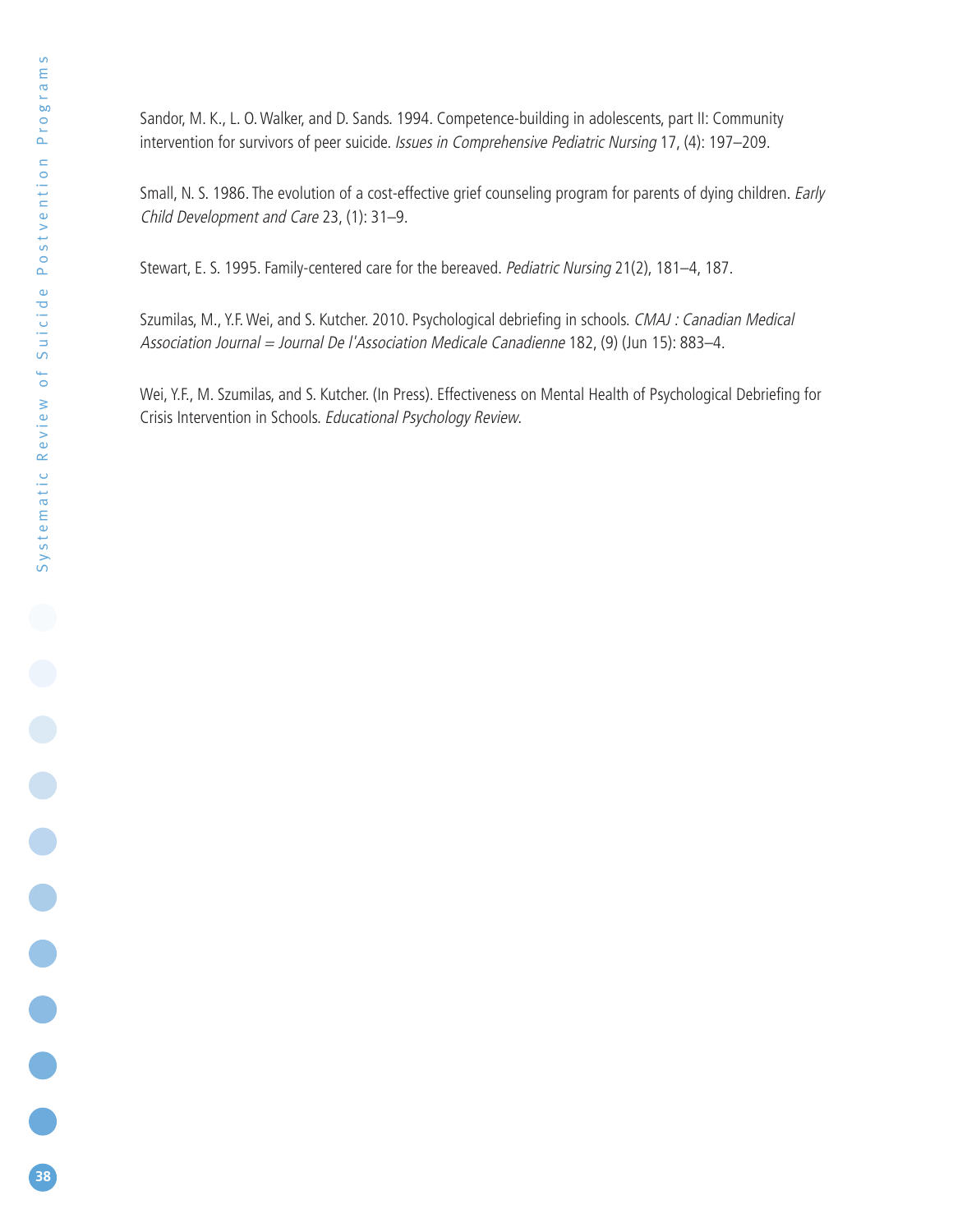**.....** 

# APPENDIX 1: The Effectiveness and Safety of Suicide Postvention Programs

Research Literature Review & Recommendations: A Summary Report

# **Background**

In 2006, the provincial government and community partners released a strategy designed to help reduce suicide and attempted suicide in Nova Scotia. To support the carrying out of this framework, a series of research reports is being prepared to give suicide prevention partners the best available research and recommendations on suicide prevention, intervention, and postvention. These papers are being prepared in partnership by the Nova Scotia Department of Health Promotion and Protection, the Nova Scotia Department of Health, the Canadian Mental Health Association (Nova Scotia Division), and the Sun Life Financial Chair in Adolescent Mental Health.

The following is a summary of a report prepared on the effectiveness and safety of suicide postvention programs.

# **Introduction**

Postvention programs and services target individuals personally affected by a recent suicide. The intention of postvention programming is to help survivors (e.g.,families, friends, loved ones, work-/classmates) with the grieving process and to reduce the chance of suicide contagion (i.e., copycat suicide) through counselling and education.

An extensive literature review on suicide postvention programs was done between October 2009 and February 2010. The purpose of this study was

- to work out the effectiveness of suicide postvention programs on mental distress and mental health
- to gain a better understanding of the evidence for the effectiveness and safety of suicide postvention programs so that policy makers, planners, and service providers are told about interventions that may be helpful, that are unlikely to be helpful, and that may be harmful
- to work out the cost-effectiveness of postvention programs
- to use this information for developing policy, planning programs, and delivering interventions

# **Methodology**

When developing and carrying out policies, programs, and practice, it is important to collect and use the most substantive, high-quality evidence.

When considering scientific evidence, it is important to remember that higher-quality research studies are preferred to those of lesser quality, and if the research is conflicting, evidence from higher-quality research should be used over evidence from lower-quality research.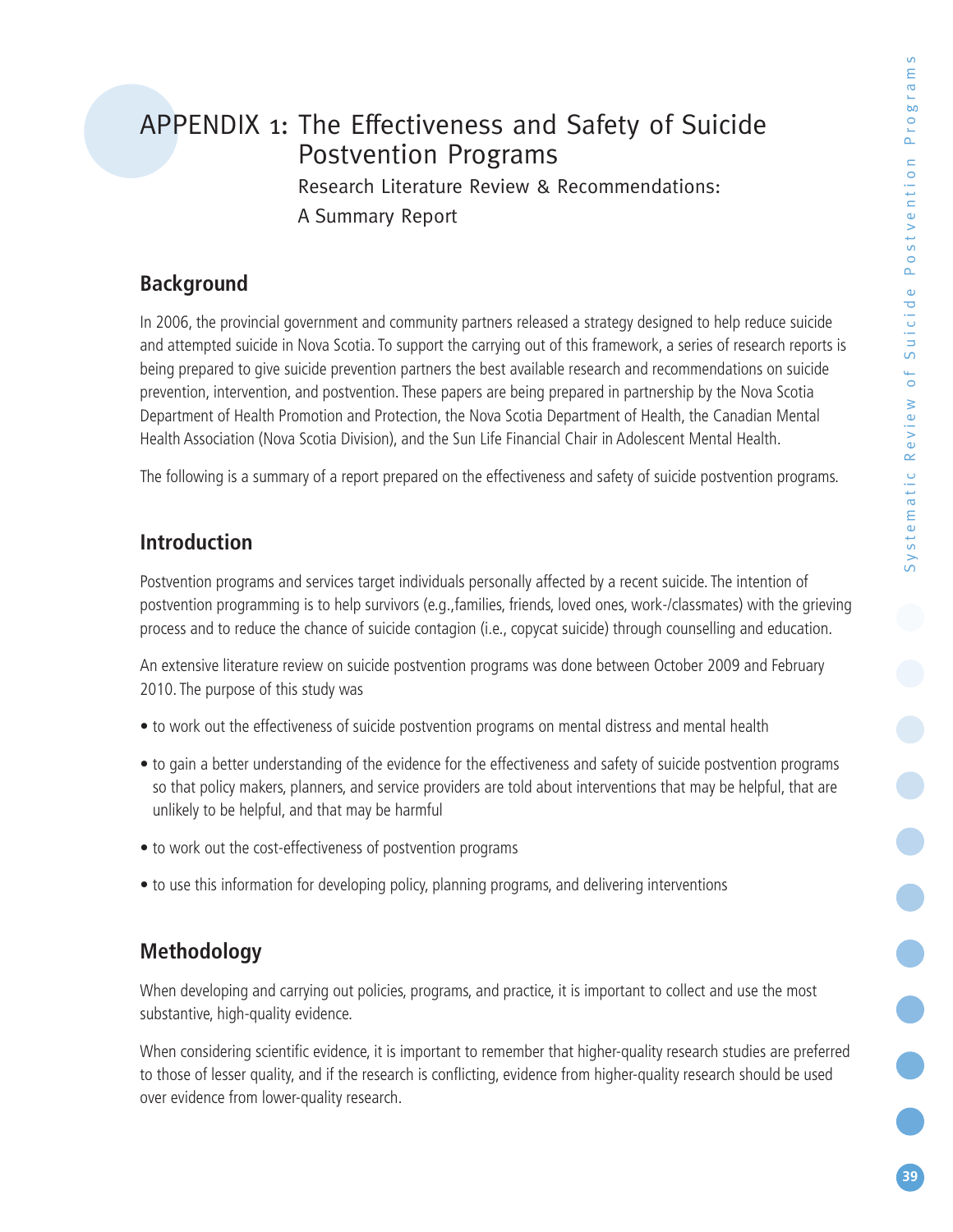As well, research used to develop policy, programs, and practice must be considered within frameworks designed to help policy makers, programmers, and practitioners decide if the evidence supports an intervention's effectiveness, safety, and cost-effectiveness.

Given this, evidence-based policies, programs, and practices must be based on the most substantive and highestquality research available, and must pass the test of reasonable applicability (e.g., is the evidence strongly or weakly supportive?). A number of research methodologies address both of these criteria. First are methods that verify the quality of individual research studies. Second are methods that decide the weight of the evidence around effectiveness, safety, and cost-effectiveness.

The systematic review of the research literature on suicide postvention used both of these methods to produce a summary of the most substantive and high-quality evidence needed to develop policy, planning, and practice. Two evidence quality frameworks, the Centre for Evidence-based Medicine (CEBM) and the Office of Justice Programs (OJP) What Works Repository Framework, were used to evaluate the evidence.

# **Results**

For reporting, areas of focus coming out of the literature review were categorized by settings: school-based programs, family-based programs, and community-based programs.

## **School-based Postvention Programs**

Based on the available evidence, it is not possible to state that any school-based suicide postvention program has shown safety or effectiveness in preventing suicide attempts, preventing completed suicide, improving emotional distress, or preventing long-term mental health problems or mental disorders.

### **Findings:**

- School-based postvention programs were not shown to prevent suicide attempts or completed suicides.
- There was no substantive evidence that any of the programs reviewed resulted in significantly improved outcomes in emotional distress or preventing mental health problems and/or mental disorders.
- There was limited evidence that school-based suicide postvention programs may have harmful effects; in one case report, rates of suicide attempts increased.
- There was limited evidence that one type of intervention, gatekeeper training of educators, was effective in increasing knowledge of crisis intervention in school personnel. This training did not address the issue of effectiveness or safety for preventing suicide attempts, completed suicide, emotional distress, mental health problems, or mental disorders.

# **Family-based Postvention Programs**

Family-based suicide postvention studies addressed a variety of different interventions across many sectors. Based on the available evidence, it is not possible to state that any family-based suicide postvention program has shown strong evidence for reducing symptoms, preventing suicide attempts, preventing completed suicide, or preventing future mental health problems or mental disorders.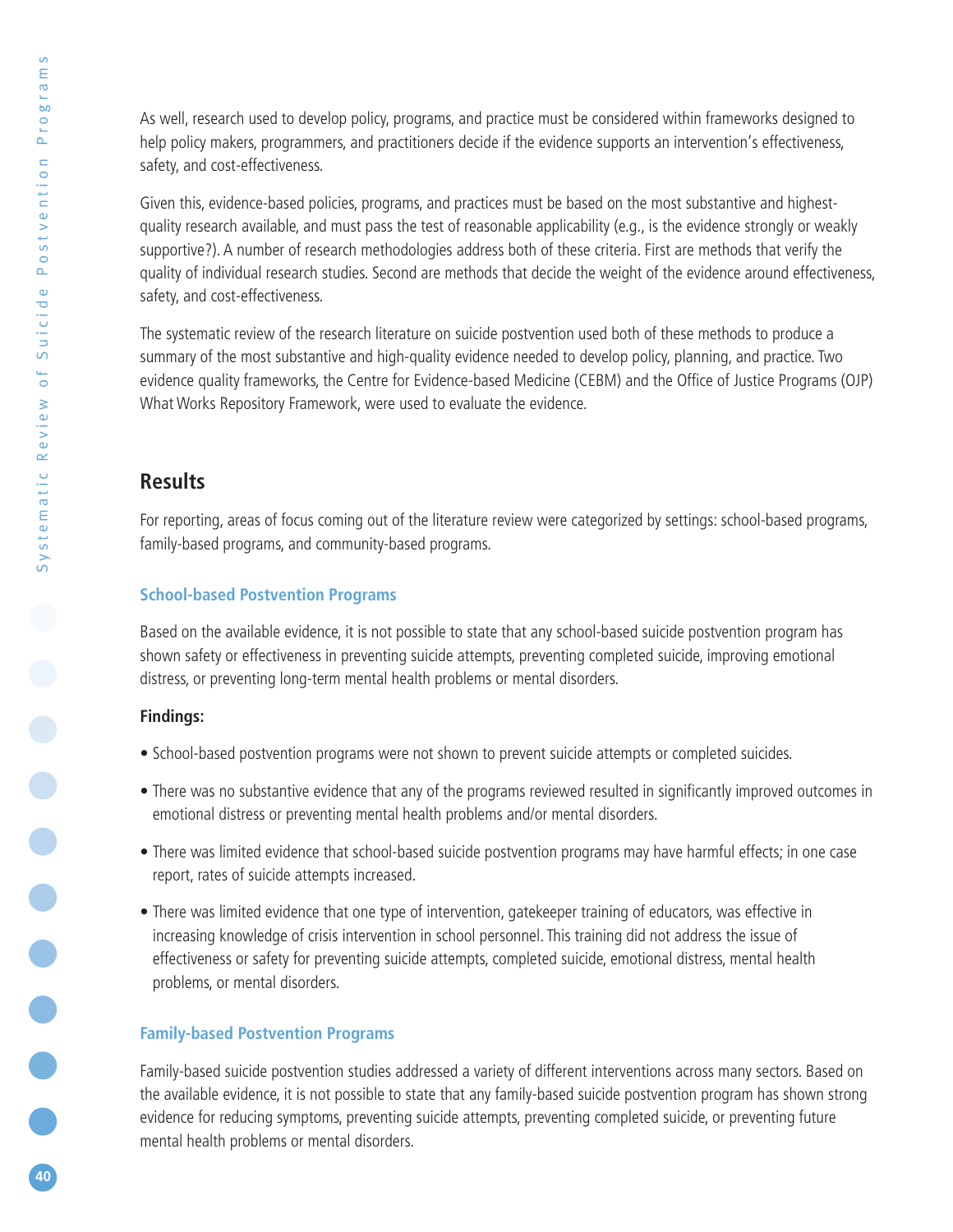Overall, however, there is some promising evidence that both outreach to family members immediately postsuicide and bereavement support groups led by trained facilitators may be helpful for some individuals.

### **Findings:**

- There was some promising evidence of positive effects of two types of interventions:
	- Outreach services to family member survivors resulted in increased use of services designed to help in the grieving process, compared to no outreach.
	- Group interventions conducted by trained facilitators resulted in some positive short-term reduction in emotional distress.

### **Community-based Postvention Programs**

The available literature on community-based suicide postvention research is extremely limited and the studies available are not of high quality. Any interpretation of these findings must be made with great caution.

### **Findings:**

• There is some promising evidence that guidelines for responsible media reporting of suicide may be associated with decreases in suicide attempts and in completed suicide.

# **Cost-effectiveness**

Due to very limited available research, it is not possible to make any comment about cost-effectiveness. The report does note that this is a fundamental gap in the evidence base and needs further research.

### **Findings:**

- No studies describing the cost-effectiveness of postvention programs for individuals bereaved by suicide were found.
- The few studies that discussed cost-effectiveness of bereavement programs for other groups found that costs were generally not higher than normal care or comparable outpatient therapy. Outcomes for these programs depended on individual or group characteristics at the start of the program.

# **Report Limitations**

The quality of existing research is generally low and much of what is available in the suicide postvention literature is descriptive or theoretical. Evaluation studies, when conducted, were generally weak in design, methodology, and analysis. As well, there are many suicide postvention programs that have not been independently analysed.Without appropriate evaluation, the effectiveness, safety, or cost-effectiveness of any intervention cannot be worked out.

In many of the studies reported, there was no attempt to address the bias of researchers themselves. Studies that demonstrated potentially positive results were often conducted by individuals or groups who had either created the intervention under study or were closely related to those who had created it. This lack of independent assessment poses a considerable problem.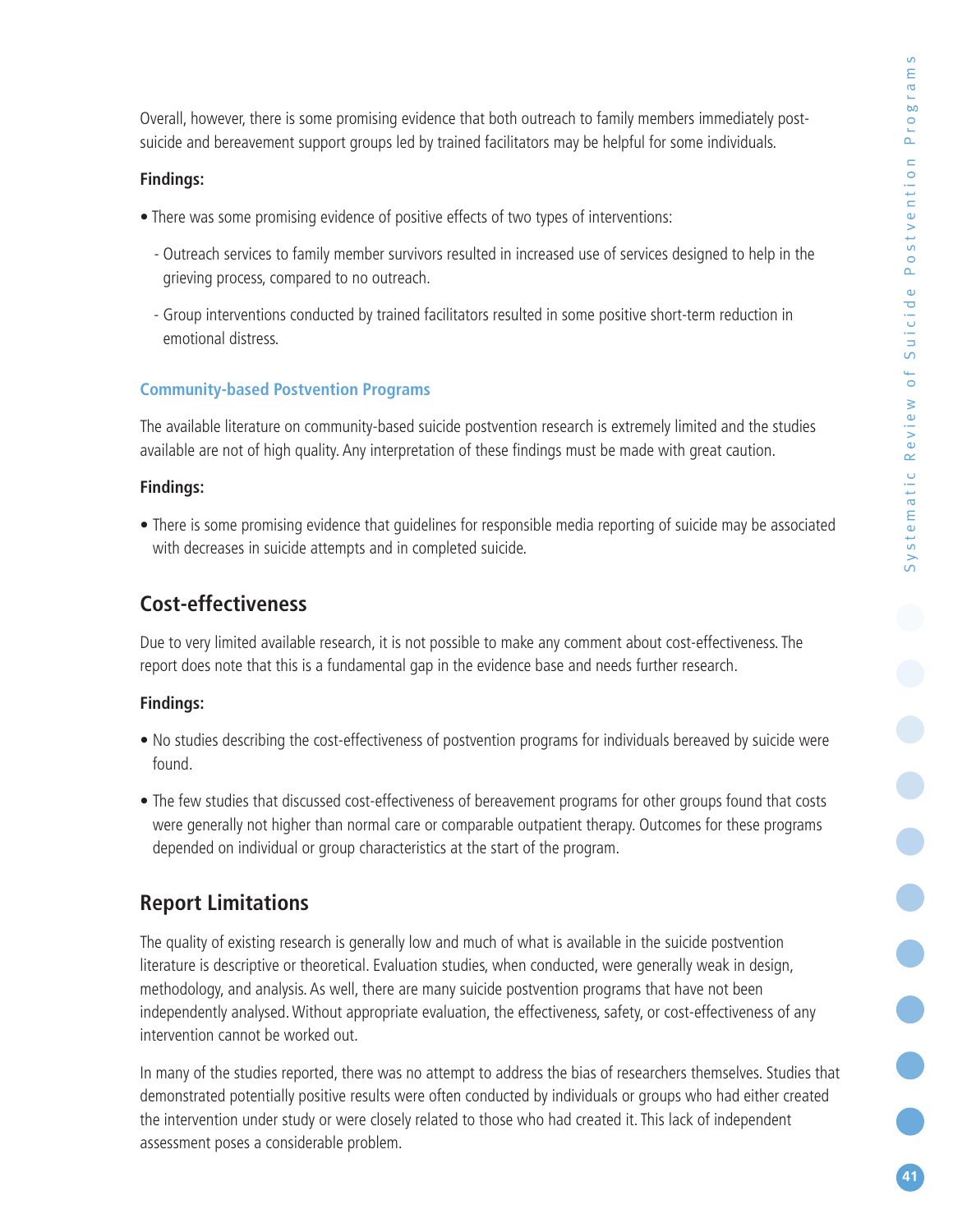# **Conclusions and Recommendations**

Given that good policy, planning, and practice must be based on the most substantive, high-quality, and appropriate evidence, this review of research about suicide postvention programs has led to two overarching recommendations:

- Government and its many suicide prevention partners should focus efforts to develop and carry out suicide postvention activities on those that show evidence of effectiveness and safety.
- Further research is needed about the cost-effectiveness of postvention programs.

### **Specific recommendations include**

- Do not use psychological debriefing or critical incidence stress debriefing/critical incidence stress management interventions with adults or youth.
- Avoid the use of school-wide suicide postvention programs that are based on everyone taking part.
- Look into gatekeeper training for school personnel.
- Reach out to family survivors of suicide to tell them about grief counselling programs in their communities.
- Offer group-based bereavement support using trained facilitators to those who ask for it.
- Look into effectiveness of guidelines for responsible media reporting of suicide.
- Identify research into suicide postvention as a priority area to be supported by existing provincial government funding sources, such as the Nova Scotia Health Research Foundation.
- If suicide postvention programs are carried out in the province, make sure that methodologically sound evaluations are done.